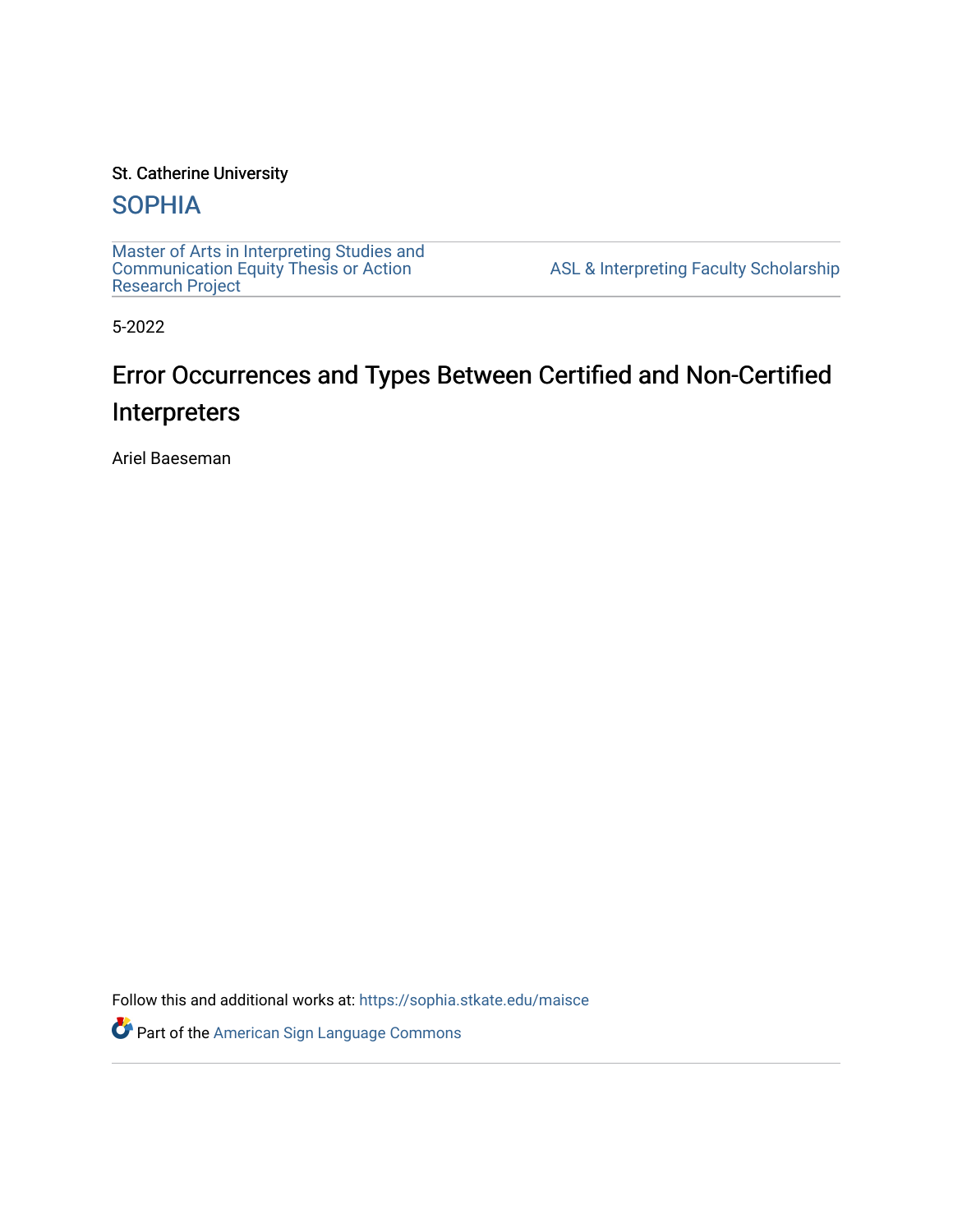## **Error Occurrences and Types Between Certified and Non-Certified Interpreters**

By

Ariel Baeseman

A Thesis Submitted in Partial Fulfilment of the

Requirements for the Degree of

#### **Master of Arts in Interpreting Studies**

**And Communication Equity**

**St. Catherine University**

**St. Paul, Minnesota**

MAISCE Faculty Advisor: Justin Small, Ed. D.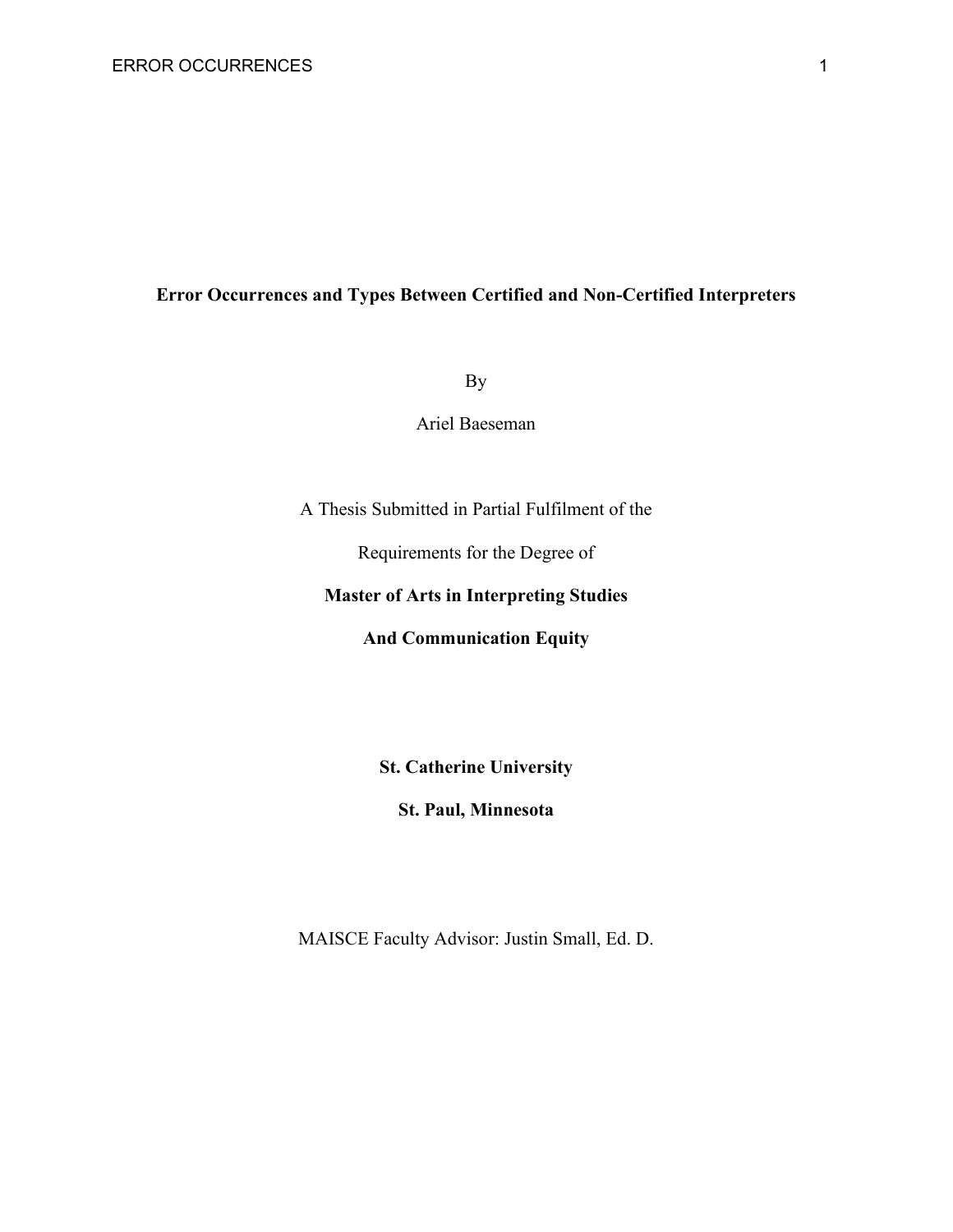© Copyright by Ariel Baeseman

May 2022

All rights reserved.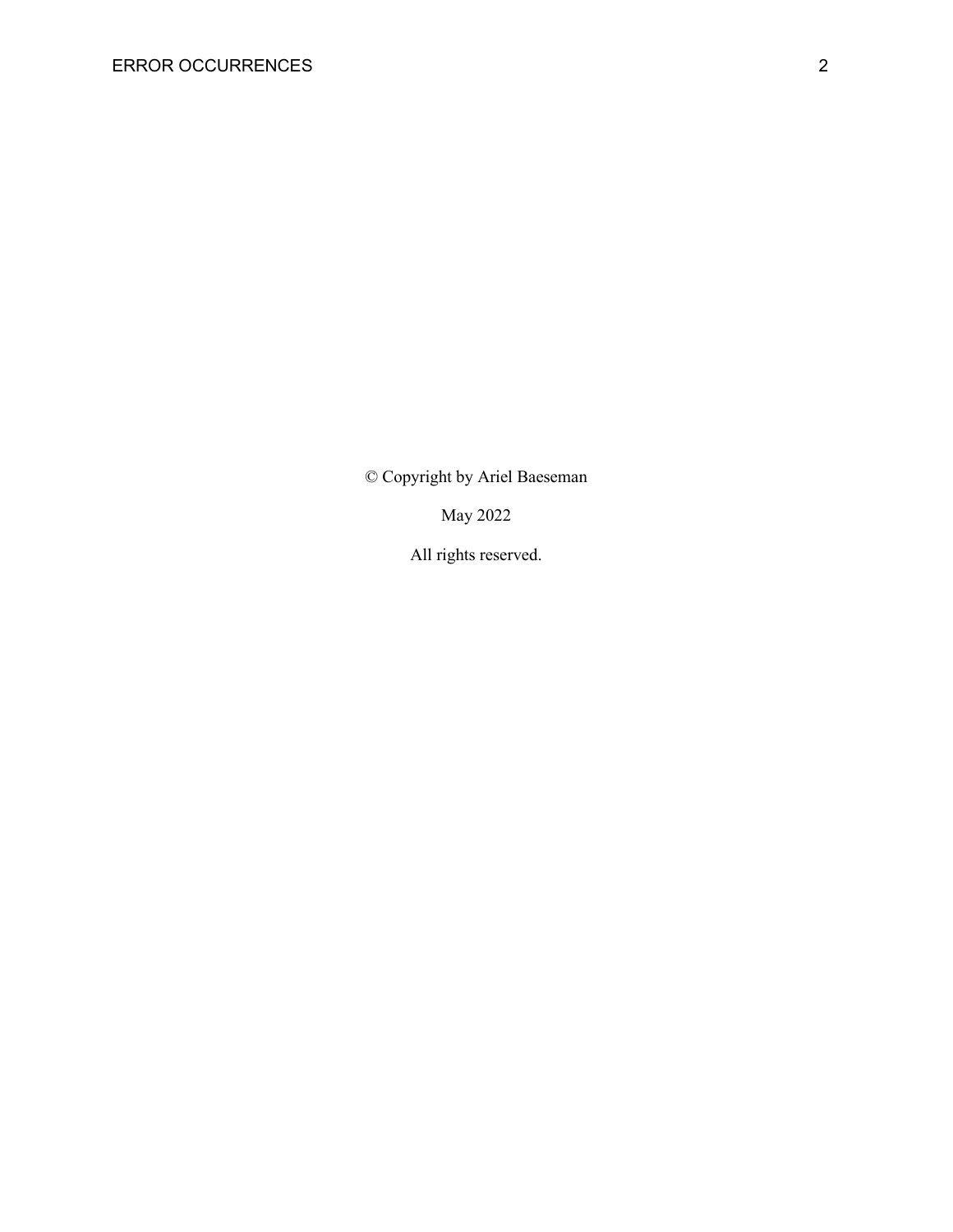#### **ACKNOWLEDGMENTS**

<span id="page-3-0"></span>*I am incredibly grateful to have had the opportunity to go on this journey with such wonderful colleagues and mentors. To Marty Taylor and the MAISCE staff, thank you for your encouragement and advice along the way.*

*I cannot express a more profound gratitude for the educators that shaped me into the person I am today. You have taught me that my hard work will pay off and this acknowledgement is to show you that yours has, too. Thank you for inspiring me every day.* 

*To Anna, Mac, my family, and all the people in my life who have supported me throughout my entire educational journey, thank you.*

*Will, thank you for being my rock, everlasting support, and the reason that we had a clean house as I threw myself into this work.*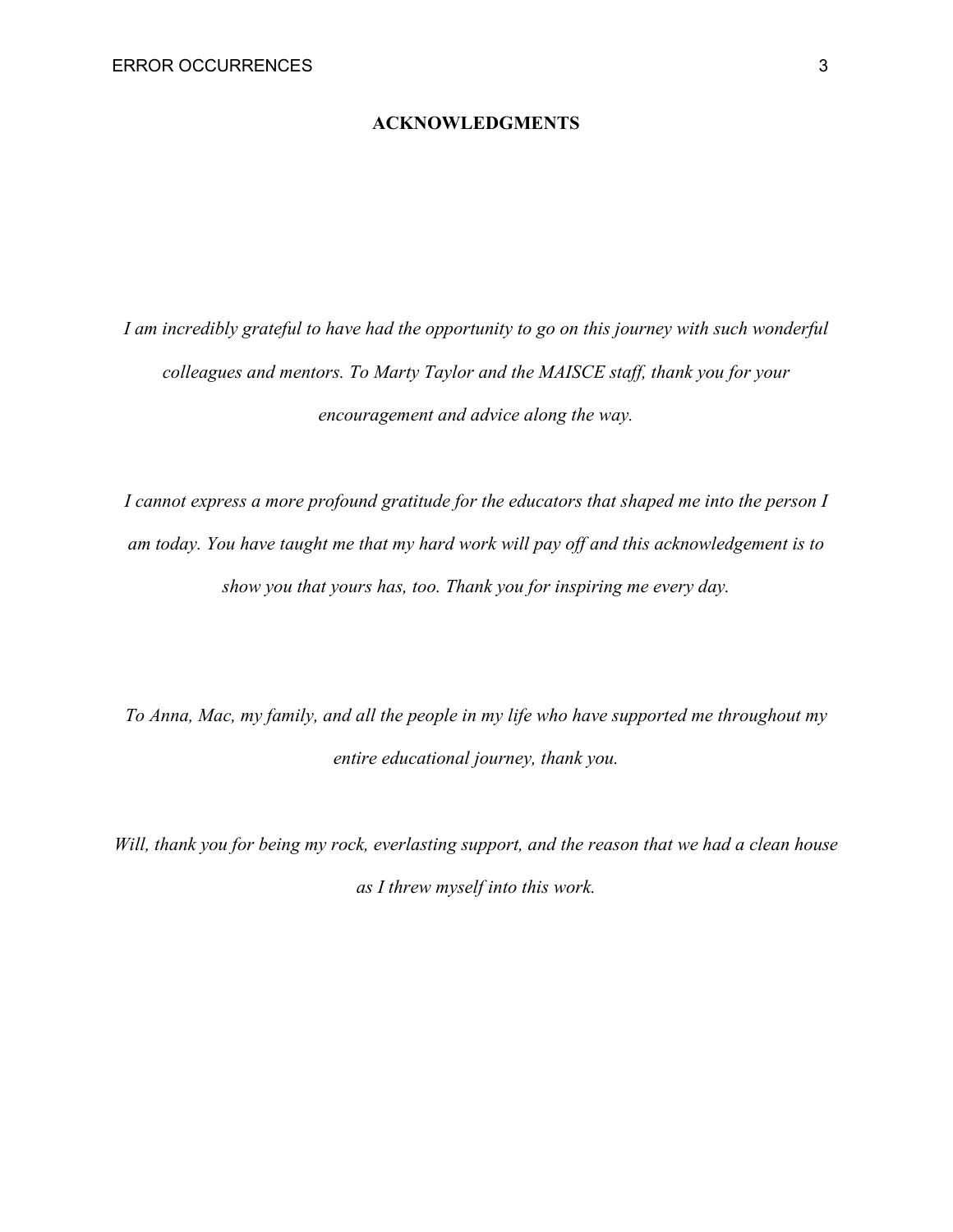## **TABLE OF CONTENTS**

| <b>ACKNOWLEDGMENTS</b>                                  | 3  |
|---------------------------------------------------------|----|
| <b>ABSTRACT</b>                                         | 6  |
| <b>INTRODUCTION</b>                                     | 7  |
| <b>LITERATURE REVIEW</b>                                | 11 |
| History of Signed Languages in North America            | 11 |
| History of American Sign Language Interpreting          | 12 |
| <b>Interpreter Certifications</b>                       | 14 |
| <b>RID Certification</b>                                | 14 |
| Board for Evaluation of Interpreters (BEI)              | 15 |
| Spoken Language Interpretation Certification Precedence | 18 |
| Goal of ASL Interpreter Certification                   | 19 |
| <b>English to ASL Common Errors</b>                     | 20 |
| ASL to English Common Errors                            | 21 |
| METHODOLOGY                                             | 22 |
| <b>Research Question</b>                                | 22 |
| Measures                                                | 23 |
| Sample and Sample Size                                  | 24 |
| Procedures                                              | 25 |
| Data Analysis                                           | 25 |
| <b>FINDINGS</b>                                         | 27 |
| Intent, Impression, and Demographics                    | 27 |
| <b>English to ASL Error Occurrences</b>                 | 27 |
| ASL to English Error Occurrences                        | 28 |
| <b>Overall Error Findings</b>                           | 29 |
| Discussion                                              | 30 |
| CONCLUSION                                              | 33 |
| <b>Further Research</b>                                 | 33 |
| <b>Final Thoughts</b>                                   | 33 |
| <b>REFERENCES</b>                                       | 35 |
| <b>APPENDIX A: SCRIPT</b>                               | 39 |
| APPENDIX B: MARKED SCRIPT RUBRIC                        | 43 |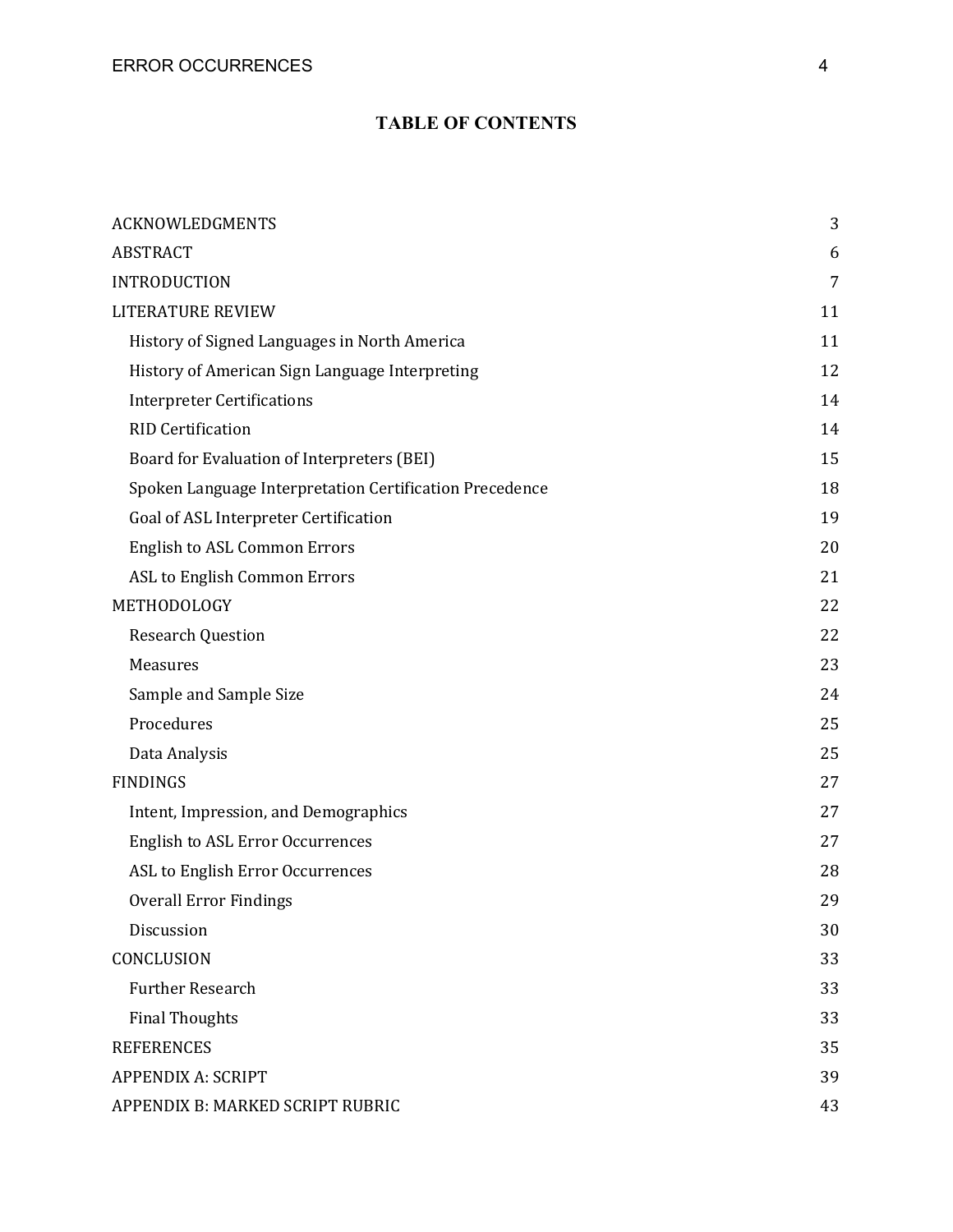| APPENDIX C: RUBRIC SPREADSHEET    |  |
|-----------------------------------|--|
| APPENDIX D: INFORMED CONSENT FORM |  |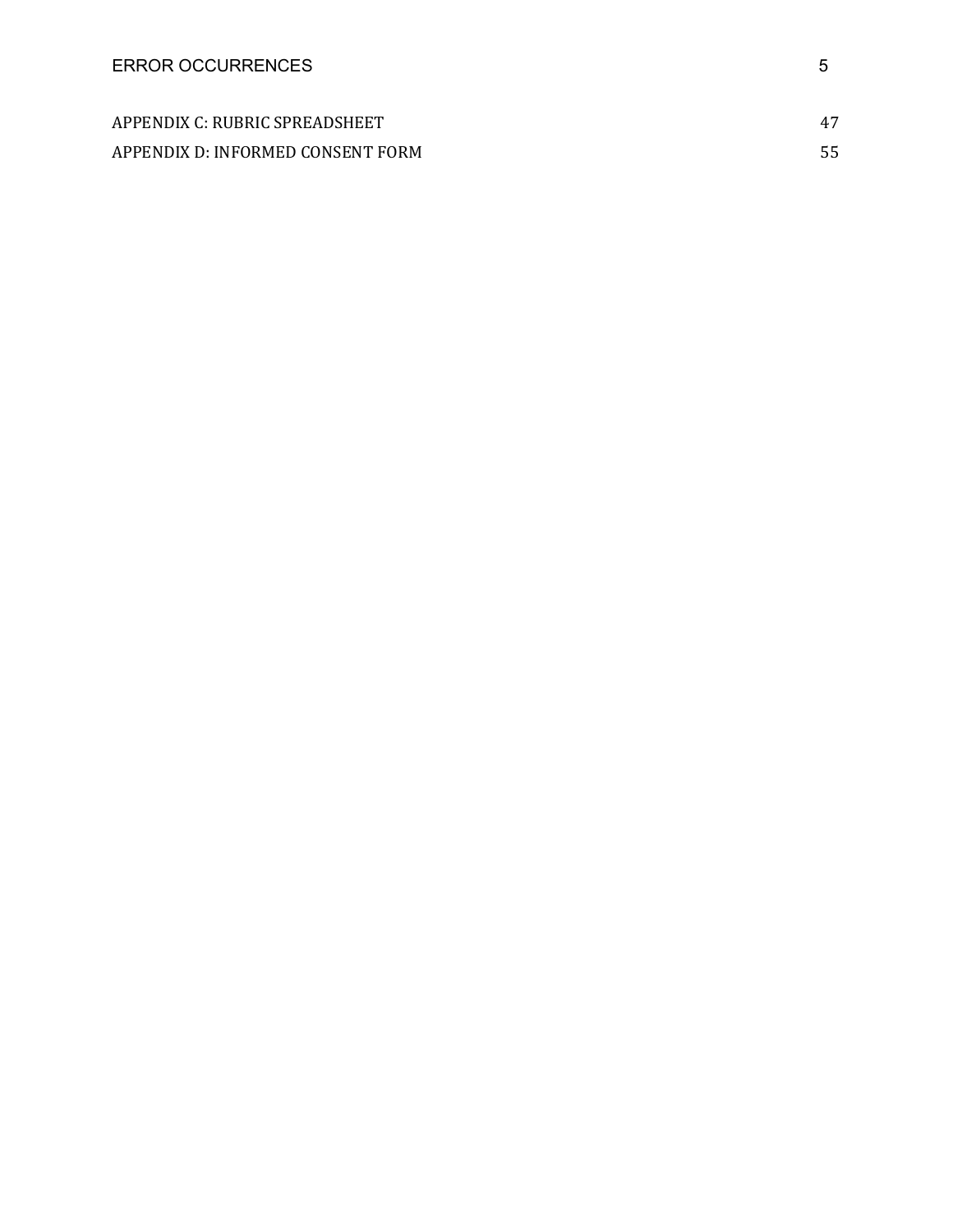#### **ABSTRACT**

<span id="page-6-0"></span>Much of the standard interpreting practice is dependent on an interpreter's certification level. As a result, many interpreters find themselves at assignments for which they are not qualified. This study aimed to identify what differences in error rates - if any - were present between interpreting samples from certified and non-certified interpreters of similar experience levels. In a sample of ten interpreters with less than five years of professional interpreting experience, split evenly between certified and non-certified, each provided an unrehearsed interpretation of the same stimulus to be analyzed. The sample was rated against a rubric measuring knowledge-lean interpreting skills as identified by Taylor (2002) (2018). The study found only a slight difference in mean error rate, but certified interpreters produced less variance in their interpreting scores indicating that certification may be a way to identify interpreters whose accuracy remains consistent. Due to the small sample size of this study and limited scope, further research is highly recommended to learn more about sign language interpreter certification.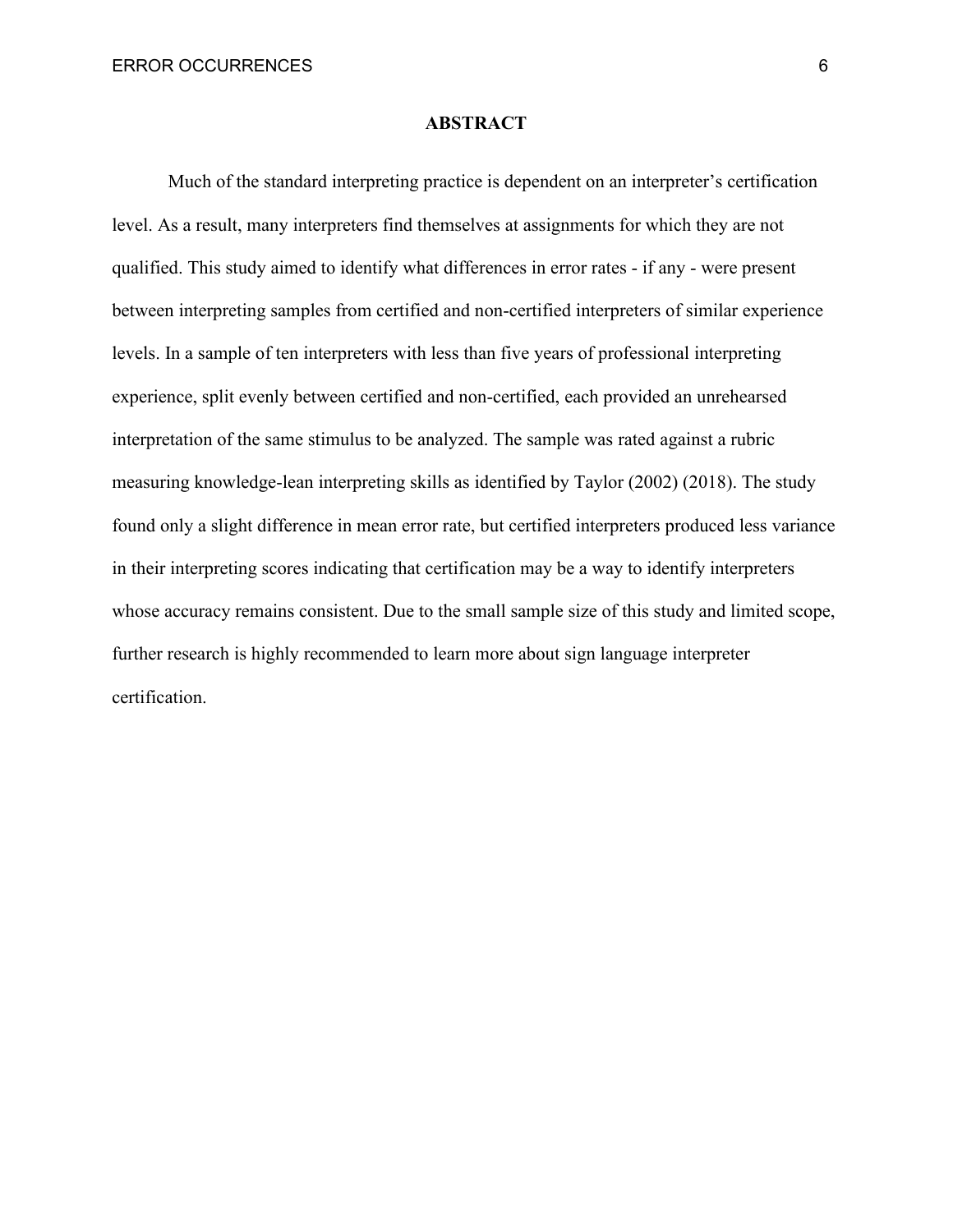#### **INTRODUCTION**

<span id="page-7-0"></span>American Sign Language (ASL)/English interpreter qualifications have been vague at best since 1990 when the Americans with Disabilities Act (ADA) was first enacted ensuring all people with disabilities reasonable accommodations. Over time certification had become the standard for ASL interpreters to meet the basic qualifications to be hired in many interpreting positions. The Registry of Interpreters for the Deaf (RID) created its own interpreting certification standards and exams as early as 1971 (RID, 2022). The National Association of the Deaf (NAD), operating independently from RID, created and offered interpreter certification in the early 1990s before deferring to RID's then-current certification assessment in the early 2000s (RID, 2022). Many states have created various certification assessments which are no longer utilized in an attempt to establish a basis for defining interpreting standards in their areas and across the country. The state of Texas developed a certification exam hereby referred to as the Board of Evaluation for Interpreters (BEI) which has increased in recognition across the United States including but not limited to, Illinois, Missouri, Wisconsin, and Michigan.

While the idea of interpreter certification is sound, to provide a minimum standard of ability for interpreter skill, the practicality of the exams and their reliability have left room for serious questions about the ability for it to be the sole indication of a qualified interpreter. The National Interpreter Certification (NIC) exam offered through RID currently has seen many variations of a generalist examination. As the exam has been refined, would-be interpreters faced moratoriums and low passing rates before having the ability to work as certified interpreters. RID's interpreter certification exam saw pass rates as low as 19.44% in 2015 (RID, 2018). The same report indicated improving pass rates to 25% in 2017 after the NIC was placed on a moratorium from January 1st to November 1st in 2016 (RID, 2018). At the time of this study,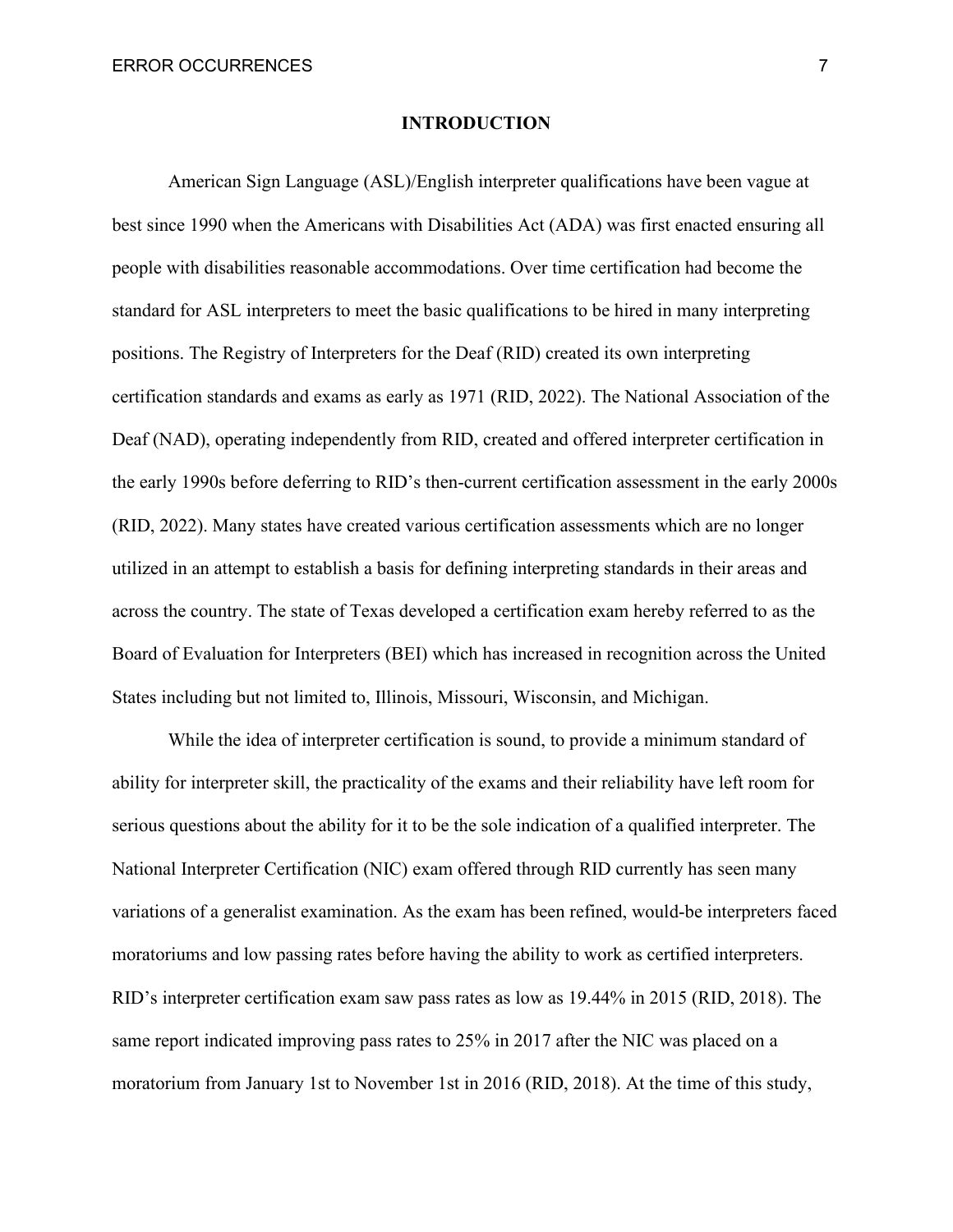Center of the Assessment of Sign Language Interpretation (CASLI) is continuing to work on a new certification exam to replace the current exam, the NIC Performance exam (NIC-P); the new CASLI Generalist Performance Exam for Hearing Interpreters was expected to begin testing in late 2021. This was pushed back to May 2022 as a tentative release date (CASLI, 2022b). At the time of this study, the NIC-P had not yet been offered.

The BEI certification offers leveled exams, currently offering Basic, Advanced, and Master level generalist certifications. To achieve one level an applicant must have already passed the level below it (unless special circumstances apply, such as already holding NIC certification). While the BEI offers a Basic generalist certification for early professional interpreters (EPIs) the pass rates are not much higher than the non-leveled NIC exam. In the BEI fiscal year 2019 per its reports, the passing rate for the Basic exam was 43%, while the NIC passing rate was 32% that same year, according to the annual reports compiled by CASLI and published by RID (RID, 2020) (Texas Health and Human Services Commission, n.d.).

While the theory behind generalist exams seemed sound to certifying bodies, hiring entities, and many interpreters, the minimum standard concept had the potential to be damaging to the community that interpreters largely serve: the Deaf community. While the NIC and BEI assess the interpreter's ability to work between English and American Sign Language (by different approaches between the exams), they assess whether the interpreter meets the minimum standard of ability expected of an interpreter. Ensuring a minimum standard based on a sample of interpreting work to certify that an interpreter is ready to interpret in a variety of settings can pose dangers to the Deaf community. Unqualified interpreters may show up to interpret an assignment under the guise of holding a certification thereby acting on the assurance they are qualified. A medical appointment, for example, may present many risks for parties involved with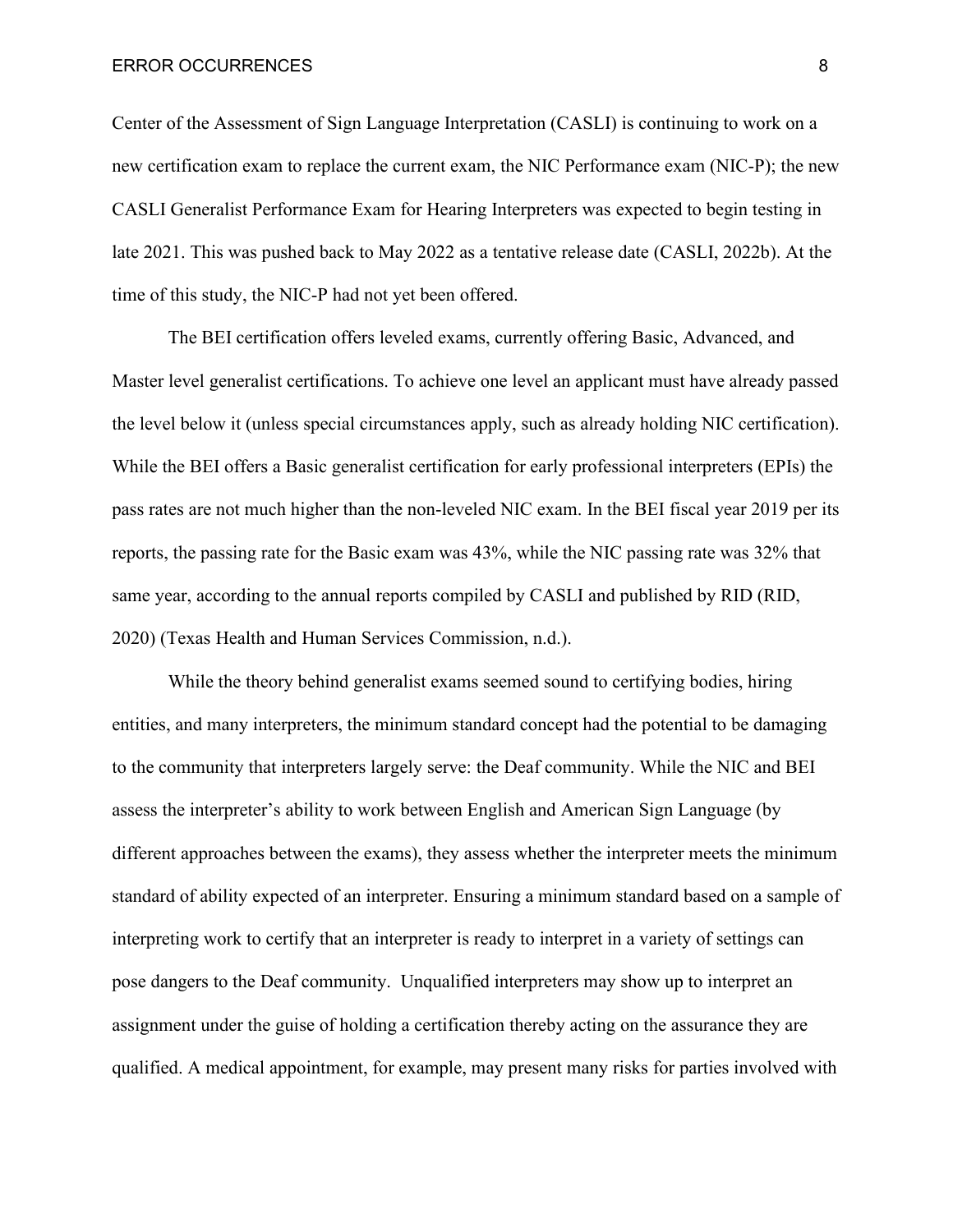#### ERROR OCCURRENCES 9

an unqualified interpreter present. The interpreter has the potential to make egregious errors that disrupt a Deaf patient's life and health, while also posing a risk to the doctor for liability-related issues that could arise after an inaccurate interpretation. The interpreter potentially does not possess the needed knowledge and skill set for a specialized medical appointment, but because they passed the certification examination which may have tested on a sample of interpreting a job interview or community college core classes, they are deemed qualified.

Interpreters should be expected to know their abilities and qualifications for assignments. In a world of "it depends," as interpreting students are constantly reminded of as is reality, rarely do interpreting assignments turn out to be exactly as they seemed. Although the formal education of interpreters has veered away from teaching on the basis of "it depends" as an interpreting model, the interpreting world remains a perpetual gray area. An interpreter could find themselves scheduled for a physical therapy appointment indicated for shoulder pain and enter the appointment in an exam room with the patient and doctor discussing spinal issues after a recent surgery gone wrong. Would the interpreter assigned to physical therapy be qualified to interpret this consultation? It depends. Generalist certification alone may not be enough to assure clients that their interpreter is competent and prepared for the intricacies of their encounter. The Deaf community should not be burdened with the task of screening interpreters and working to understand an interpreter that is skillfully and personally unprepared for the assignment they accept – unqualified.

Although with these concerns in mind, a low pass rate for these interpreter certifications may have seemed like a positive outcome: interpreters that have not met the minimum standards have not been passing the exams. That may not have been the case. These certification exams were designed to ensure the minimum standard of skill for an interpreter and allow interpreters to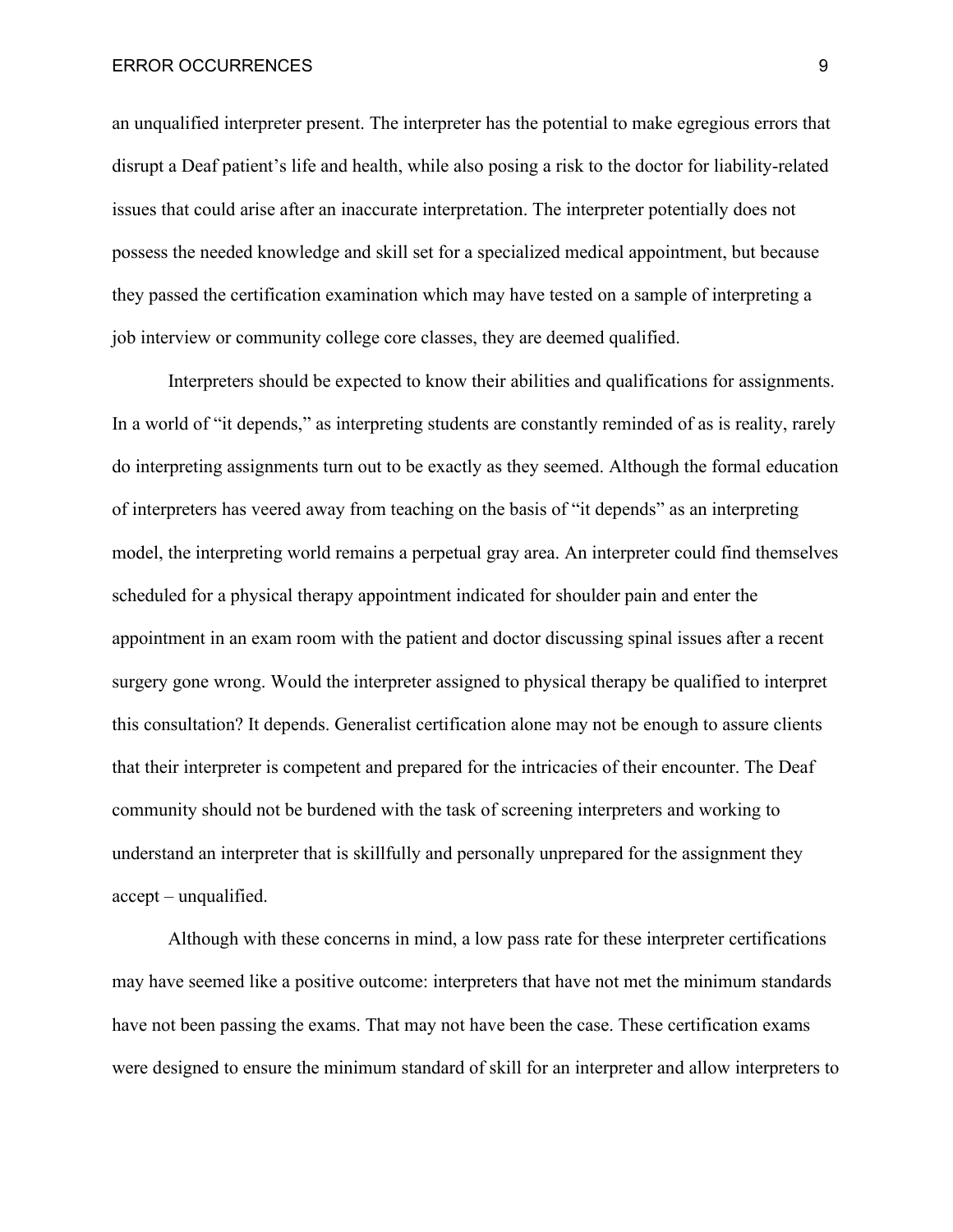enter the professional realm after graduation from interpreter training programs (ITPs). Interpreters have the potential to have an off day where their interpreting work is not to their usual standard. They may have faced challenges with accessibility for their examinations either due to disability (which both the NIC and BEI provide accommodations for when requested) or other factors such as the testing site's proximity to their homes. Tests have been offered at various locations and could require applicants to face a long drive ahead of their exam or stay in an unfamiliar environment in order to be close to the exam site. In addition to the mental and physical barriers that may affect an interpreter's performance, they may also be subjected to biased raters or subjective scoring mechanisms. What one rater may find satisfactory, another may not. It is for this reason that the researcher asked in this study, "What are the identifiable differences in types of errors and their occurrences by certified early professional interpreters (EPI) and non-certified EPIs?"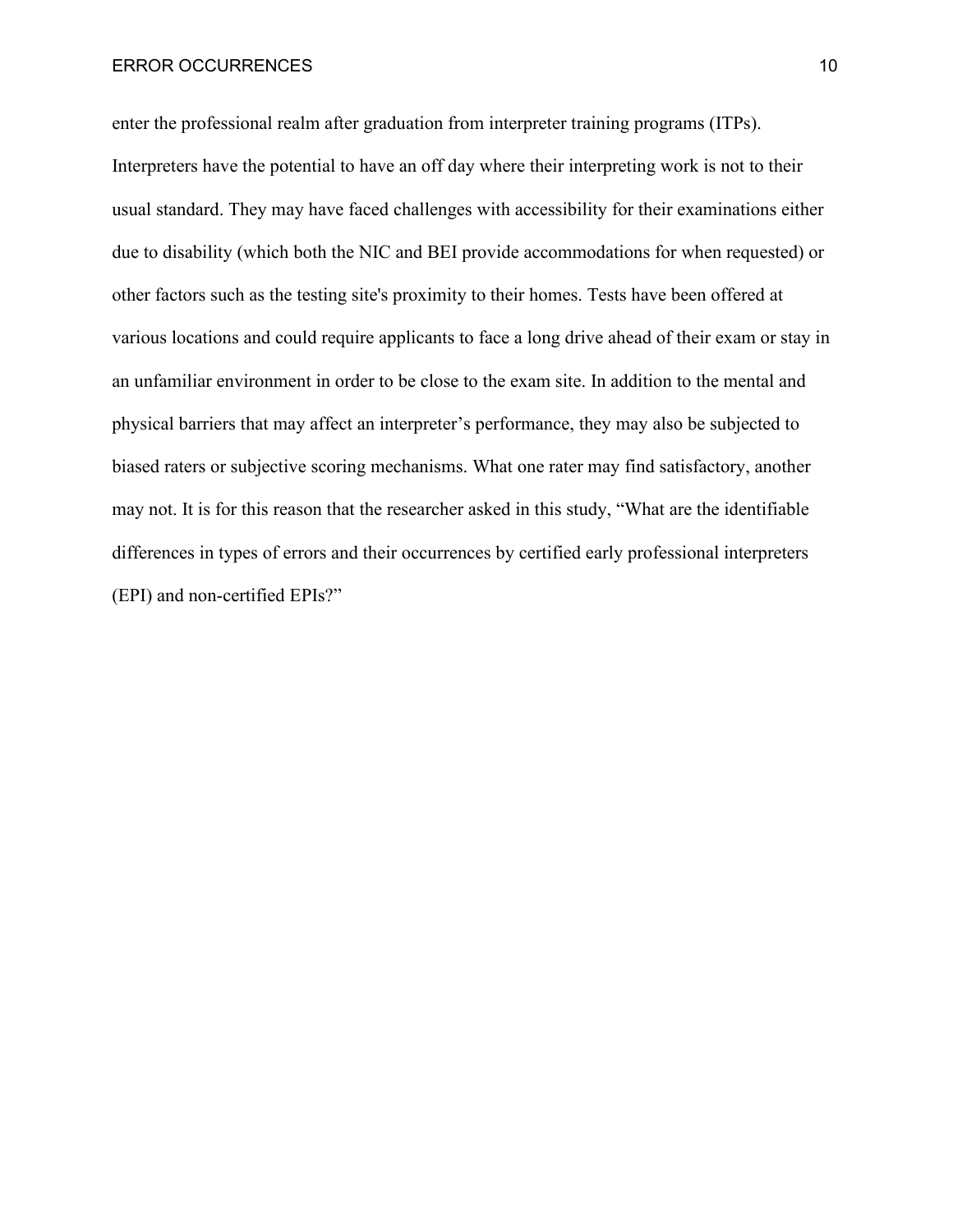#### **LITERATURE REVIEW**

<span id="page-11-0"></span>At the time of publication, the researcher had not found research regarding the implications of certification on ASL-English interpreters' quality of work. Research on ASL-English interpreting as a field was plentiful, however. Additionally, the researcher had not found any research analyzing EPIs and error occurrences in the way that this study intended to. Considering the lack of existing research, this literature review focuses on the need for ASL interpreters, how certification has been used in the field of ASL-English interpreting, and errors that have been seen in ASL interpreting.

#### <span id="page-11-1"></span>**History of Signed Languages in North America**

The use of signed languages has existed on the land that is now occupied by the United States of America for hundreds of years dating to when the land belonged to Mexico, Native American tribes, and other communities (Davis, 2010) (Gunn, 2015). Plains Indian Sign Language (PISL) was used to communicate between Native American tribes and colonial settlers, and as a bridge between language barriers between tribes with separate languages. As PISL began to wane in the face of European colonization, it became an integral part of the development of ASL as it is known today (Davis, 2010).

In the late 1600s, a so-called Deaf Utopia began to develop in Martha's Vineyard on the east coast of what is now the United States (Kusters, 2009). The Deaf population on Martha's Vineyard was significantly more concentrated than the rest of the population of the U.S. on record by the mid-1800s; Martha's Vineyard had a Deaf to hearing ratio of approximately 1:25, whereas the rest of the U.S. was nearly 1:5,700 (Romm, 2015). As a result of this concentration of Deaf residents, a unique signed language began to develop. The last resident of Martha's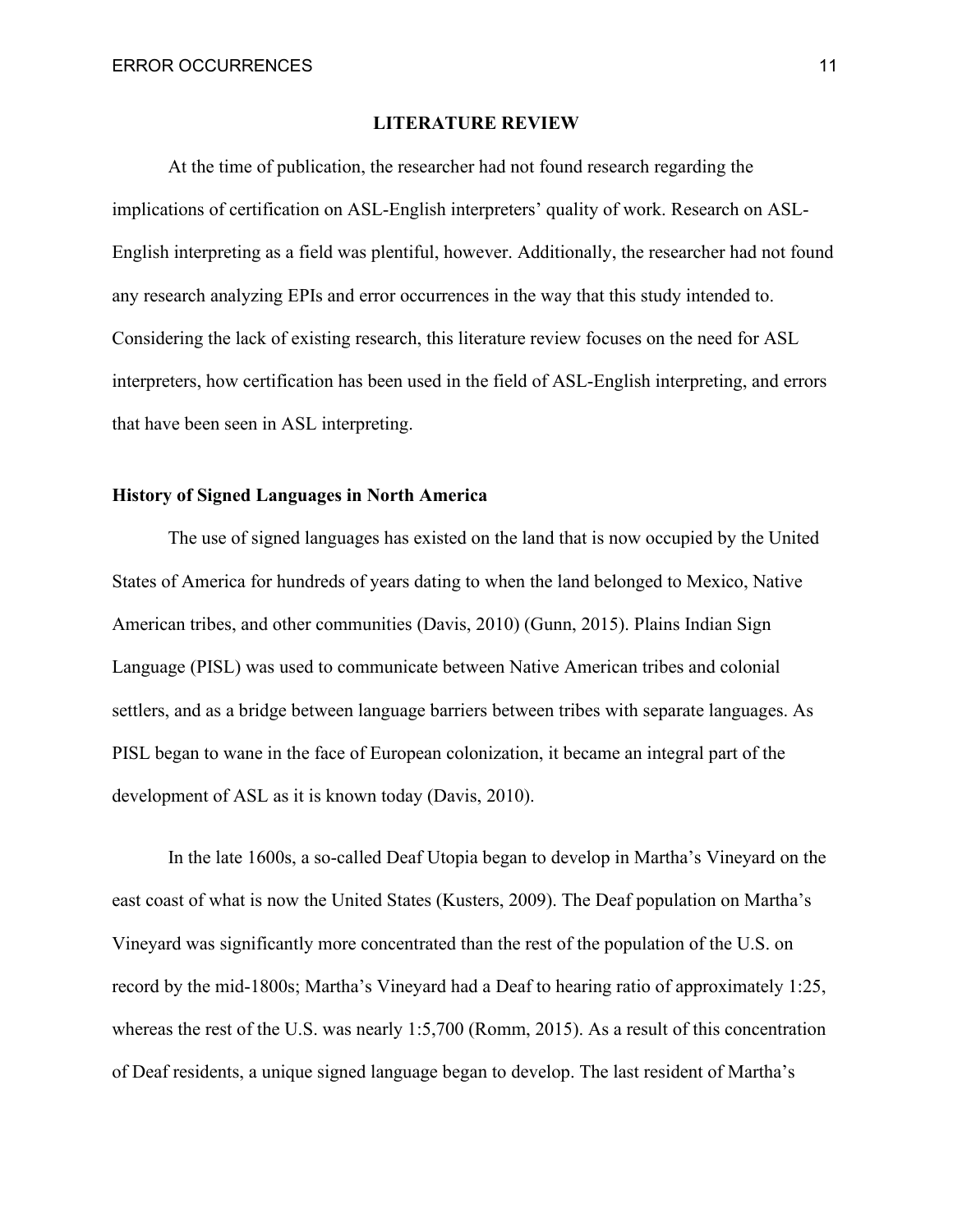Vineyard to have the hereditary deafness common on the island passed away in 1952, but the effects of the language live on (Romm, 2015). Per Cameron (2005), Martha's Vineyard Sign Language (MVSL) has contributed to the development of what is now ASL despite MVSL quickly fading into the past.

#### <span id="page-12-0"></span>**History of American Sign Language Interpreting**

There is a documented history of over 400 years of Deafness and Deaf culture in North America, but only a brief documented history of ASL interpreters as a profession. According to Simon (1993), "sign language was most often provided by hearing family members, neighbors, school officials or members of the deaf person's church. There was little distinction between a 'helper' who know some signs and a qualified interpreter" (p.165). Ties to the Deaf community were all but necessary for interpreters at this time because there was a lack of a documented history of sign language classes or interpreter training programs (ITPs) prior to the late 1950s. Before 1964, ASL interpreters performed services on a voluntary basis and out of obligation or "the goodness of their hearts" (Humphrey & Alcorn, p.262, 2007).

In 1964, a registry was developed to identify interpreters who were qualified to interpret nationally, birthing the National Registry of Professional Interpreters and Translators for the Deaf – later to become the Registry of Interpreters for the Deaf (RID) (Humphrey & Alcorn, p. 263, 2007). RID in turn developed a national certification for interpreters. The earliest iteration of this certification debuted in 1972, one year before the Rehabilitation Act of 1973 (Section 504), and phased out in 1989 – one year prior to the passing of the ADA. As previously mentioned, the first generalist certification exam was offered one year before Section 504 came into effect; Section 504 served as a protection for people with disabilities to ensure equitable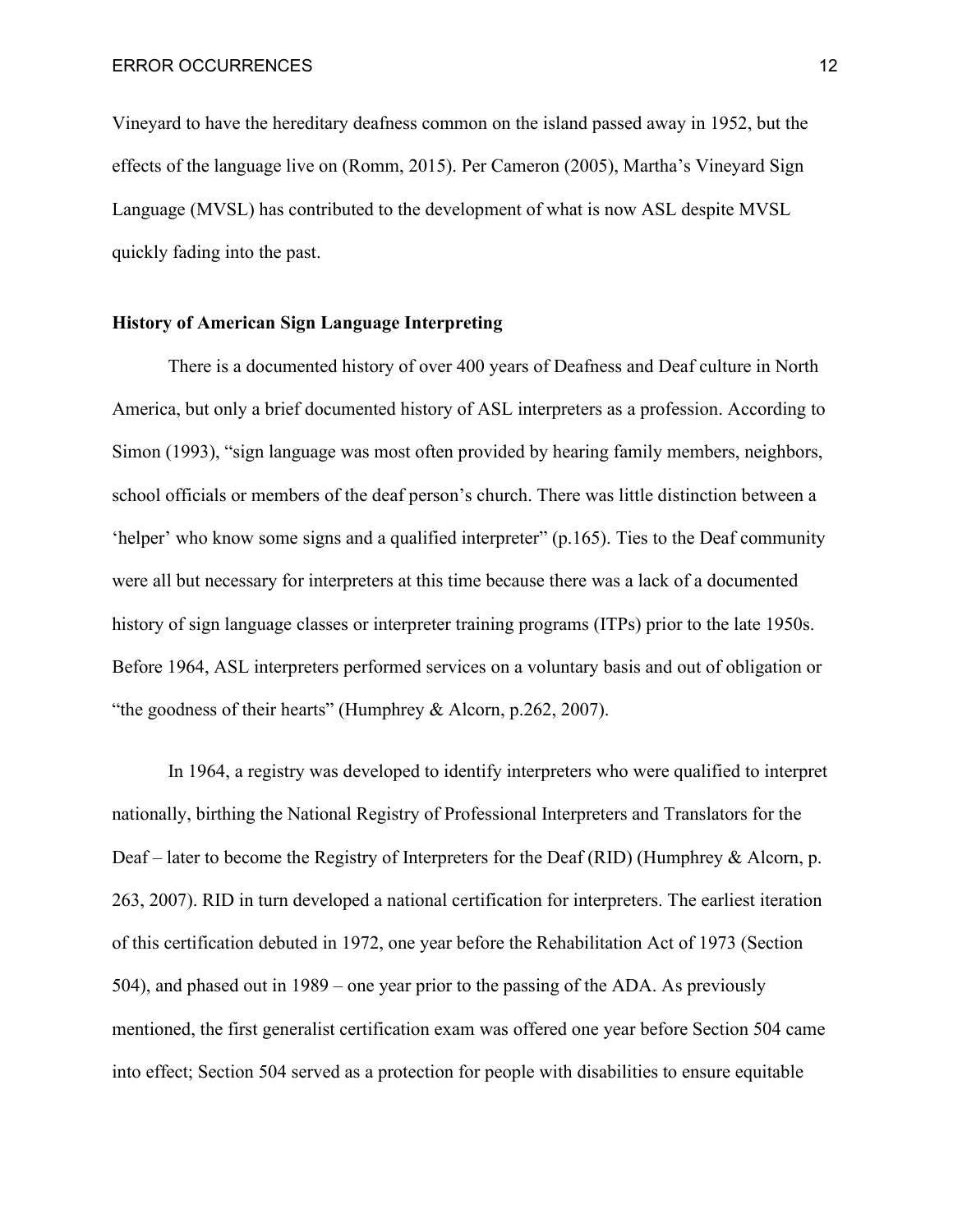access at any entity that receives financial assistance from the federal government (O.C.R., 2017). The certification exam ceased one year prior to the pivotal ADA passing in 1990. The original documentation of the ADA protected qualified individuals with disabilities in employment, government services, public accommodations, transportation, and telecommunications (O.C.R., 2017). The ADA ensured that reasonable accommodations would be made – including providing ASL interpreters – so long as it did not cause undue hardship to the provider of services. The ADA was modified effective March 15, 2011, to add specifications for entities required to provide services, and a publication making clear the rules for entities, whether public or government, was released. The newly revised publication identified explicitly that one option for a reasonable accommodation for Deaf and Hard of Hearing (DHH) individuals is a qualified interpreter which they defined as, "someone who, via a video remote interpreting (VRI) service or an on-site appearance, is able to interpret effectively, accurately, and impartially, both receptively and expressively, using any necessary specialized vocabulary" (ADA.gov, 2012, para. 41).

Despite the existence of national laws such as the ADA and Section 504, it has remained up to each state to govern the practice of sign language interpreting. The usage of the term qualified interpreter in the ADA has left much to the discretion of state and local governments to determine the meaning of the term qualified. According to the Tennessee Deaf Library (n.d.), at the time this research was conducted, 37 states required some level or form of certification for ASL interpreters to be able to perform services in various specialties; many of these states had additional licensure requirements that stipulated certification requirements, as well.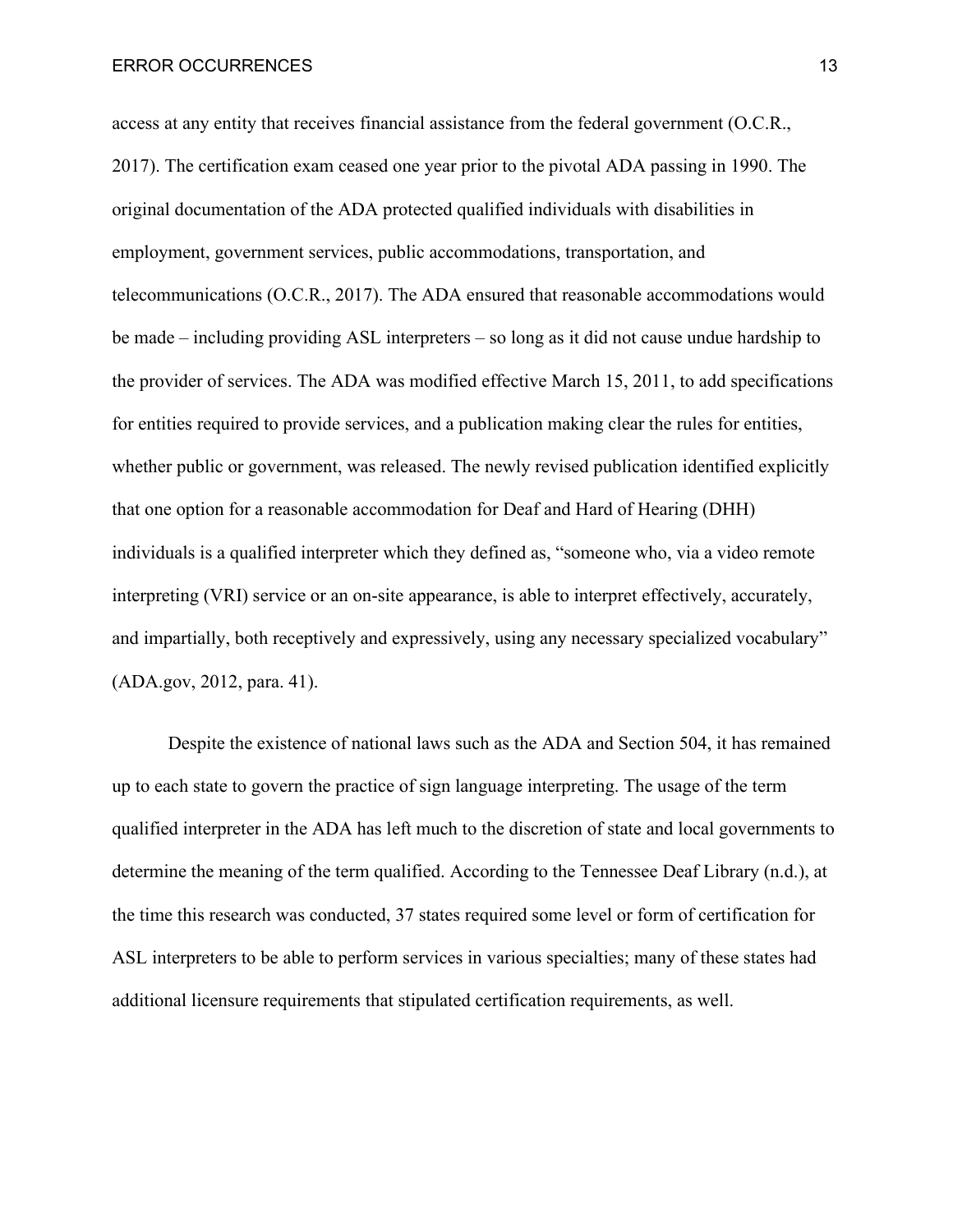#### <span id="page-14-0"></span>**Interpreter Certifications**

This study recognizes that there have been many options for interpreter certifications that have been dependent on the state in which the interpreter practices. While there exist state-based certification practices, there have remained two certification systems that continue to be recognized across multiple states: RID certification (known as the NIC - National Interpreter Certification) and BEI certifications (Board for Evaluation of Interpreters). The NIC exam has been recognized as a valid certification across the U.S., but some states, like Texas, opted to recognize the BEI as another valid certification.

#### <span id="page-14-1"></span>**RID Certification**

RID's website has offered a list of previously offered certifications that date back to 1971 when the Specialist Certificate: Performing Arts (SC: PA) was offered; this certification required interpreters to have previously attained the Comprehensive Skills Certificate (CSC) (per RID's website, the CSC was not available until 1972) before they became eligible to sit for the SC: PA (RID, 2022). Over the years, RID had changed its examination to keep current certifications matching the standards expected of working interpreters. The interpreter examination had seen many variations and different formats, including a NIC exam that assessed interpreters by skill levels (NIC Advanced and NIC Master). The leveled examination had interpreters complete the same assessment, but a standard score in the interview and performance portion of the exam received NIC Advanced whereas a (not disclosed) high score received the NIC Master certification (RID, 2022).

 The NIC in its current iteration has remained similar to its leveled predecessor in terms of its design but has shifted to a pass/fail certification. The generalist certification has now been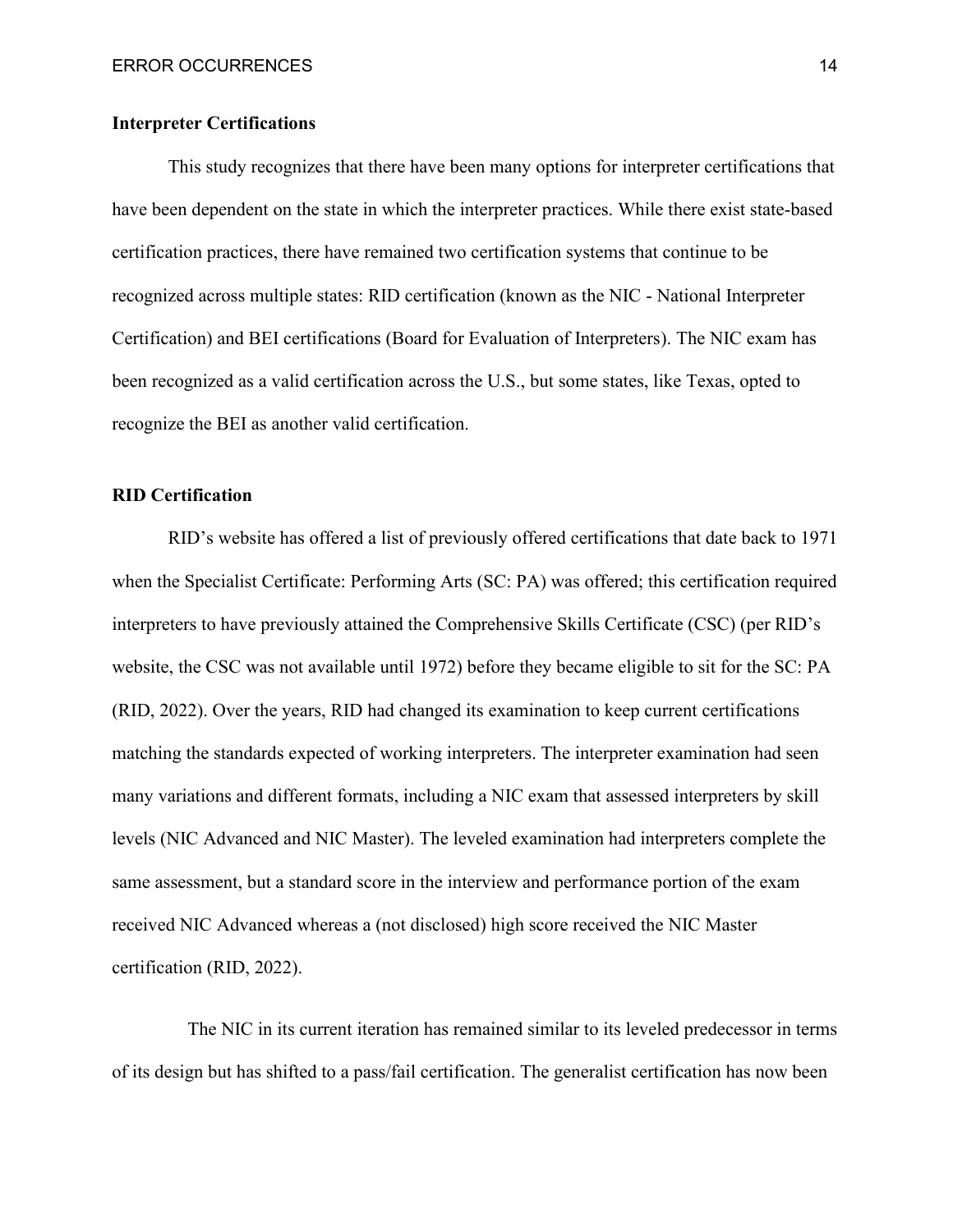partnered with CASLI, an administrative LLC established by RID, to maintain exams. Although CASLI has only continued to certify interpreters with the NIC as opposed to an advanced or master status, all previous iterations of certification remain honored by RID so long as they have been maintained. In 2021, an update to the NIC certification process was enacted however, due to a lack of information on the new test and its implementation, it will not be detailed in this review. Instead, the statistics utilized pertain to the most recent version of the NIC before this shift. CASLI has compiled an annual report since its inception which has included statistics about the interpreting examinations with pass/fail rates for each assessment. From the Fiscal Years (FY) 2017-2021, an average of only 30.4% of NIC interview and performance exams were passed; the lowest pass rate being 25% in FY 2017 and the highest at 39% in FY 2020 (CASLI, 2022a). Of 3,293 of these assessments taken in the span of five years, 2,276 failed. The annual reports provided by CASLI have not included information indicating how many assessments were taken by the same interpreters, regardless, the statistics are poignant.

#### <span id="page-15-0"></span>**Board for Evaluation of Interpreters (BEI)**

The Texas Department of Assistive and Rehabilitative Services (DARS) – specifically the Office for the Deaf and Hard of Hearing Services (DHHS) division, opted to contract out of state with the University of Arizona (UA) to redevelop its licensing examinations in 2001. According to a publication from the BEI, they contracted with the State of Illinois upon their acquisition of the exam in the state of Illinois (n.d.). While this publication alludes to prior iterations of the BEI assessment, the researcher was unable to find reliable documentation detailing the history prior to 2001 with the exception of an in-text reference on lifeprint.com citing a Texas state document from 1993 and a brief mention of a procedure from 1990 (Meyer, 2002). At that time, the BEI was the certifying body for the state of Texas and had a five-level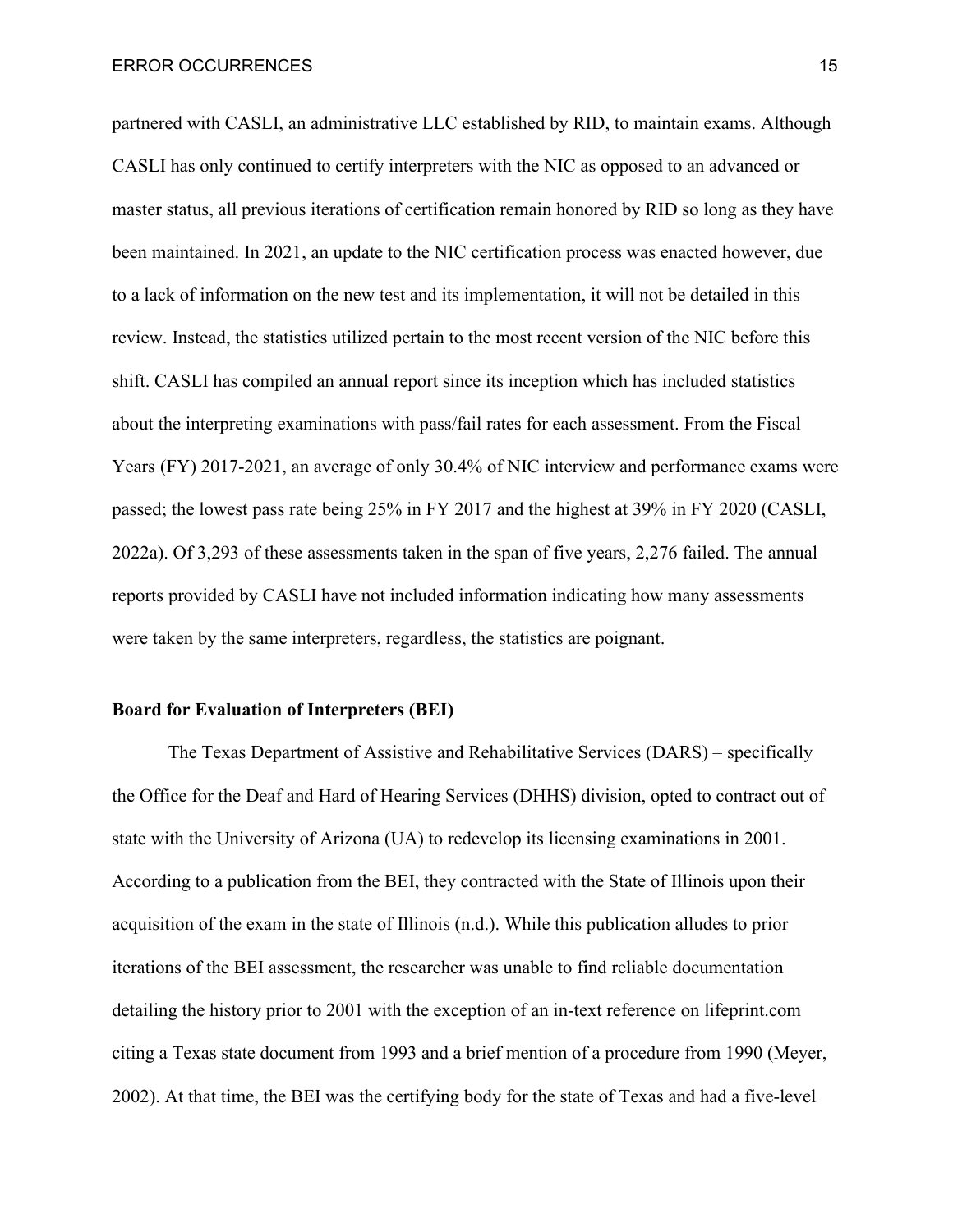certification (I-V). At its origin, the BEI certification exam consisted of three assessments for levels I, III, and V, each consisted of a written exam and performance evaluation (Meyer, 2002).

Meyer (2002) noted the level I assessment consisted of a 20-question written ethics and standards multiple-choice exam, an expressive assessment interpreting (interpreting English – ASL) from recorded stimuli, an interactive dialogue, and a receptive skills assessment (interpreting ASL-English) of recorded stimuli. In order to have passed, a candidate must have received at least a score of 70% on all portions of the exam including written.

The level III evaluation was greatly similar to the level I assessment, consisting of the same four components; however, the written exam was 26 questions long for level III. This exam had two expressive portions separating interpretation and transliteration and had split the receptive stimulus in the same manner. To pass at a level III certification, an interpreter needed to score at least 75% on all components of the exam. Should a candidate receive less than 75% on any portion of the assessment, they are awarded a level II provided all sections are above 70% (Meyer, 2002).

The final level of the early iteration of the BEI assessment, per Meyer (2002), was the Level V, which consisted of a 26-question multiple-choice written exam (with a minimum passing score of 84%), two stimuli for expressive interpreting, two stimuli for expressive transliterating, and three receptive stimuli on advanced material (Meyer noted legal terms and medical references as potential topics). To receive a level V certification, a candidate must have passed the written exam with an 84% or greater, an average of at least 90% on expressive interpreting, an average of at least 90% on expressive transliterating, and 90% or greater on all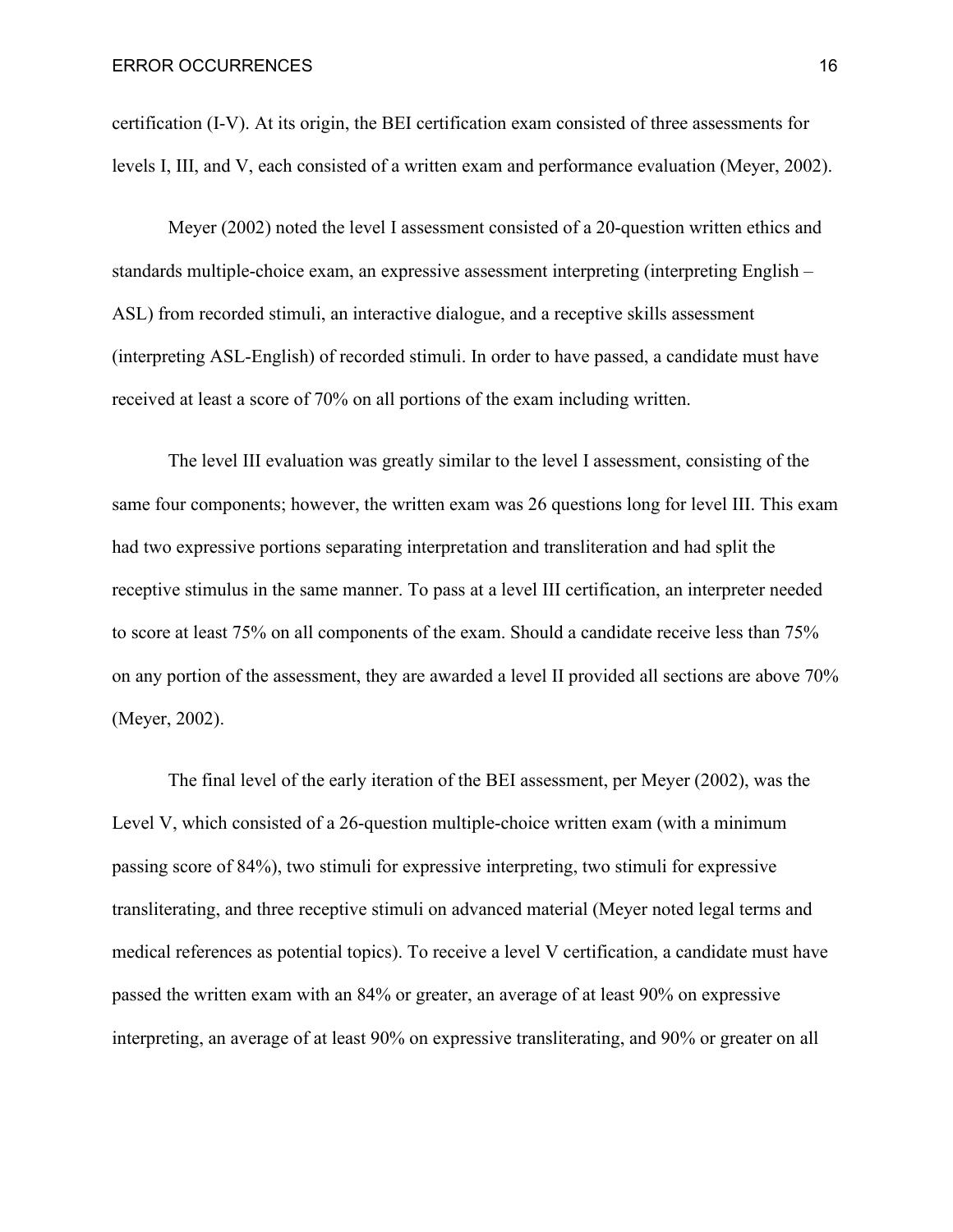three segments of receptive material (Meyer, 2002). If a candidate did not meet these scores but earned at least 80% in all components, they were awarded a level IV certification (Meyer, 2002).

DARS DHHS contracted UA's National Center for Interpretation Testing, Research and Policy and subsequently developed the BEI certification examination as it has remained to date, a three-level examination awarding Basic, Advanced, and Master certification (as well as several specialized certifications) (Texas Health and Human Services Commission, 2021a). The levels I-V have still been honored to date as a result of UA's streamlining of the testing process to become more efficient in 2001. The new examination recognized the importance of English knowledge for ASL interpreters and implemented a standard English examination that must be passed prior to performance testing. This examination is a maximum of 75 minutes, multiplechoice, and tests the following English skills at a minimum  $11^{th}$ - $12^{th}$  grade level: reading comprehension, synonyms, usage and grammar, sentence completion, and antonyms (Gonzalez, 2020a, p.6). Each level of the newly refined BEI certification assessment has unique stimuli to test for the complexity at which a certified interpreter at that level may be expected to work. Interpreters must take each test in order from Basic, Advanced, to Master to level up from their current certification and may not skip a level. Each level was developed with controlled complexity in the stimuli monitoring speed, the complexity of topics/settings, and the complexity of language used (Gonzalez, 2020b.). Candidates received ratings by "a large number of specific, discrete language and interpreting features," (Gonzalez, 2020b, p.8) with 170 measured items in the Basic level and 220 items in the Advanced and Master level assessments. Candidates are assessed by only the features mentioned above and remain undisclosed to the interpreter.

The BEI has presented its pass rates through online publishing on its governmentaffiliated web page with data for FY 2016 – FY 2019. As the BEI continues to offer three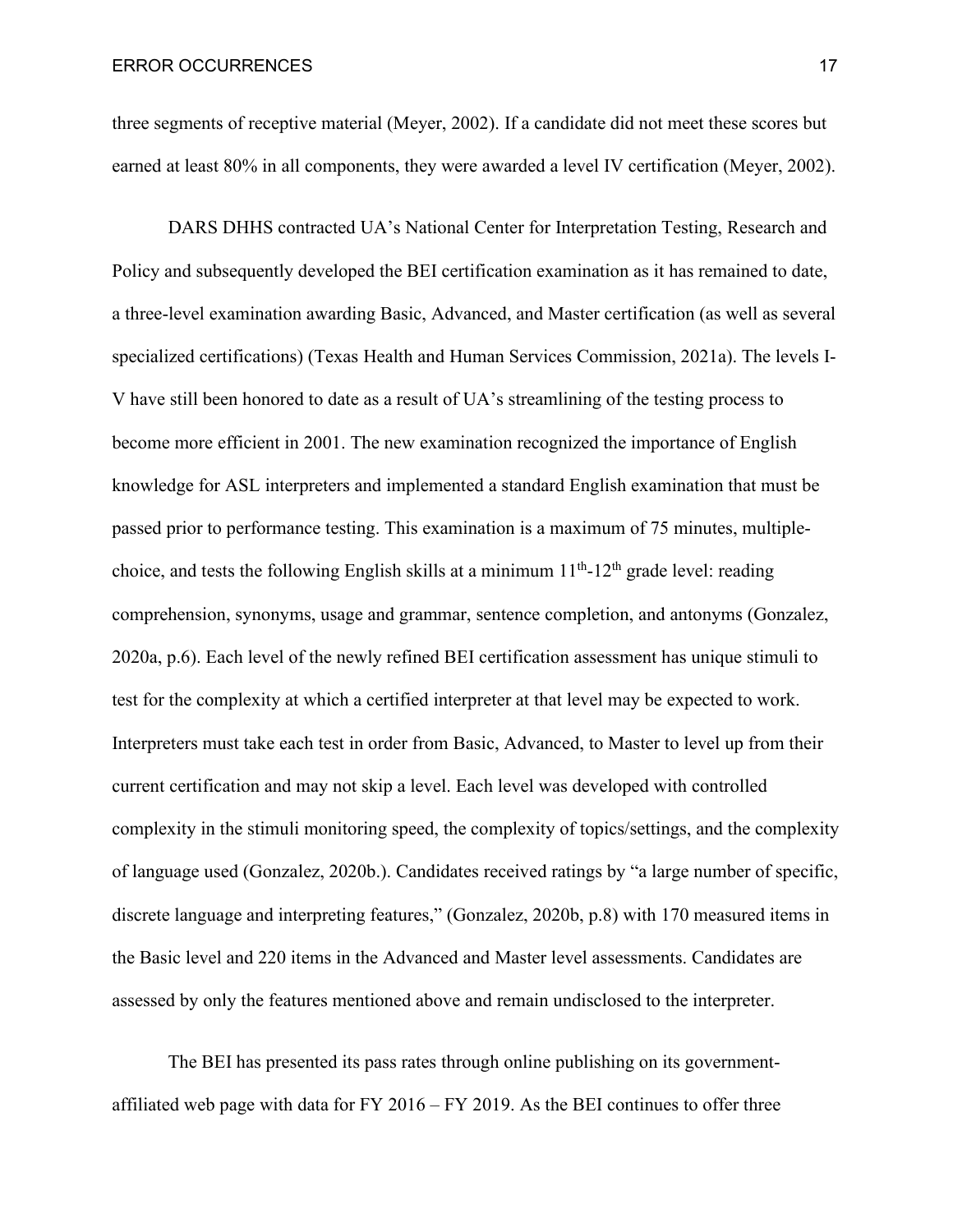separate levels of examinations, the pass rates will remain separated by examination level for transparency and relevance. Similar to the NIC assessment, the BEI indicated pass rates that have been consistently greatly lower than 50% in all three levels – the TEP has been excluded from statistical data as a written English examination is not comparable to a performance assessment measuring the ability to interpret between ASL and English. The average pass rate for the BEI basic as listed on the BEI website was 40.75% including data from 828 tests given; the highest yearly average was 44% passing in FY 2018 and the lowest at 34% in FY 2016 (Texas Health and Human Services Commission, 2021b). The Advanced test offered 403 examinations in the same timeframe with 114 passing for an average pass rate of 28.25%. The highest pass rate for the Advanced Performance test in this timeframe was 37%, a notable 11% increase from the year before (Texas Health and Human Services Commission, 2021b). Finally, the Master Performance test was given only 96 times in the same four fiscal years averaging 33.25%. In FY 2016, the pass rate for the Master examination was 48%, a stark difference from the other rates listed on the HHS website (Texas Health and Human Services Commission, 2021b).

#### <span id="page-18-0"></span>**Spoken Language Interpretation Certification Precedence**

In a study into the primary drivers for National Medical Interpreter certification, achieved in 2009, Arocha and Joyce (2013) found accounts of compromised patient safety as a direct result of dysfluent or unskilled bilingual individuals that had assumed the role of an interpreter. They identified that unskilled, unqualified pseudo interpreters resulted in a lower standard of care for patients referred to as minority-language patients (those that are not fluent in English). While their study did not look explicitly at the role of ASL interpreters in a medical setting, Deaf patients, as minority-language patients, have remained likely to be at risk for the same detriments caused by unqualified and unskilled individuals assuming the role of translator/interpreter.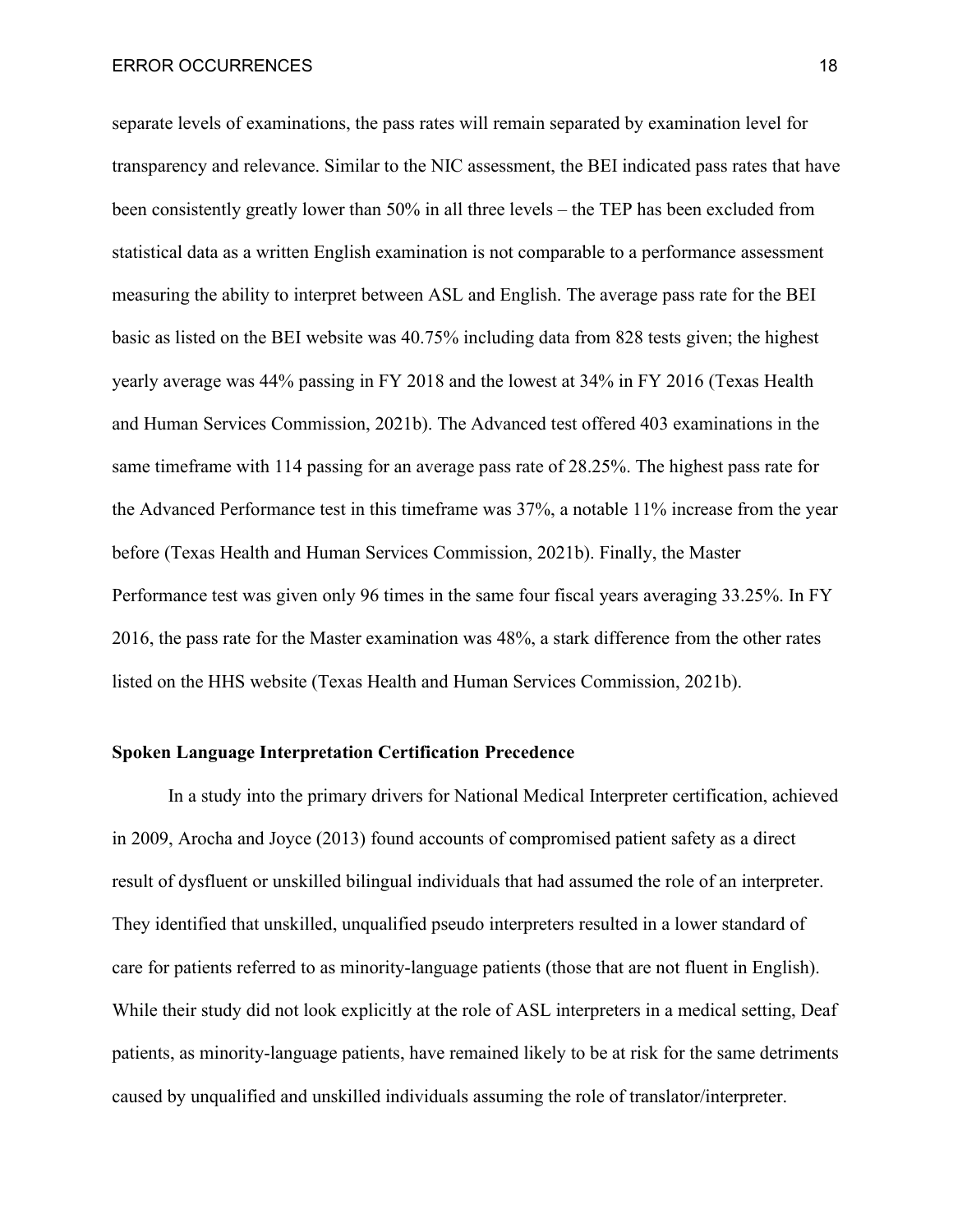Separately, a study was conducted in two pediatric emergency departments in Massachusetts taking recorded audio from 57 encounters with parents of patients that were Spanish-speaking and identified as "limited-English-proficient" (Flores, et. al., 2012). The study compared the number of errors in the encounters and was broken down by encounters with a professional interpreter (20); encounters with ad-hoc interpreters (those with no professional training, family members, friends, etc.) (27); and encounters with no interpreter (10). Between the 57 encounters, a total of 1,884 interpreter errors were identified with potential clinical consequences with 18% of the errors (Flores, et. al., 2012). The study found that professional interpreters significantly decreased the likelihood of errors bearing potential clinical consequences in comparison to the use of ad-hoc interpreters, but also identified the number of training hours and hours of professional experience as factors that further decreased errors.

#### <span id="page-19-0"></span>**Goal of ASL Interpreter Certification**

Interpreter certification for ASL interpreters has not been limited to only the medical field. There remain specialized certifications available for interpreters wishing to have niche training in medical interpreting and mental health interpreting, but the examinations for interpreters to become certified to do routine work in many states are generalist exams. These exams test for a variety of settings that an interpreter might find themselves in so as to certify the interpreter is generally qualified to be in the field. The NIC exam developed by RID and its affiliate CASLI was designed to assess interpreters' ability in ethical decision-making and general knowledge of the interpreting field in addition to gross interpreting skill. The exam was designed to ensure that interpreters "meet or exceed the minimum professional standards necessary to perform in a broad range of interpretation and transliteration assignments" (RID, 2021, para. 1). The NIC's counterpart, the BEI, boasted, "The primary goal of the BEI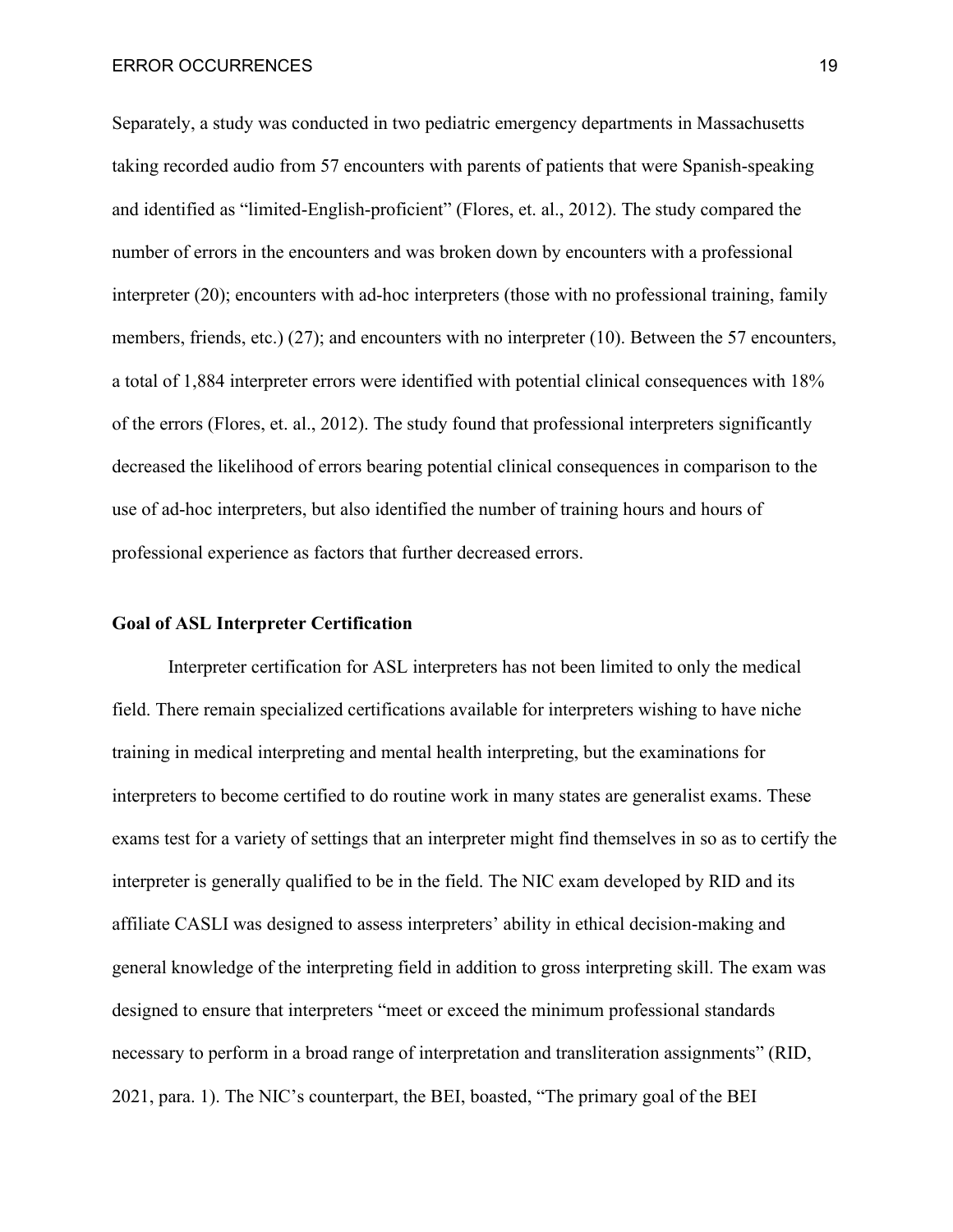certification program is to ensure that prospective interpreters are proficient in their ability to meaningfully and accurately comprehend, produce, and transform ASL to and from English" (Texas Health and Human Services Commission, 2021c, para. 2). The HHS government site offered manuals and guides for the BEI, but the primary focus of the examinations has been to screen and assess the skill level of interpreters. This differs from the purpose of the NIC which assesses the well-roundedness of interpreters' professionalism over solely their interpreting skill. Commonly, the certifications aimed to ensure capable and skilled interpreters working in the profession.

#### <span id="page-20-0"></span>**English to ASL Common Errors**

Interpreter educator, Dr. Marty Taylor (2018), studied, identified, and documented the key skills - or major features - of an interpreter working from English to ASL. She identified 85 key skills in eight separate categories including interpreter fingerspelling, appropriate use of ASL lexicon, and accurate usage of ASL grammar in their interpretations. Of these eight categories, three have been identified as knowledge-lean skills, meaning that the skills are able to be produced or improved in a short amount of time; these skills are fingerspelling, numbers, and lexicon. The remaining five interpretation skills in this modality – classifiers, space, grammar, interpreting, and composure, appearance, and health – are knowledge-rich, or take a longer time with dedicated practice to increase accuracy and fluency. These knowledge-lean skills were closely assessed in this research as the participants have recently entered the field of interpreting, and these skills may have been first exposed in an ITP.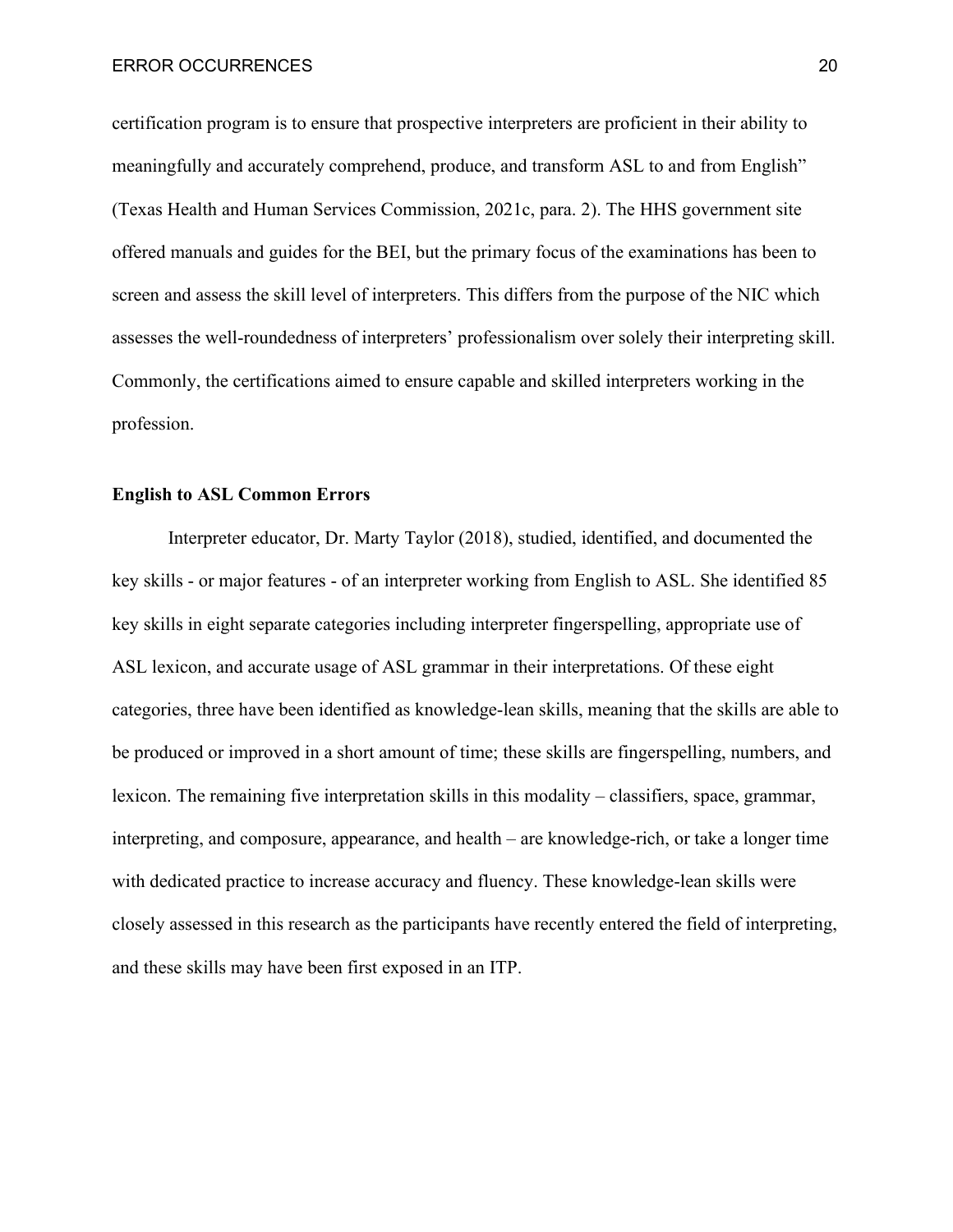#### <span id="page-21-0"></span>**ASL to English Common Errors**

In addition to her research on interpreter errors from English to ASL interpretations, Taylor (2002) documented research on possible error types and interpreting skills for interpreting ASL to English. Similarly, to its directional counterpart, ASL to English interpreting skills have been categorized by knowledge-lean and knowledge-rich skills indicating, again, skills that can be learned more quickly and those learned by more deliberate practice over extended periods of time, respectively. Of the six skills identified in her work, Taylor identifies the following as knowledge-lean skills: comprehension of ASL lexicon; comprehension of ASL discourse; and production of English lexicon. Comprehension of ASL lexicon includes the ability to understand many of the same skills interpreters need to work into ASL such as fingerspelling, numbers, and vocabulary knowledge (Taylor, 2002). The knowledge-lean skills have been included more prevalently in the assessment for this research, but it is important to note the knowledge-rich skills Taylor (2002) identifies in interpreters working from ASL to English: production of English discourse; delivery/public speaking; composure and appearance.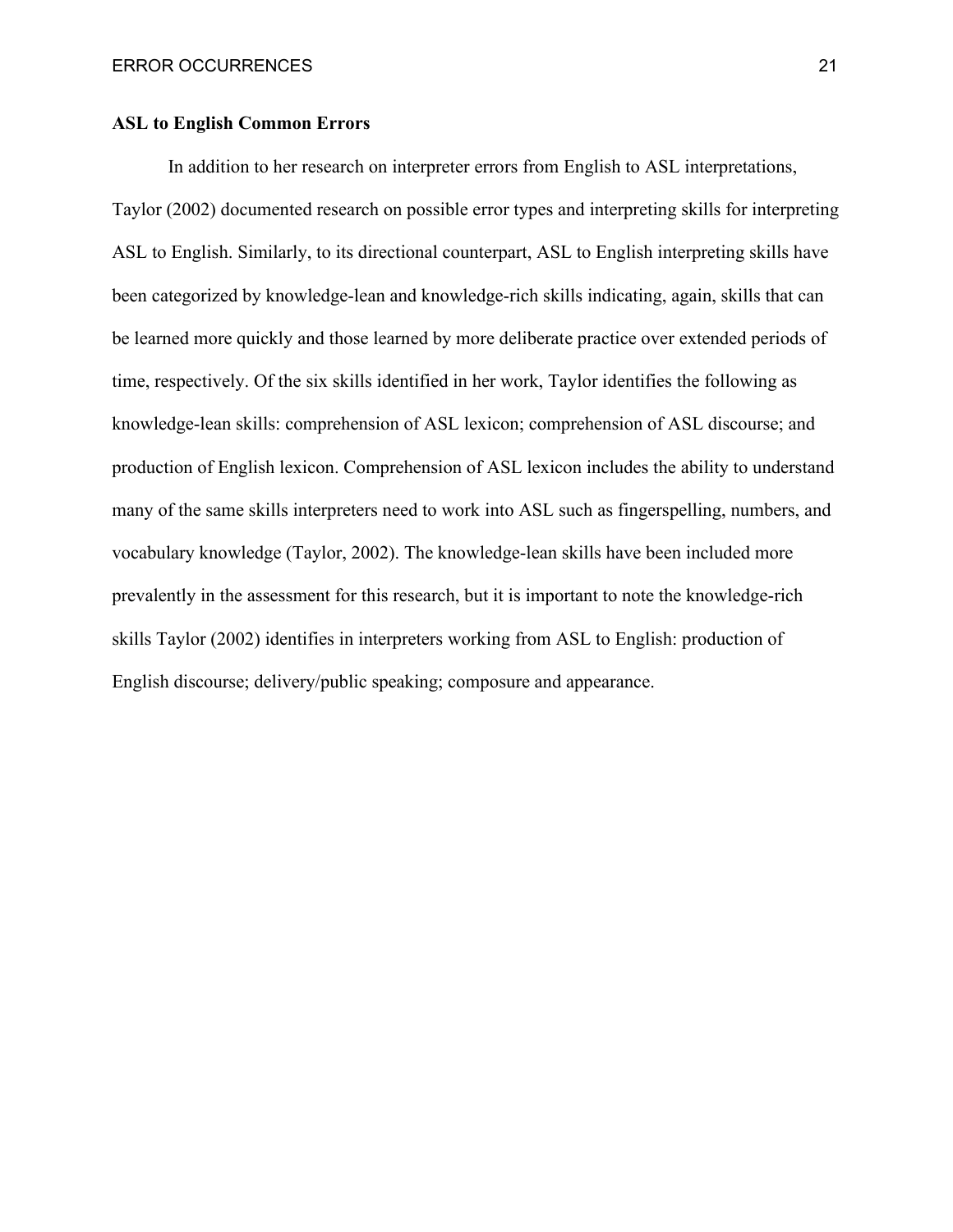#### **METHODOLOGY**

#### <span id="page-22-1"></span><span id="page-22-0"></span>**Research Question**

Prior to formally beginning research, the researcher recognized a curiosity that demanded to be satiated about the idea of a qualified sign language interpreter. While developing this study and designing the proposal, many changes were made. The definition of a qualified interpreter varies greatly if one were to ask a Deaf consumer, a hearing consumer, an interpreter educator, or an interpreter. The definition each would give may not be wrong, but do the profession and community have a singular right definition? Beginning with that concept, eventually, the study was narrowed down to looking at an aspect of interpreting that can influence consumers to consider an EPI to be more qualified than another: certification.

In an effort to explore the idea of certification, the study focused on the research question: What are the identifiable differences in types of errors and their occurrences by certified EPIs and non-certified EPIs? Through exploring the error rates and patterns between certified and non-certified EPIs, the research explored whether certification on its own is an efficient way of determining a more qualified EPI over another. While there are various types of certifications available, this study compared EPIs that are non-certified and those that have obtained a BEI Basic certification (available to take the assessment in several states and recognized in more). The limitation of the BEI Basic certification was established to create consistency in the ability of interpreters that participate as part of the certified sample; if some certified interpreters held a high-level certification, such as the BEI Master, and some held the BEI Basic, results may be skewed as higher-level certified interpreters would be expected to have fewer errors in the types being identified.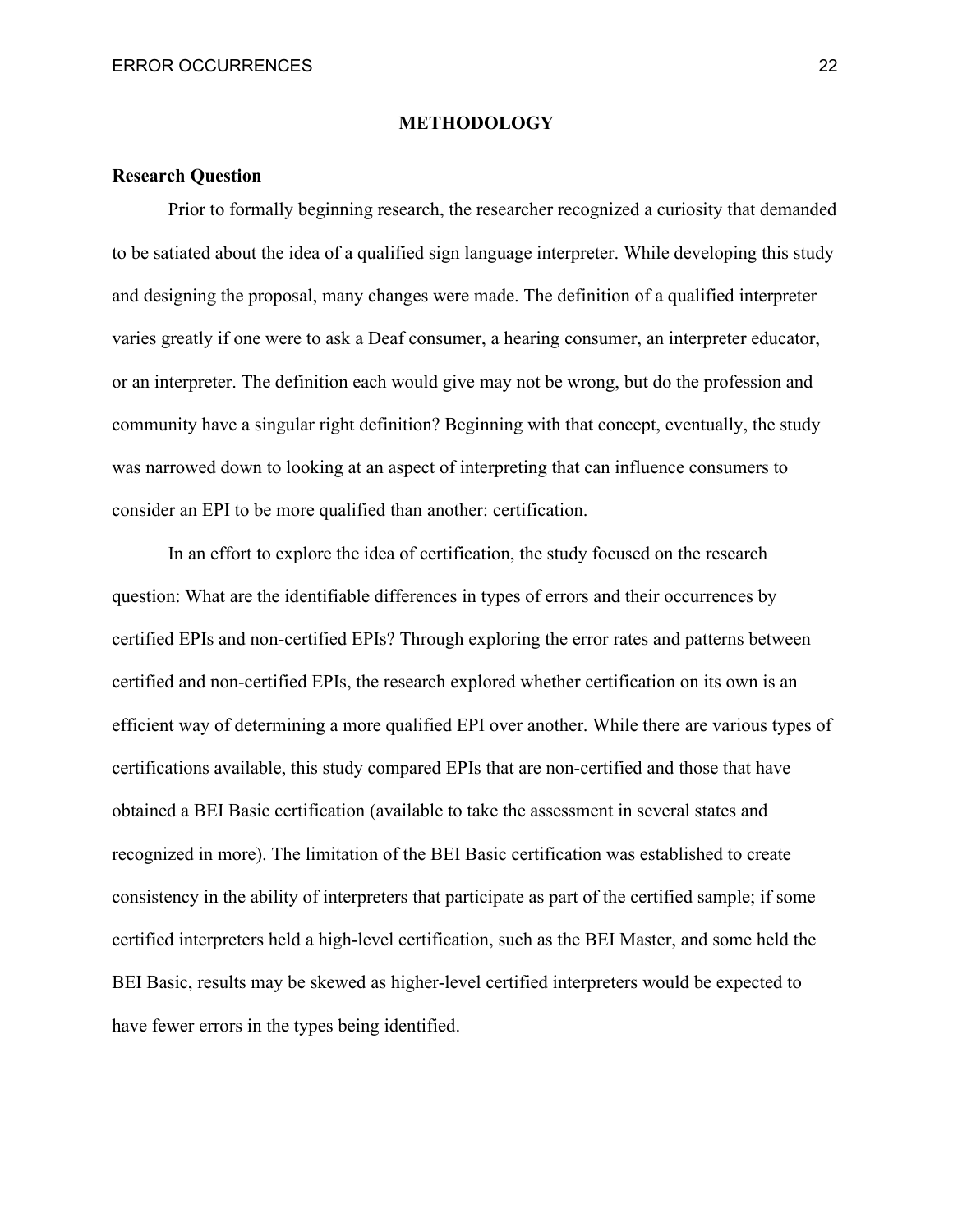#### <span id="page-23-0"></span>**Measures**

For participants to be able to provide equitable samples for the study, a mock interview scenario was scripted. After an initial script had been developed (see appendix A), a Deaf community member with an M.A. in sign language education was consulted for edits on the script and recorded the ASL video used for the interpreting stimulus. With the final script in hand, the researcher recorded audio of the spoken stimulus and edited the video and audio together to create one video with dialogue in ASL and English to be used as the interpreting stimulus for participants to provide their cold (unrehearsed) interpretations. Brief pauses were added in the stimulus after dialogue for participants to finish their interpretation if needed.

Following the development of the script, a rubric was developed (see appendix B) to aid the researcher in a consistent rating process. In the rubric, items in the script were identified as one of six types of knowledge-lean skills that EPIs would be expected to demonstrate in their interpretations, and each item was rated as either present or not present. The skills assessed and screened for errors included fingerspelling, numbers, and lexicon for English to ASL interpreting and comprehension of ASL lexicon; comprehension of ASL discourse; and production of English lexicon. These skills were chosen as a focal point since they are skills identified as knowledge-lean skills, or skills that do not require as long to study and become proficient in as other interpreting skills (Taylor, 2002, 2018). Participants were assessed based on these knowledge-lean skills rather than having included knowledge-rich skills because participants were only eligible for the study if they had less than five years of experience which reduced the amount of time they may have spent learning ASL or the interpretation process.

Once participants had completed their interpretation, the researcher watched and listened to the sample twice to mark rubric information as either present or not present (error). Using this process of error analysis and a fixed rubric aimed to reduce potential biases from the researcher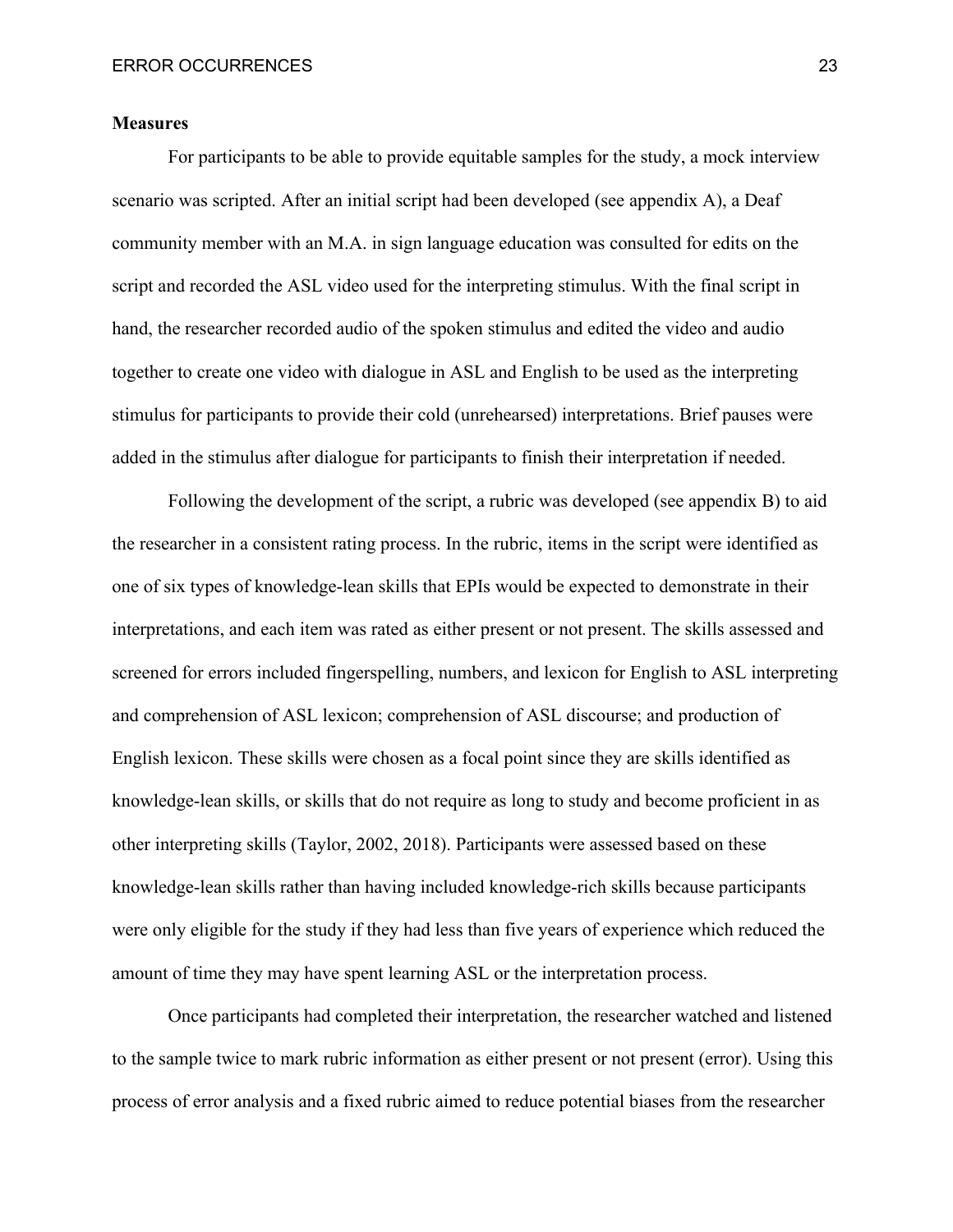altering the results of the study with prejudice or a skewed expectation toward either group of participants.

#### <span id="page-24-0"></span>**Sample and Sample Size**

This study sought participants for two sample groups to compare the error rates between interpreters with various backgrounds. Groups were determined looking only at their certification status. Initially, this study focused its search for interpreters based in Texas as the BEI was only consistently available in its home state of Texas due to the coronavirus (COVID-19) pandemic when this study was being developed. After the study had been submitted for review and approval, more states began to resume testing, but participants were still only eligible from Texas. After receiving very few eligible participants from the limited eligible area, an amendment was made to the study and participants were eligible from anywhere in the United States.

Following the amendment, thirteen participants expressed interest and made an appointment for their interpretation sample. Two potential participants were ineligible for the study as they had been professionally interpreting for more than five years leaving eleven participants to produce an interpreting sample to be rated. Of the eleven participants, six were eligible as non-certified EPIs and five were eligible as certified EPIs. After the samples had been completed and the rating had begun, the researcher determined that one of the non-certified EPIs qualified only due to an issue with the eligibility wording. This participant previously sat for and passed a BEI exam at a level no longer offered but had let their certification lapse. Despite their certification lapsing and no longer holding certification, the researcher decided to omit that sample before it received a final rating as the interpreter that provided the sample would have been in the certified group had the certification not lapsed.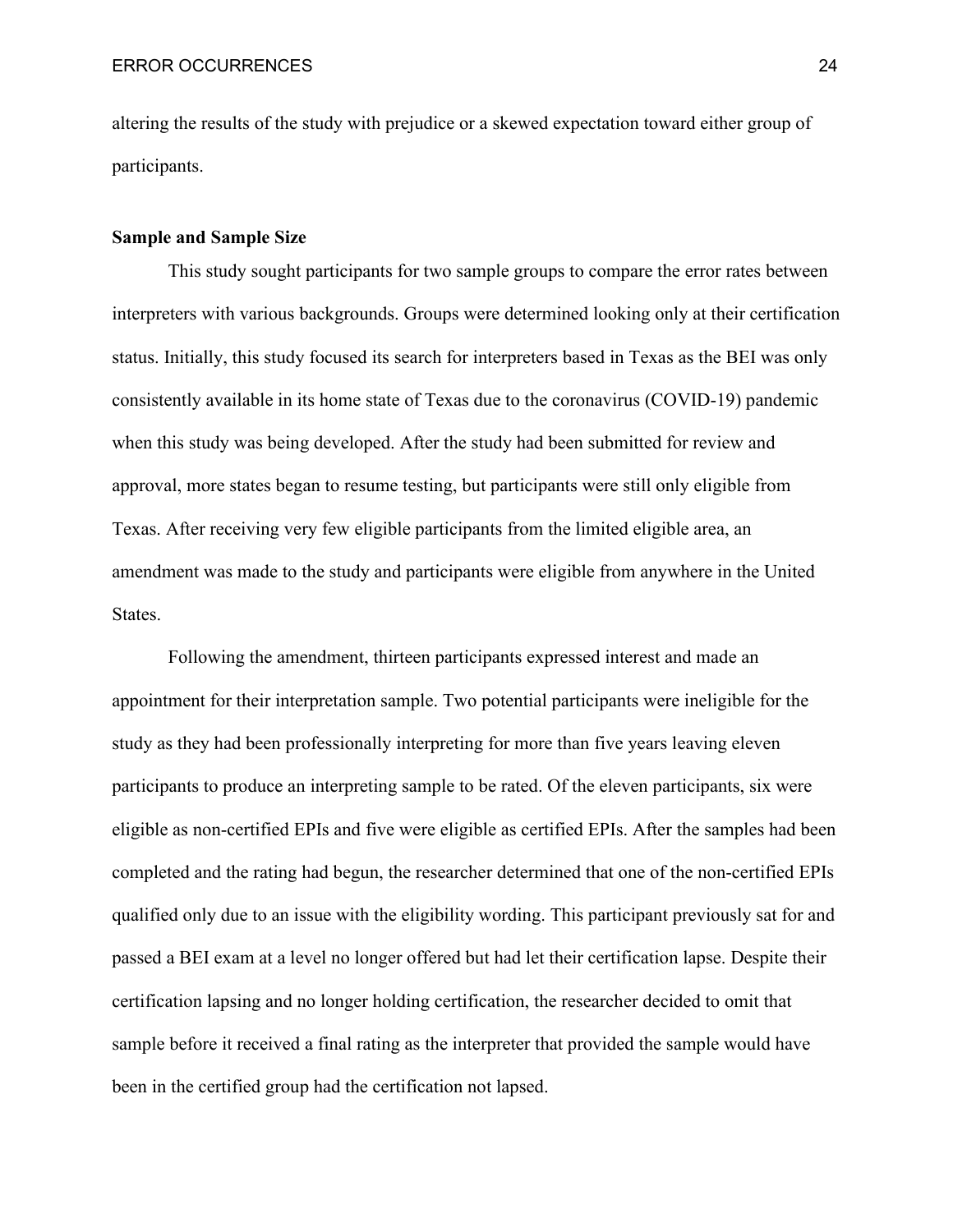#### <span id="page-25-0"></span>**Procedures**

Participants for this study were recruited from Facebook with a post made on the researcher's personal page which was shared by various Facebook account holders. Additional posts with the same message were made in Facebook groups targeting new-to-the-field ASL interpreters and prospective interpreters. Facebook groups such as Discover Interpreting!, NIC Test Prep Group, and Educational Interpreter Support Group approved posts for recruitment and Deaf Network Texas shared a recruitment message for the study in its newsletter and Facebook feed.

As participants joined the study from across the United States, participants communicated with the researcher via email to receive consent forms, ask questions, and establish an appointment to meet via Zoom and provide their interpreting sample to be recorded by the researcher for analysis. When participants met with the researcher, they were offered a time and space to ask any questions they had about the study (that would not give them any additional information about the interpreting sample than other participants had), answered demographic and personal questions, and provided their recorded interpreting sample after getting a brief description of the interpreting scenario.

#### <span id="page-25-1"></span>**Data Analysis**

After the samples had been completed, the researcher screened each sample against a script-based rubric marked to distinguish which major feature it was categorized under. Each sample was rated twice on the same rubric for the presence of the source material/errors made against scored items. If the rubric item was present, the sample was marked with a checkmark. If the rubric item was not present, it was marked by an 'X.' After the sample had been rated twice, the number of errors in each major feature was totaled.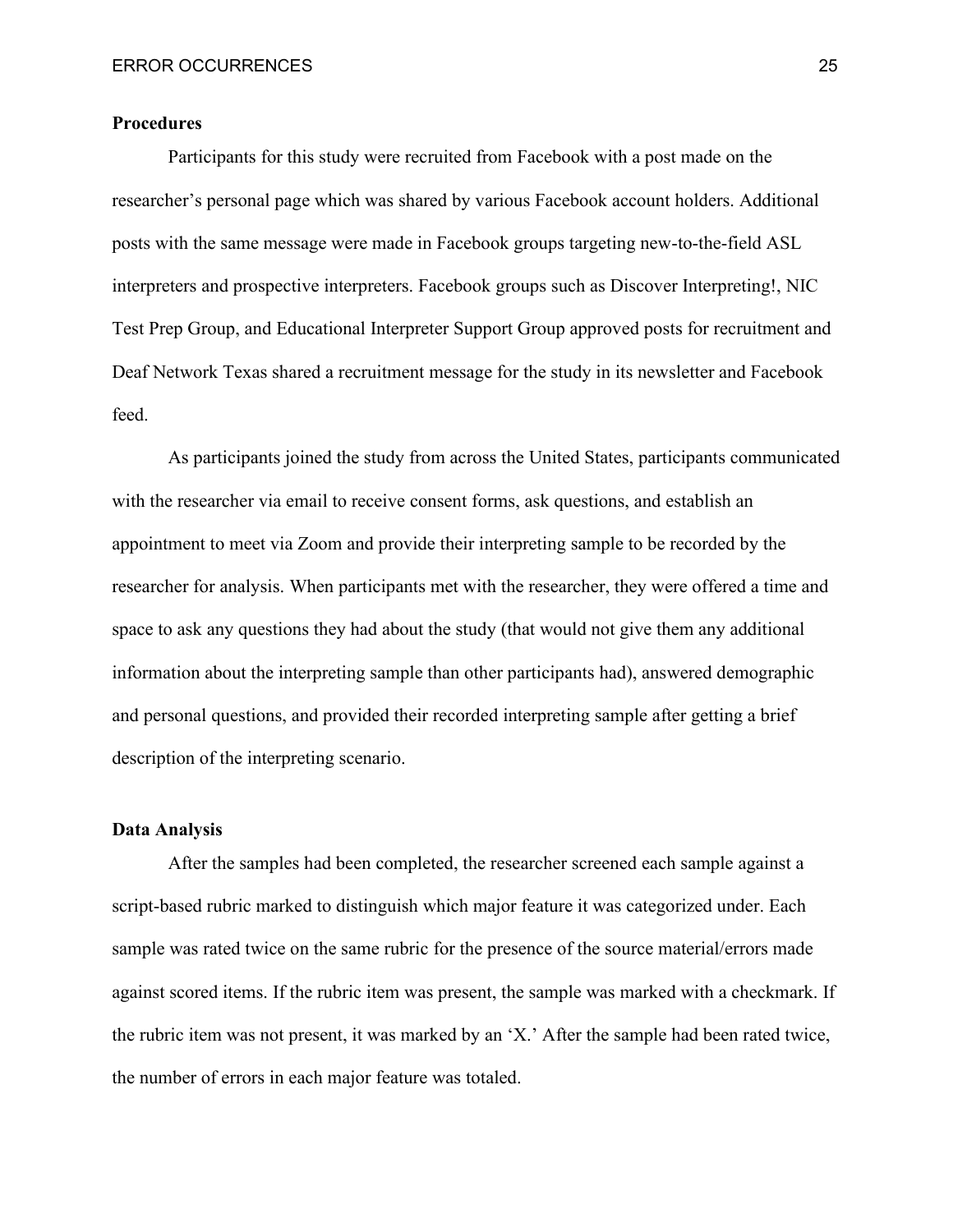The data was then inputted into a spreadsheet rubric (see appendix C) to chart the data efficiently by utilizing the functions of the spreadsheet to calculate errors across interpreter groups and major features. Data was inputted using a '0' if the item had a checkmark (present) and a '1' if the item had an 'X' (not present) to count the number of errors. Once the data had been inputted, the calculations made by the spreadsheet were compared to the marked rubric to ensure the data was accurately inputted.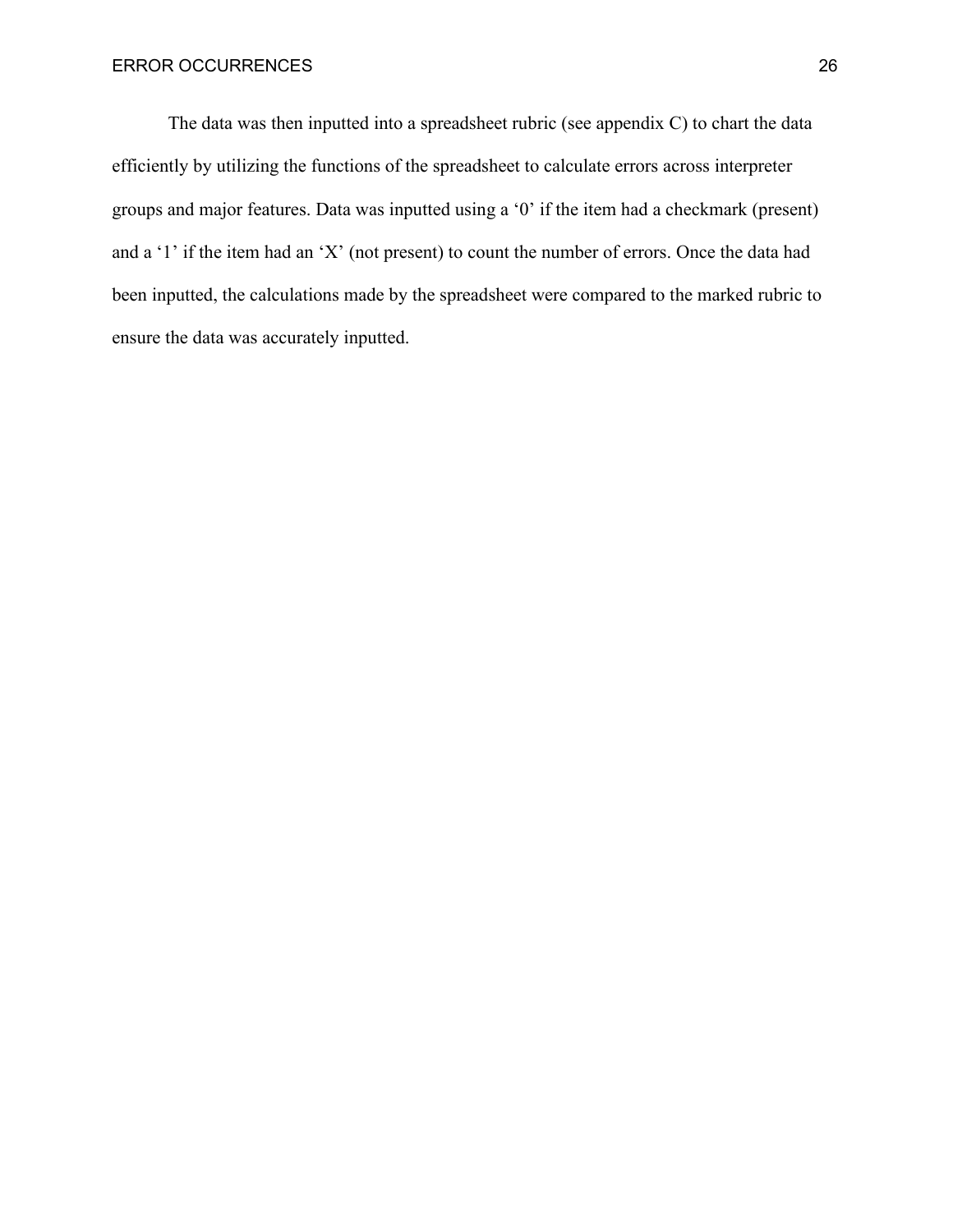#### **FINDINGS**

#### <span id="page-27-1"></span><span id="page-27-0"></span>**Intent, Impression, and Demographics**

This study sought to identify if there were any differences between the interpretation error rate of EPIs that held BEI Basic certification and those who held no certification at the time of participation. In an overall and initial impression of the results, certified interpreters had slightly fewer errors on average, with 25.8 errors to non-certified interpreters' 27.6 errors out of 98 possible errors identified on the rubric.

Participants of the study were asked to identify themselves and were given the opportunity to abstain from demographic information, however, all participants provided responses. Of the ten participants ultimately included in the study, seven identified themselves as female, one as trans non-binary, and two as male. The gender representation of the study loosely reflected that of the interpreting community and aligned with RID's most recent annual report data (RID, 2019) which represents the field as 92% female-identified, 0.8% genderqueer, and non-binary, and 12.8% male-identified. Seven participants identified themselves as white and three identified as mixed-race - the participants' specific identities have been withheld to protect their anonymity. Due to the format of publication for the 2019 RID Annual Report, it was unclear which data points represent the racial and ethnic profile of RID's members and if the study is in alignment with the racial representation of the field.

#### <span id="page-27-2"></span>**English to ASL Error Occurrences**

Study participants demonstrated strength in interpreting from an English source to an ASL target language (English to ASL interpreting). The rubric identified 46 possible errors in the knowledge-lean major feature categories of fingerspelling, numbers, and lexicon (Taylor, 2018). Certified participants produced a mean of nine errors across all major categories, whereas their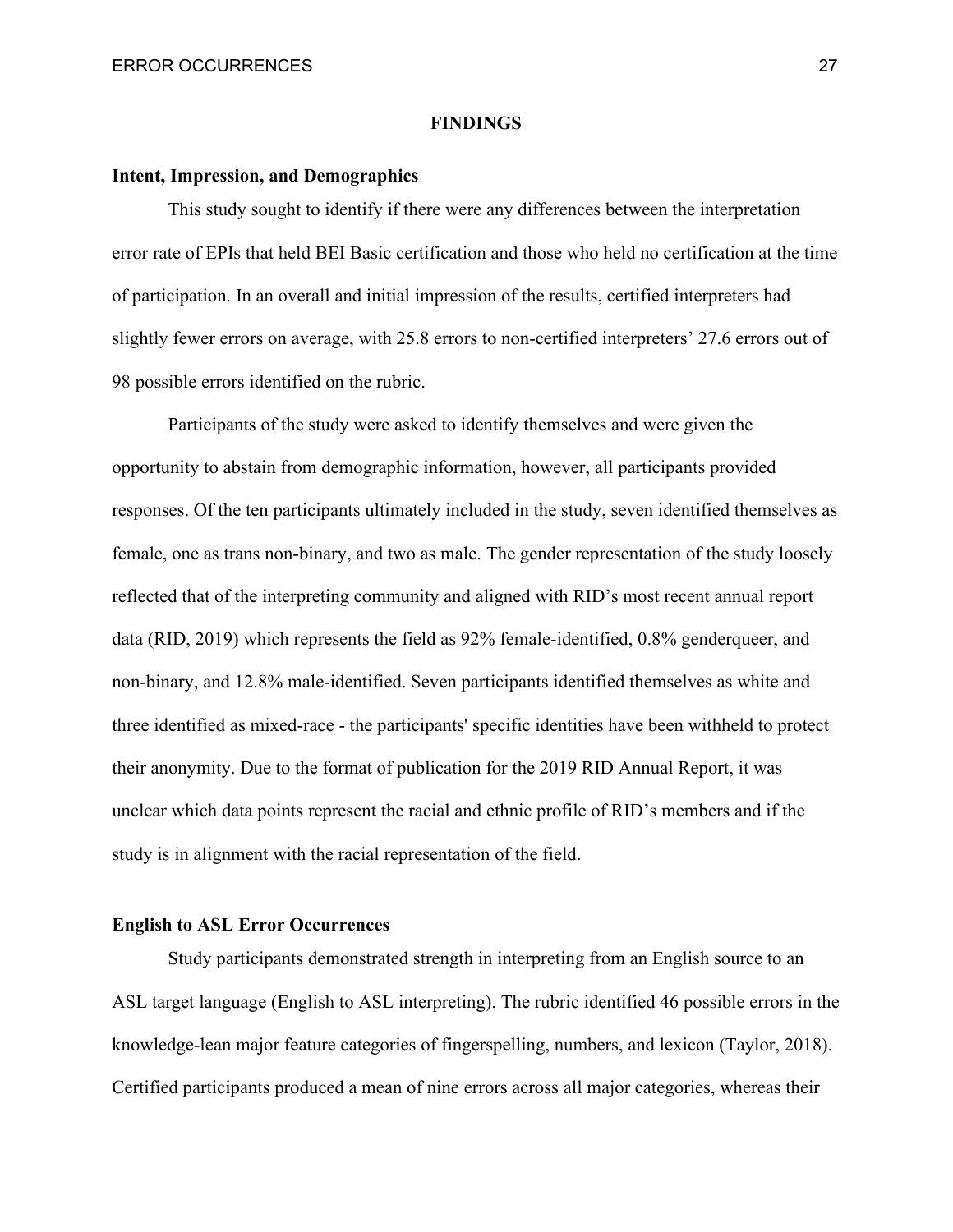uncertified counterparts averaged slightly less with eight errors in this modality. The most prevalent error working from English to ASL was an inability to provide a functionally equivalent interpretation for the concept of "filling a gap" in a workplace; only three interpretations had this concept present in their interpretations, and all three were certified.

While the uncertified interpreters had a lower mean or average error count, they produced a larger spread in these categories. Uncertified interpreters ranged from as low as three errors to twenty-one errors of the forty-six possible errors. Certified interpreters, however, maintained more consistency among the sample with error counts from two to eighteen in this modality.

#### <span id="page-28-0"></span>**ASL to English Error Occurrences**

While there were more possible errors working from ASL to English (an ASL source language being interpreted into English as the target language), the average error rate increase was disproportionately high. Working in this modality interpreters had 52 possible errors, six more than when working from English to ASL. Certified interpreters' mean error rate, however, spiked to 16.8 errors, and non-certified interpreters' mean was even higher at 19.6 errors of the possible 52. The study looked for the presence of Taylor's (2002) knowledge-lean major feature skills comprehension of ASL lexicon, comprehension of ASL discourse, and production of English lexicon.

Both certified and non-certified interpreters had a participant that produced their interpretation with only twelve errors working into English, however, the certified interpreters showed less variance in their samples with two participants producing only thirteen errors, one producing twenty-two, and one producing twenty-four to achieve their mean of 16.8 errors in these categories. The non-certified interpreters' samples ranged from twelve errors to twentynine.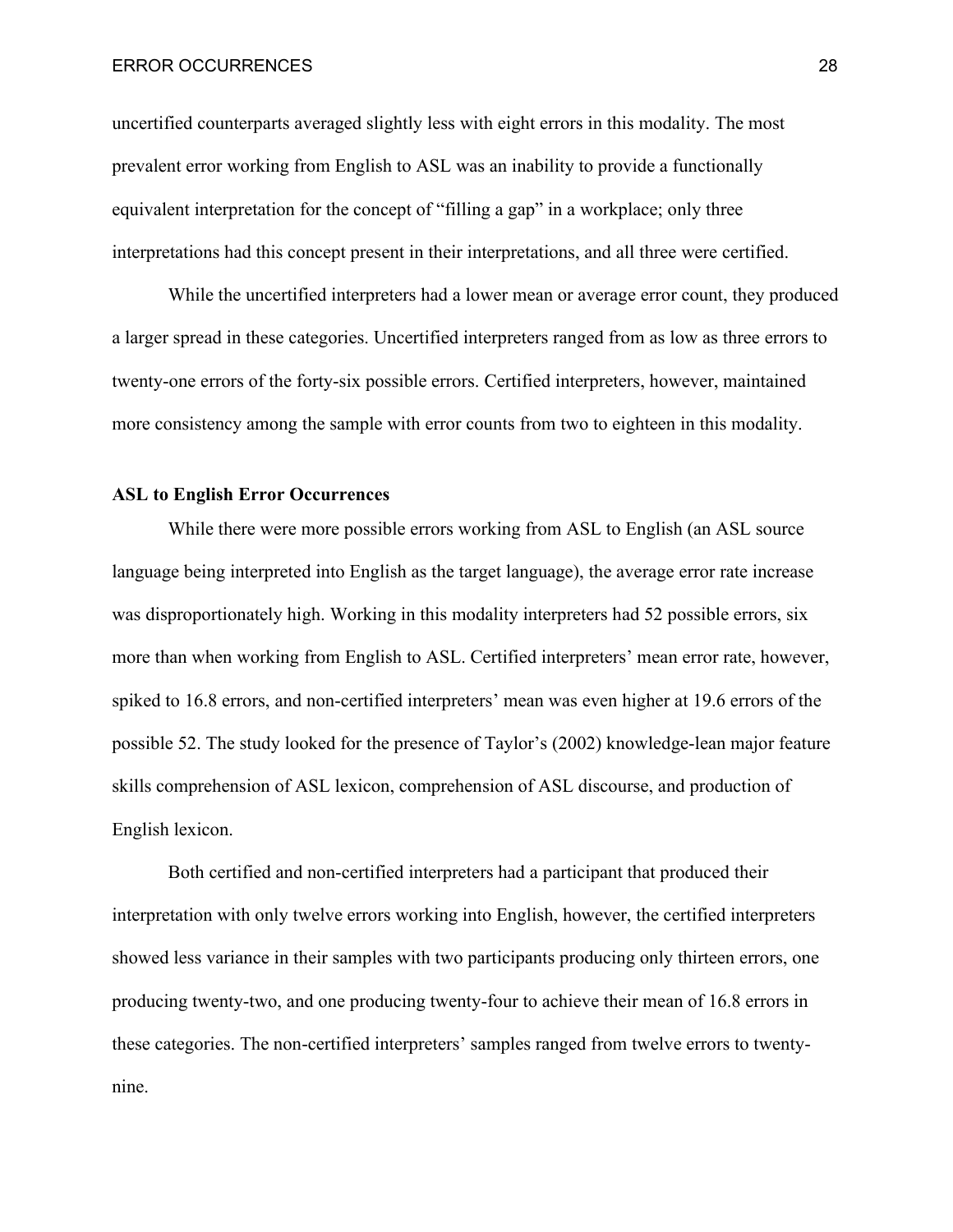Each major feature assessed was separated and scored by its rubric items, though each major feature varied in the number of possible errors. When participants worked from ASL to English, they were assessed on all of the knowledge-lean major features Taylor (2002) identified, but the majority of possible errors in this modality came from the ASL lexicon comprehension skill (34 possible errors of the 52 total possible in this modality). Per Taylor (2002) this skill contains aspects of interpreting which include the accuracy of interpreting receptive (or comprehension of) fingerspelling, numbers, ASL vocabulary, etc. Both certified and noncertified interpreters had the highest number of errors in this skill (certified EPIs had a mean error rate of 13.4 and non-certified EPIs had a mean error rate of 14.4). Non-certified interpreters had the sample with the fewest errors in this category, seven, while both groups had a participant produce nineteen errors. Of the errors produced in this category, one rubric item (a fingerspelled city, Kress) was missed by all participants and was considered by the researcher to be a result of poor lighting in the stimulus video.

#### <span id="page-29-0"></span>**Overall Error Findings**

The certified EPIs that participated in the study collectively interpreted the sample with an average of 73.7% accuracy throughout the dialogue while uncertified EPIs achieved a slightly lower average of 71.8% accuracy in their samples. For a breakdown of the total errors produced (*Table 1*).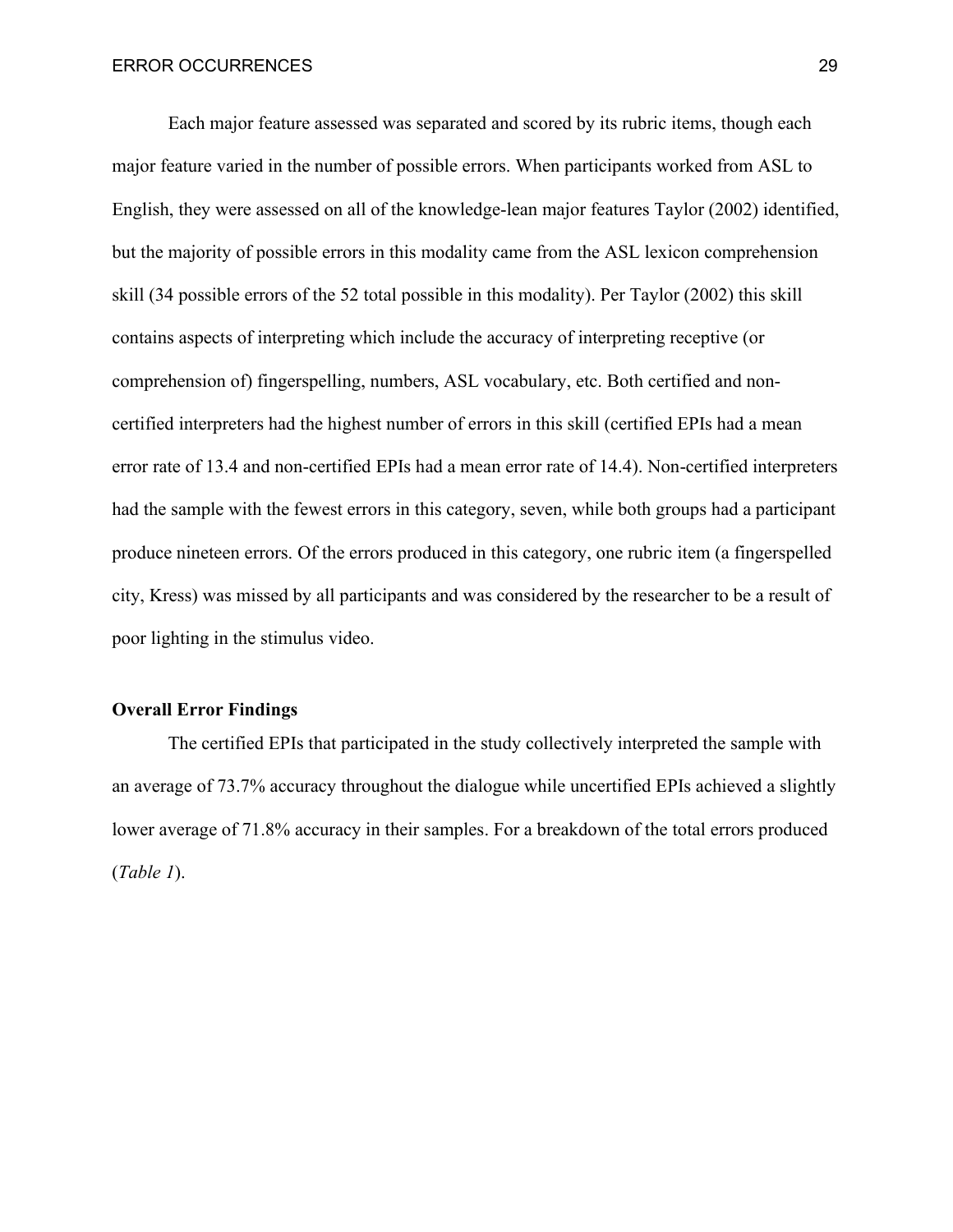| Possible Errors                        | Cert.<br>$\mathbf{1}$ | Cert.<br>$\overline{2}$ | Cert. 3 | Cert.<br>$\overline{4}$ | Cert.<br>5     | Uncert.<br>$\mathbf{1}$ | Uncert.<br>$\overline{2}$ | Uncert.<br>3   | Uncert.<br>$\overline{4}$ | Uncert.<br>5 |
|----------------------------------------|-----------------------|-------------------------|---------|-------------------------|----------------|-------------------------|---------------------------|----------------|---------------------------|--------------|
| Total English to<br>$ASL$ (out of 46)  | 5                     | 18                      | 14      | 6                       | $\overline{2}$ | 21                      | $\overline{4}$            | $\overline{7}$ | 3                         | 5            |
| Total ASL to<br>English (out of<br>52) | 13                    | 22                      | 24      | 12                      | 13             | 29                      | 15                        | 24             | 18                        | 12           |
| <b>TOTAL</b><br><b>ERRORS</b>          | 18                    | 40                      | 38      | 18                      | 15             | 50                      | 19                        | 31             | 21                        | 17           |

Table 1: Error Rate Data

Cert. refers to a certified interpreter's sample provided through the study. Uncert. indicates a sample provided from a non-certified interpreter.

Certified EPIs accuracy ranged from 59.1% to 84.7% across both modalities. Uncertified EPIs' interpretations ranged from 49% accuracy to 82.7%, which fell short of their certified counterparts with even the lowest-scoring certified EPI having fewer errors than the lowestperforming non-certified EPI. The non-certified participants have one score that, within a larger data set, may have proven to be an outlier with 50 errors, 19 more errors than the next highest error rate, and 33 higher than their best performer in the samples.

#### <span id="page-30-0"></span>**Discussion**

 $(x/98)$ 

This study faced challenges from the day it began. Initially limiting participants to only those from Texas in addition to the certification requirements and years of professional experience provided only a handful of leads and fewer participants that were eligible and interested in participating after receiving the informed consent document (see appendix D).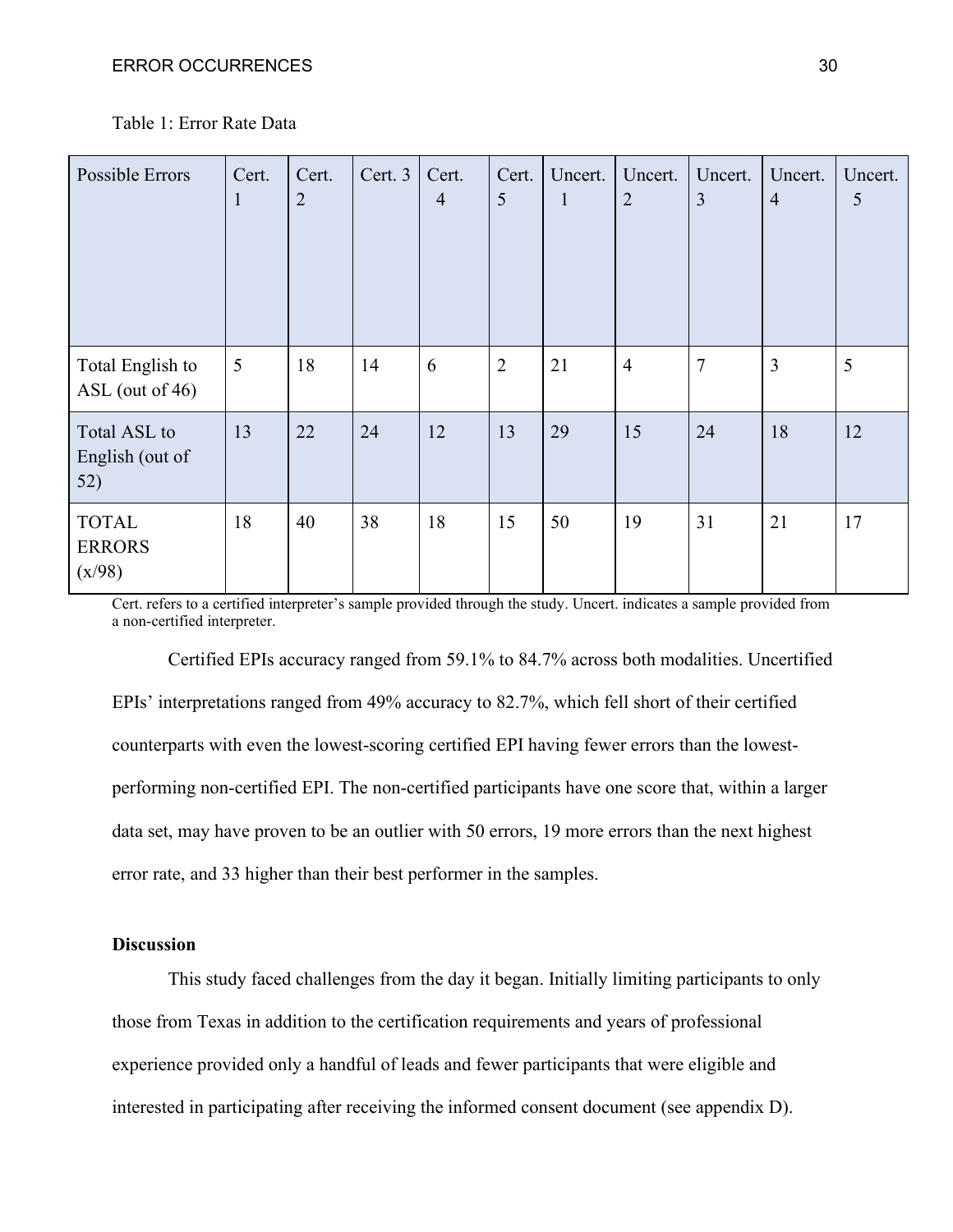ERROR OCCURRENCES 31

Following the amendment to the application to open the study to invite participants from other states, participant numbers began to increase and became satisfactory for the initial expectation of at least five non-certified and five certified EPIs to participate in the study. Having at least five of each group provided a stronger sample consistency but reaching more participants could have provided a more solid data sample.

Another consideration to be made was the way in which the interpreting samples were provided. This study welcomed EPIs from across the United States and, to provide an equitable and fixed environment for participants, conducted all interpretations via Zoom with a prerecorded stimulus on the shared screen system built-in on Zoom. Two participants, one certified and one non-certified, had their interpretation paused before the two-minute cut-off to clarify whether the pauses in the video were technical errors or built-in for the interpretation. Both were informed that there were short pauses in the video for their interpretation and to address the researcher again if there were technical difficulties. In addition to the edited pauses, the ASL stimulus lighting created a glare over the hands of the signer at various points during the video. While the researcher was prepared to omit rubric items if they were missed by all participants due to lighting, only one error was made by every interpreter (the fingerspelled city of Kress in the ASL lexicon comprehension skill) and could be considered as an error made due to the lighting of the video.

Although the data suggested non-certified and certified EPIs may perform similarly, the data collected indicated consistency in interpretations by certified EPIs that is not indicated in the interpretations by uncertified EPIs whose scores showed more variance in their interpreting abilities. The three interpreters with the fewest errors in each group aligned closely with one another's performances, though the non-certified interpreters had one to three more errors than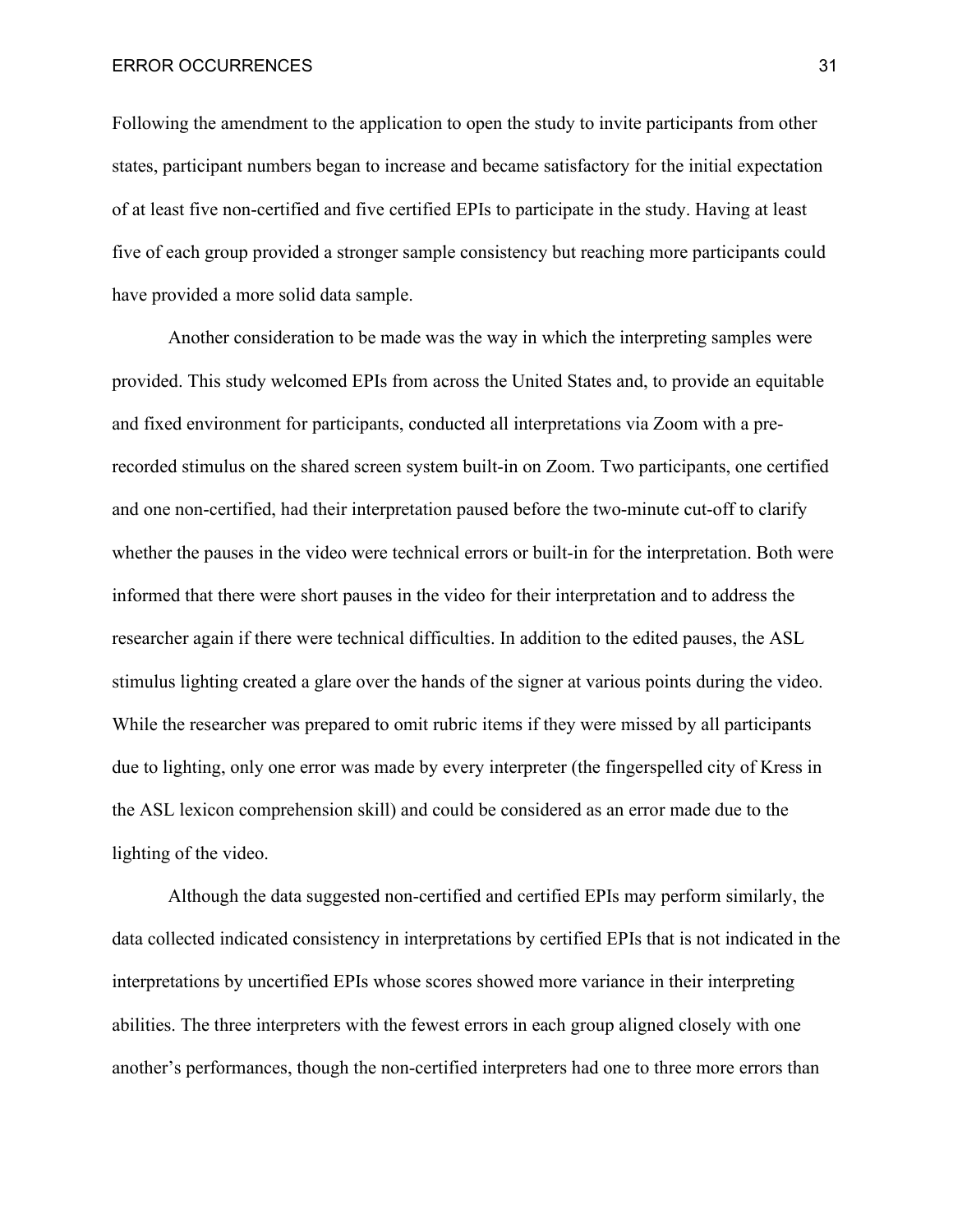their counterparts. Where the skills of certified and non-certified EPIs may have been similar, the data sample suggested that certification may be indicative of an EPI's accuracy and consistency in their skills.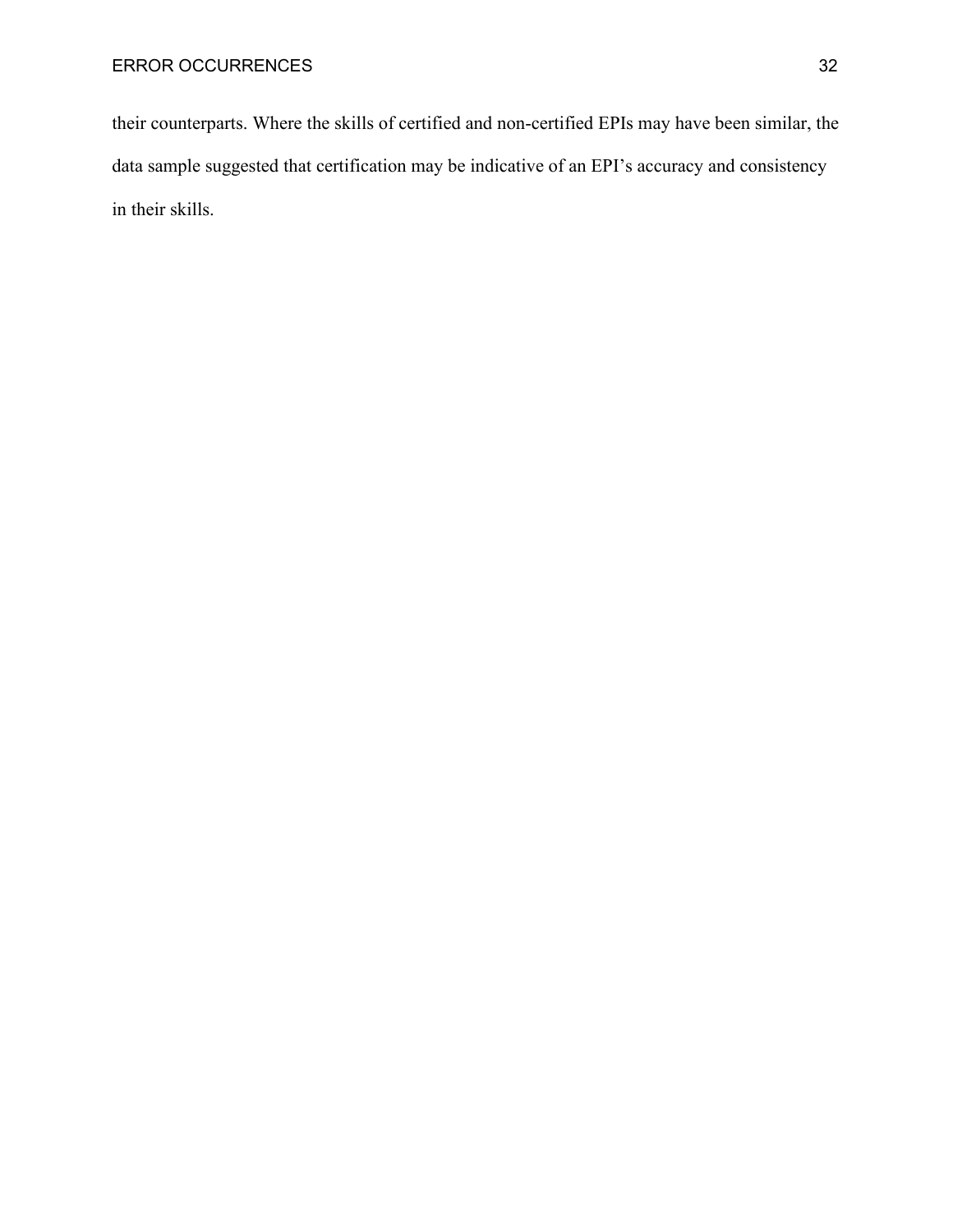#### **CONCLUSION**

#### <span id="page-33-1"></span><span id="page-33-0"></span>**Further Research**

It is the belief of the researcher that further research is sorely needed into the validity of certification as a means of determining a qualified interpreter. While this study assessed interpreters with no certification and those that hold their BEI Basic, future studies may assess the difference between those certified with the NIC and those that have their BEI Basic certification using either Taylor's knowledge-lean, knowledge-rich, or both sets of major features. Research may analyze the higher certification levels offered by the BEI (Advanced, Master) against the NIC to assess the possible differences between these interpreters and their abilities to interpret with strong skills in the knowledge-rich major features as these interpreters would have more experience with the languages. Another study recommendation by the researcher is a qualitative study conducted by surveying and interviewing members of the (d)Deaf community that use interpreters regularly. When members of the (d)Deaf community are presented with a space and platform to detail the traits that make an individual a qualified interpreter, the field will benefit tremendously.

#### <span id="page-33-2"></span>**Final Thoughts**

This study and results provided an early indication that certification may provide insight to an interpreter's consistency but may not be a strong indicator of accuracy when compared to a non-certified interpreter. As interpreters in this study produced their samples with only an average of two (precisely, 1.8 errors were the difference between the groups sampled, however an error in work is a whole) errors separating those certified and those non-certified. Although the study findings did not indicate a stark difference in overall ability, it may have identified a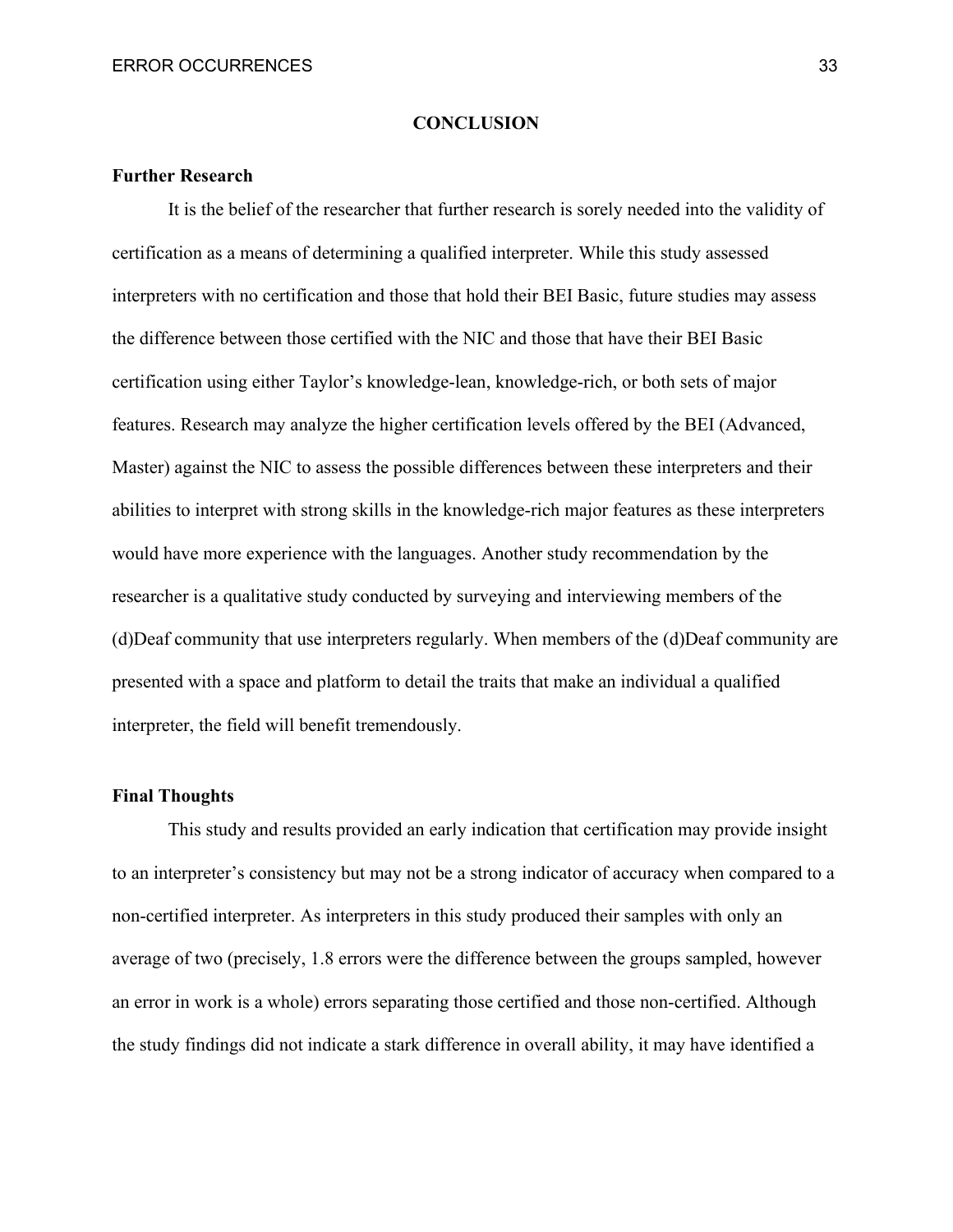strength in a certified interpreter's ability to work from ASL to English as these interpreters produced notably fewer errors than their non-certified counterparts.

Certification may be used as one part of an assessment of an interpreter's qualification level but should be used in conjunction with other screening strategies such as interviewing, siteor agency-specific assessments, and client references. A non-certified interpreter should follow best practices when interpreting (such as not accepting an assignment that legally requires certification) but should be otherwise screened similarly to a certified interpreter to ensure that a qualified candidate is not overlooked based on their certification status.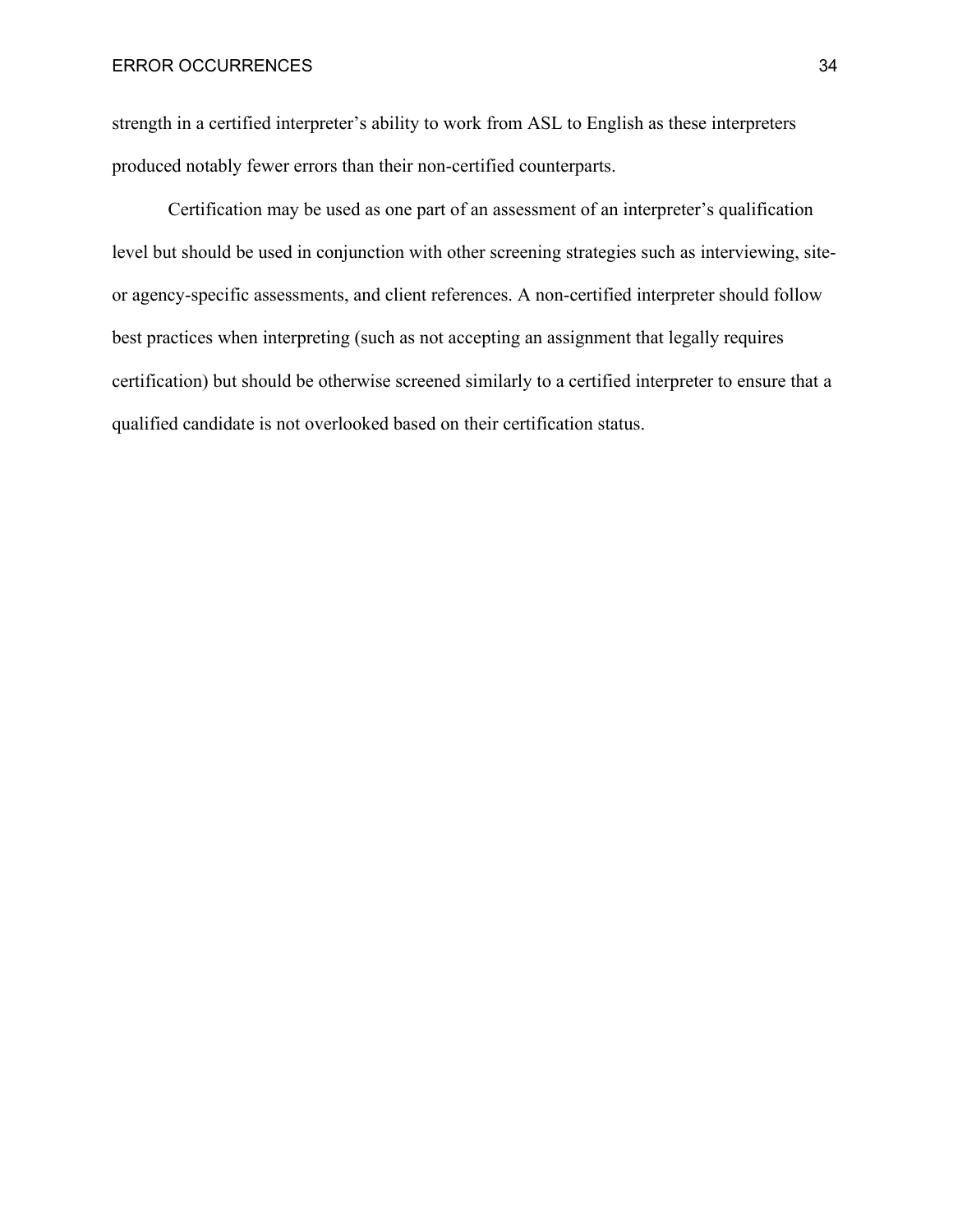#### **REFERENCES**

<span id="page-35-0"></span>ADA.gov. (2012, February 3). Authority: 5 U.S.C. 301; 28 U.S.C. 509, 510; 42 U.S.C. 12134. *Text of the Revised Title II Regulation.* Retrieved November 9, 2021, from https://www.ada.gov/regs2010/titleII\_2010/titleII\_2010\_withbold.htm.

Arocha, I. S., & Joyce, L. (2013). Patient safety, professionalization, and reimbursement as primary drivers for National Medical Interpreter Certification in the United States. *The International Journal of Translation and Interpreting Research, 5*(1). https://doi.org/10.12807/ti.105201.2013.a07

Cameron, W. (2005, November 16). Deaf History: Martha's Vineyard. LifePrint.https://www.lifeprint.com/asl101/pages-layout/marthasvineyard.htm.

- Center for Assessment of Sign Language Interpreters. (2022a, January 3). *Exam Statistics*. Retrieved January 25, 2022, from https://www.casli.org/about-casli/exam-statistics/
- Center for Assessment of Sign Language Interpreters. (2022b, March 31). *Exam Preparations prepare the right way*. Retrieved April 25, 2022, from https://www.casli.org/exampreparations/for-nic-candidates/
- Davis, J. E. (2010). *Hand talk: Sign language among American Indian Nations*. Cambridge University Press.
- Flores, G., Abreu, M., Barone, C. P., Bachur, R., & Lin, H. (2012). Errors of medical interpretation and their potential clinical consequences: A comparison of professional versus ad hoc versus no interpreters. *Annals of Emergency Medicine*, *60*(5), 545–553. https://doi.org/10.1016/j.annemergmed.2012.01.025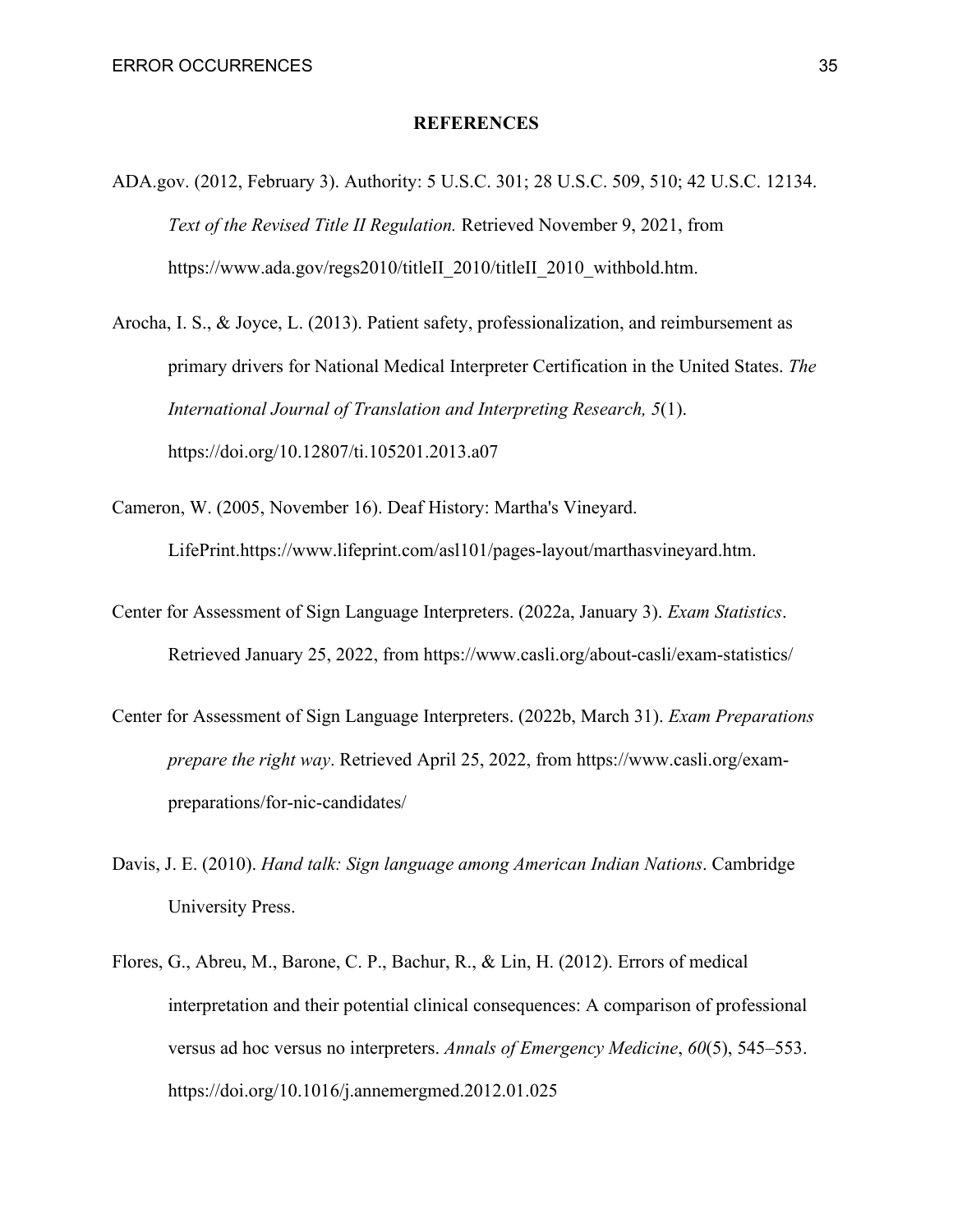- Gonzalez, R. D. (2020a). The Texas BEI interpreter certification examinations: Exemplary models of valid and reliable certification instruments for interpreters for the deaf. *BEI Certification and Testing.* Retrieved November 9, 2021, from https://www2.illinois.gov/idhhc/licensure/Documents/texasbeivaliditydetailed.pdf.
- Gonzalez, R. D. (2020b). The Texas BEI interpreter certification tests: Exemplary models of valid and reliable certification instruments for interpreters for the deaf. *BEI Testing and Certification.* Retrieved November 9, 2021, from https://www2.illinois.gov/idhhc/licensure/Documents/beivaliditysummary.pdf.
- Gunn. (2015). *Ethnology and empire: Languages, literature, and the making of the North American borderlands.* NYU Press.
- Humphrey, J. H., & Alcorn, B. J. (2007). *So you want to be an interpreter? An introduction to sign language interpreting* (4th ed.). H & H Publishing Company.
- Kusters, A. (2009). Deaf utopias? reviewing the sociocultural literature on the world's "Martha's vineyard situations". *Journal of Deaf Studies and Deaf Education*, *15*(1), 3–16. https://doi.org/10.1093/deafed/enp026
- Library Services for the Deaf & Hard of Hearing. (n.d.). *Interpreter licensure by state*. Retrieved November 30, 2021, from https://tndeaflibrary.nashville.gov/directory/licensure-bystate/map
- Meyer, M. (2002, November 12). ASL: "Interpreting in Texas". LifePrint. https://www.lifeprint.com/asl101/pages-layout/interpreter-howtobecome2.htm.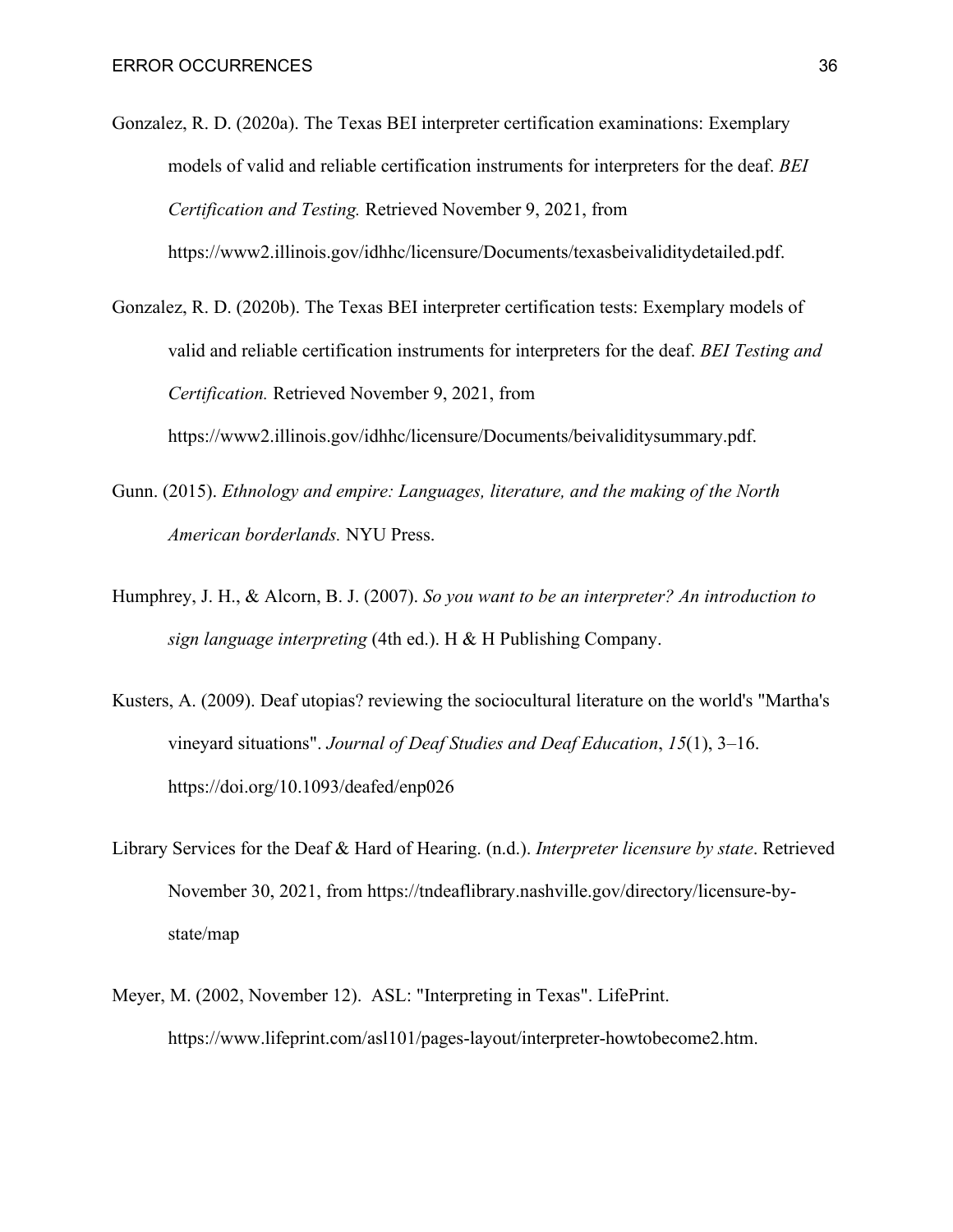- Office for Civil Rights, (O. C. R. (2021, August 11). Effective communication for persons who are deaf or hard of hearing. *HHS.gov Civil Rights*. Retrieved November 9, 2021, from https://www.hhs.gov/civil-rights/for-individuals/disability/effectivecommunication/index.html.
- Registry of Interpreters for the Deaf, Inc. (2018, April 24). *2017 Annual Report CASLI*. https://rid.org/2017-annual-report/casli/
- Registry of Interpreters for the Deaf, Inc. (2019, September 16). *Previously offered rid certifications*. f. Retrieved January 16, 2022, from https://rid.org/rid-certificationoverview/certification-archives/previously-offered-rid-certifications/
- Registry of Interpreters for the Deaf, Inc. (2020, November 5). *2019 Annual Report*. https://rid.org/2019-annual-report/
- Registry of Interpreters for the Deaf, Inc. (2021, June 9). National interpreter certification. Retrieved November 9, 2021, from https://rid.org/rid-certification-overview/availablecertification/nic-certification/.
- Romm, C. (2015, September 25). The life and death of Martha's vineyard sign language. *The Atlantic*. https://www.theatlantic.com/health/archive/2015/09/marthas-vineyard-signlanguage-asl/407191/.
- Simon, J. A. (1993). The use of interpreters for the deaf and the legal community's obligation to comply with the A.D.A. *Journal of Law and Health*, *8*(1), 155–199.
- Taylor, M. M. (2002). Interpretation skills: American sign language to English. *Interpreting Consolidated.*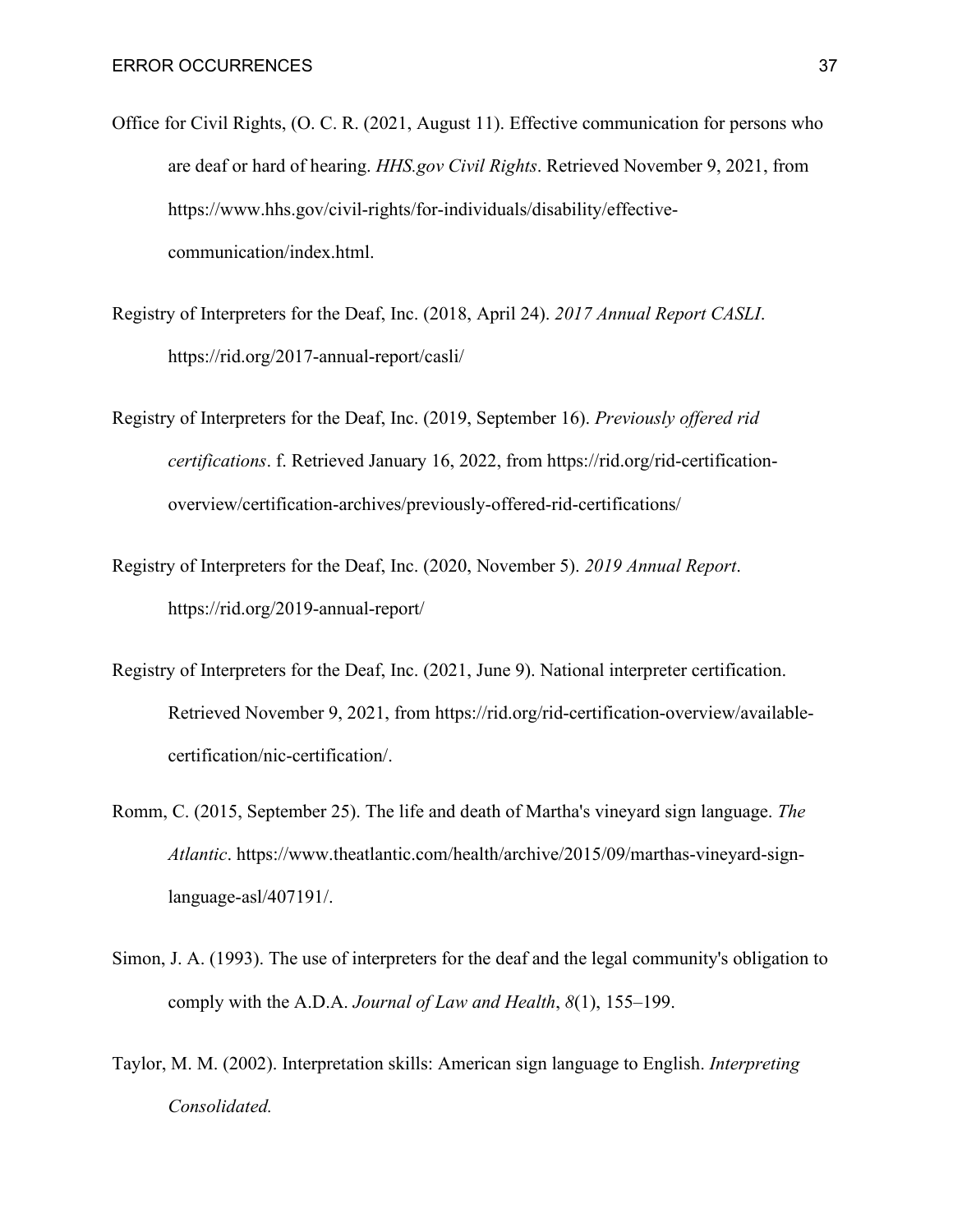- Taylor, M. M. (2018). Interpretation skills: English to American sign language (2nd ed.). *Interpreting Consolidated.*
- Texas Health and Human Services Commission. (2021a). BEI certificates awarded. Retrieved November 9, 2021, from https://www.hhs.texas.gov/doing-business-hhs/providerportals/assistive-services-providers/board-evaluation-interpreters-certificationprogram/bei-certificates-awarded.
- Texas Health and Human Services Commission. (2021b). BEI testing pass-fail rates. Retrieved November 9, 2021, from https://www.hhs.texas.gov/doing-business-hhs/providerportals/assistive-services-providers/board-evaluation-interpreters-certificationprogram/bei-testing-pass-fail-rates.
- Texas Health and Human Services Commission. (2021c). Board for evaluation of interpreters certification program. Retrieved November 9, 2021, from https://www.hhs.texas.gov/doing-business-hhs/provider-portals/assistive-servicesproviders/board-evaluation-interpreters-certification-program.
- Texas Health & Human Services Commission. (n.d.). *BEI testing pass-fail rates*. Retrieved December 28, 2021, from https://www.hhs.texas.gov/providers/assistive-servicesproviders/board-evaluation-interpreters-certification-program/bei-testing-pass-fail-rates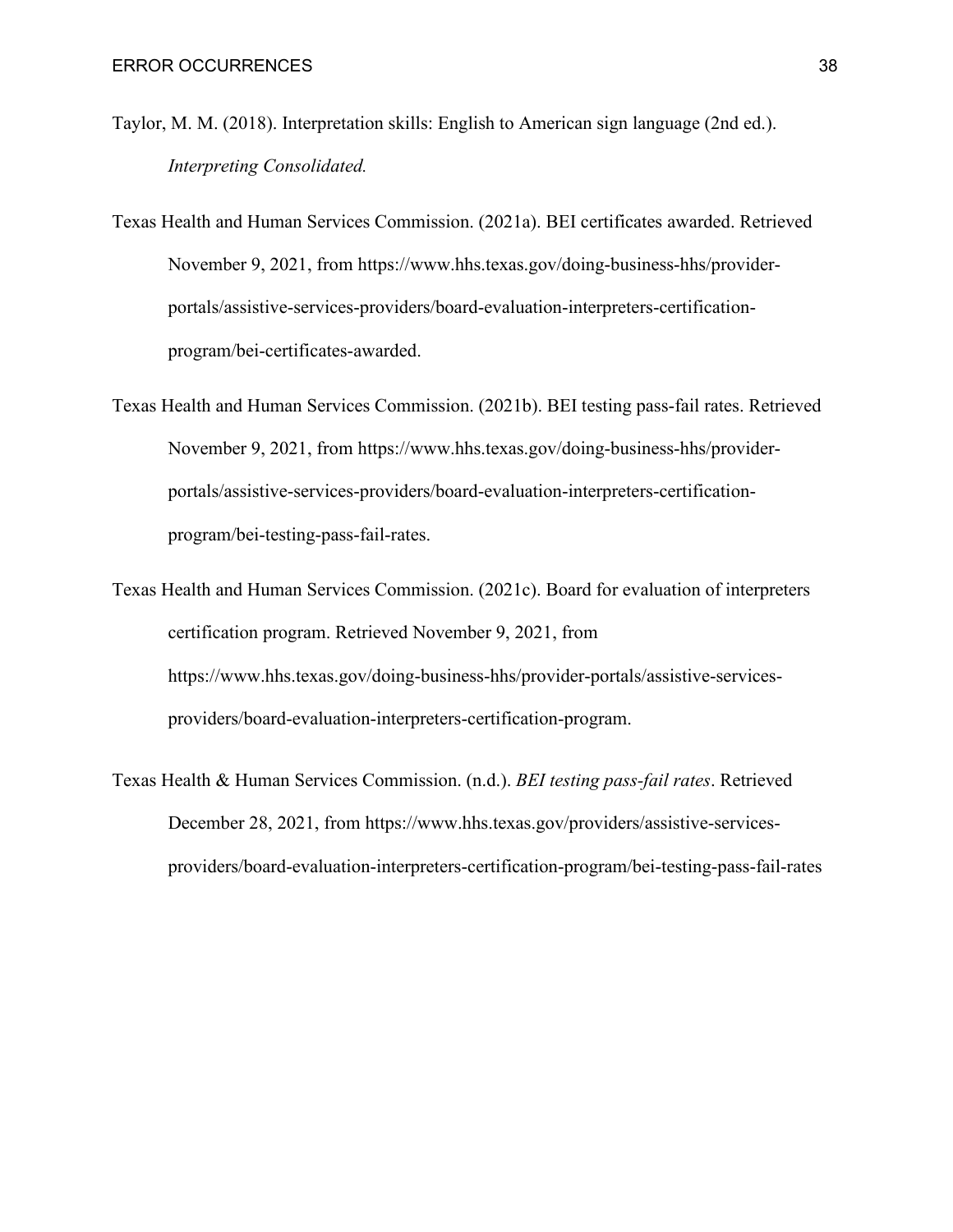#### **APPENDIX A: SCRIPT**

Interpreting Stimulus Script: Job Interview

<span id="page-39-0"></span>J: Hello!

A: Hello! Thank you for coming in to interview at Johnson Farms! What's your name?

J: Johnny Hill

A: Nice to meet you, Johnny! Please, have a seat! We'll get started now.

J: Thank you.

A: Johnny, what position were you interested in interviewing for?

J: I am interviewing for the available/open position as the manager of the children's play area.

A: That's wonderful and would really fill a gap around here! Right now we're running the children's play area without a manager and it can get pretty chaotic. With Halloween right around the corner we are getting ready for families to start making their way to the farm. They'll be bringing their children to find pumpkins, go through the corn maze, and feed the animals. We'll be very busy!

J: That will be perfect! I like to keep busy and stay active. I hate sitting around being bored, so being busy? \*ROLL SLEEVES\* I'm ready to get started with some work.

A: Great! Could you share your work experience with me? Have you worked in similar settings?

J: Thank you for asking! As far as my work history, I have some experience working in high school and at Gallaudet University (fs) that will benefit me here. In high school, I worked at a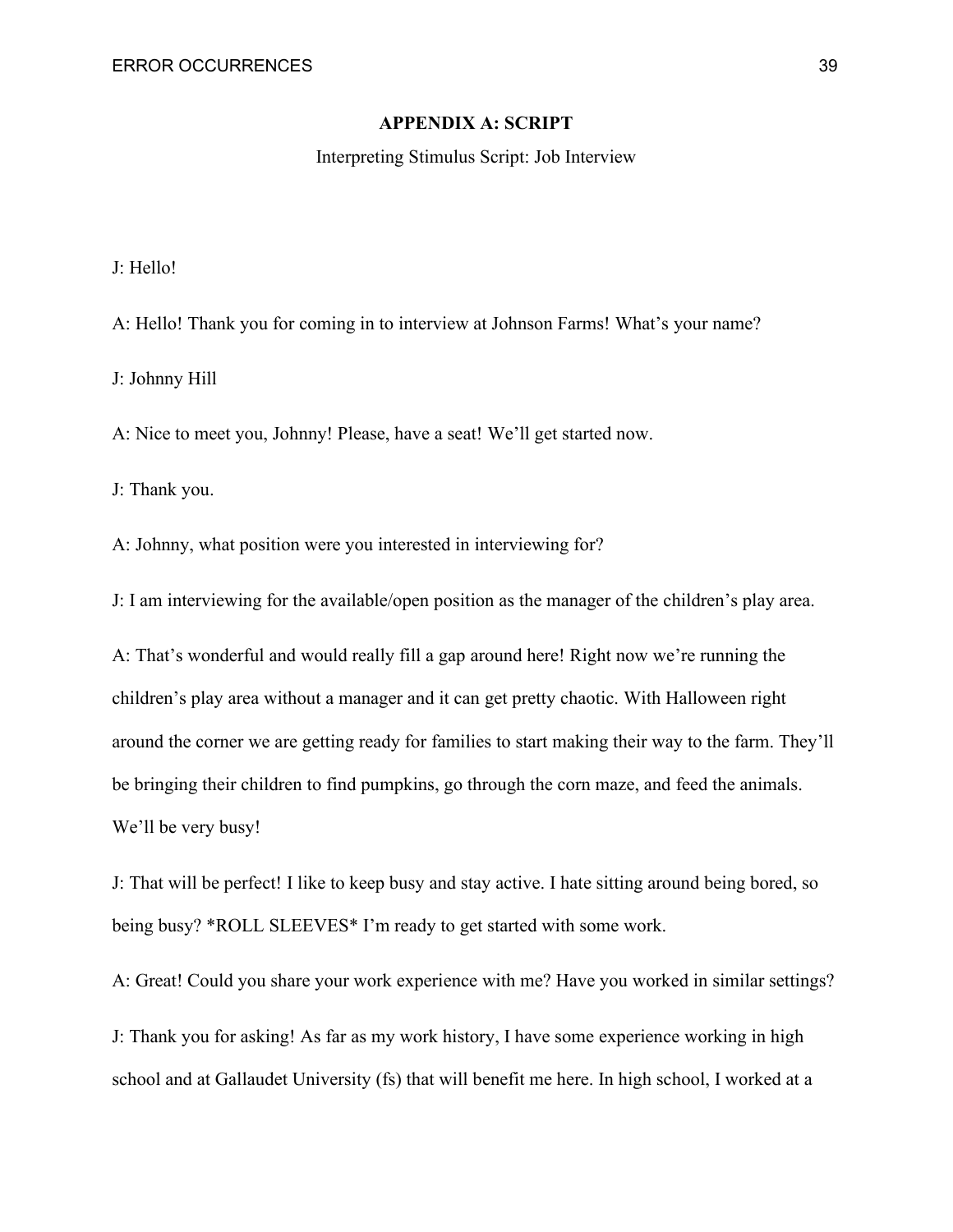local restaurant called Amelia's as a dishwasher. That job was very fast paced and busy like it is here. I was the only dishwasher and we would often have around 150 customers in one night! After I graduated, I went to Gallaudet University (use sign) and got my degree in Business Administration. While I was getting my degree, I worked at a local book store as a manager. I managed there for the entire four years I was earning my degree. Now that I've earned my degree, I'm ready to join management and be a part of the team at the farm!

A: That's wonderful! It's neat that you used to work at a book store! Do you have a favorite?

J: My favorite is Harry Potter by J.K. Rowling

A: That's one of my favorites. I'll have to reread it soon. For the next question, I was hoping you could tell me about your greatest weakness.

J: My greatest weakness is that I sometimes become *too* focused on one task and I can overlook other tasks that need to be completed, too.

A: Thank you for acknowledging that. How do you think you can overcome it?

J: How can I overcome it? I have recognized the importance of establishing a schedule. I limit myself to 30 minutes on one task; after those 30 minutes, I move on to another task. All of my tasks follow and I am able to keep my schedule balanced.

A: Well! It seems like you have some success strategies already! An easier question for you: what is your greatest strength?

J: My greatest strength… Well, for example, on the farm with the animals and patrons (signed CL: come), I can be very creative to ensure everything runs smoothly and easily. I have a very visual conceptualization of events and use that to make sure everything works out.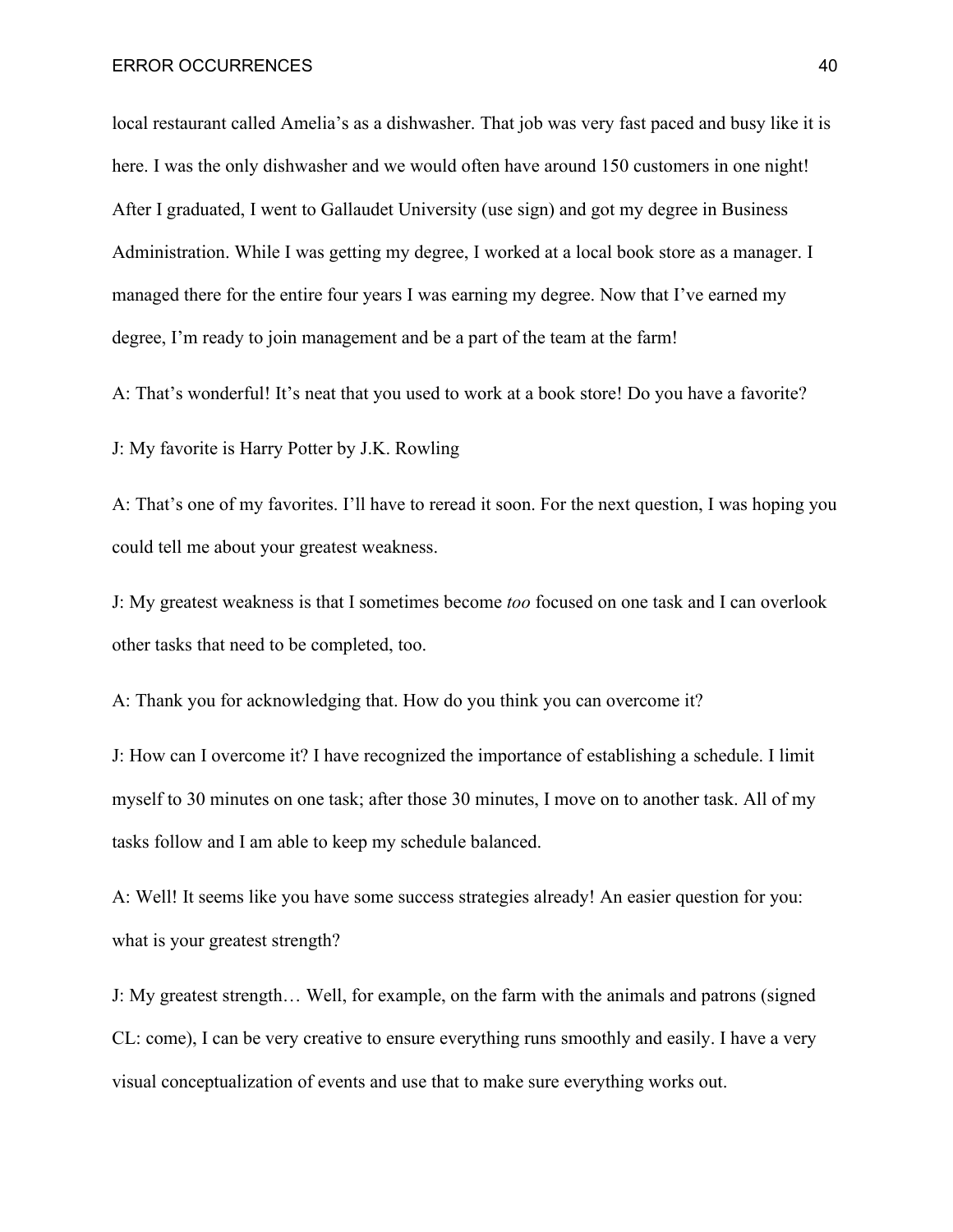A: Wonderful! I wanna warn you, we can get really busy. Last year around this time we had 137, 419 visitors to our farm between.

J: 137, 419 people?! Wow!

A: Oh absolutely! We're a very popular place. Halloween, of course, is our busiest time of year. Are you sure you can handle a fast-paced environment?

J: Absolutely! I thrive in a fast-paced environment like this! I'm looking forward to the challenges it could bring.

A: Good! You know, I hate to bring this up, but I wanted to talk about you being Deaf and a manager. I know we have an interpreter now, but how will we be able to make this work going forward? How will can you interact with the families that come through?

J: Yes, I am Deaf, but I adapt very easily. I love when people come to me and we can gesture and work things out (interact) or even write back and forth. Sometimes, I will read lips a bit, but usually I'll write or gesture.

A: Ooh! What a relief! It would be tough to get an interpreter every day for you. Did you know they're expensive?! This interpreter is from Amarillo and charges \$78/hour!

J: Wow! That is expensive! I know the common cost in Kress is around \$40/hour.

A: \$40/hour? That's a lot more affordable. I didn't know there were any interpreters in this area even.

J: Yes! There is a great agency I like to use called Terp Tex. The owner, Sheila Cox, is wonderful and very helpful. I can give you their information.

A: Do you have their number?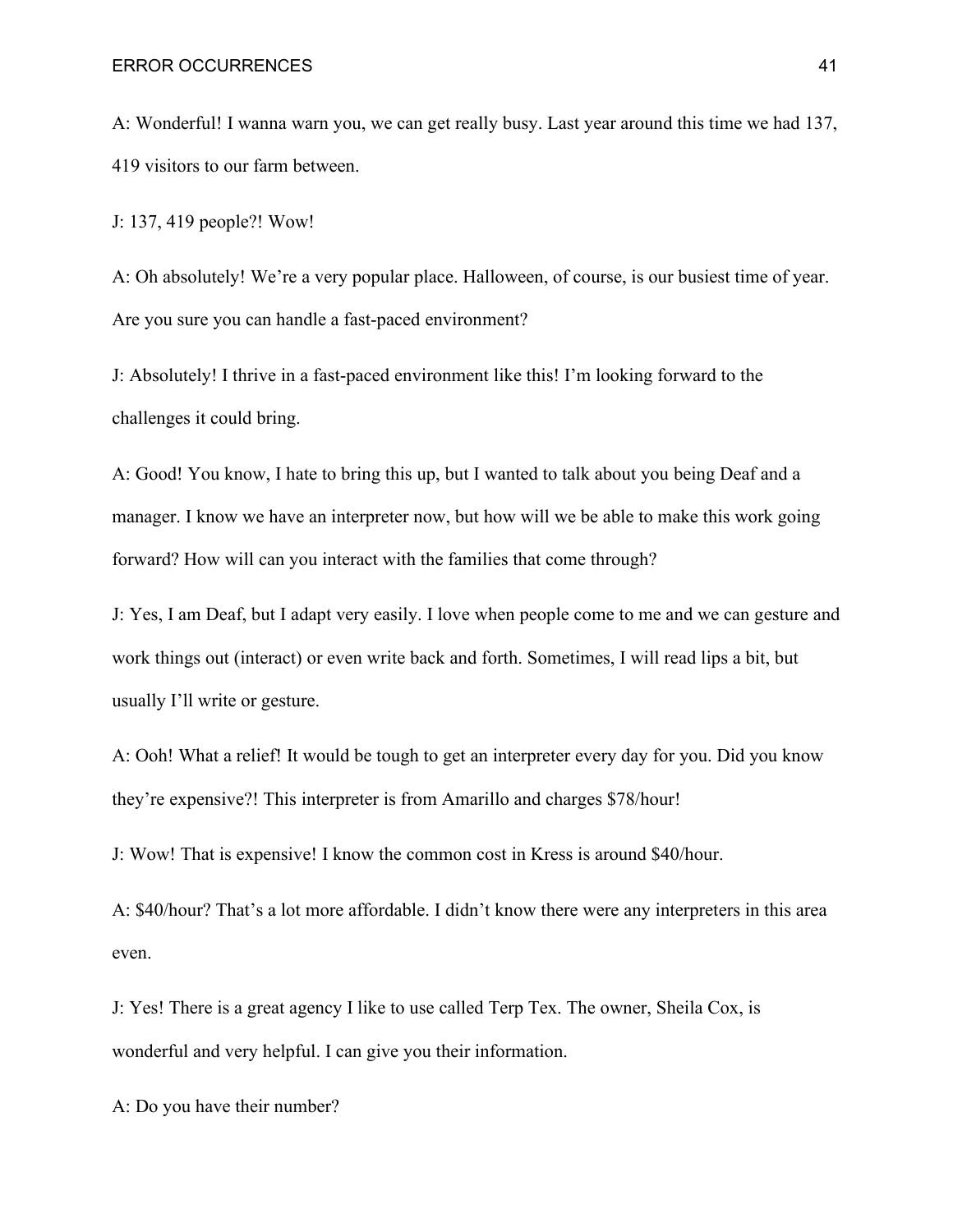J: Yeah! It's 512-138-8390.

A: Thank you so much! I will keep that on file. Do you have any questions for me?

J: Yes, actually. What does scheduling look like here?

A: Well, we actually have our Grand Opening Event for our Fall season soon called Fall Harvest Fest. That's going to be October 3<sup>rd</sup>. I'd be hoping to have you onboarded by that date so you can at least start to shadow and train. After a few weeks, we'd have you start to go solo. Your schedule would be pretty flexible, but we do require weekends as they are our busy days. If that is okay, I'd love to offer you the position.

J: I would love to accept! Thank you for this opportunity.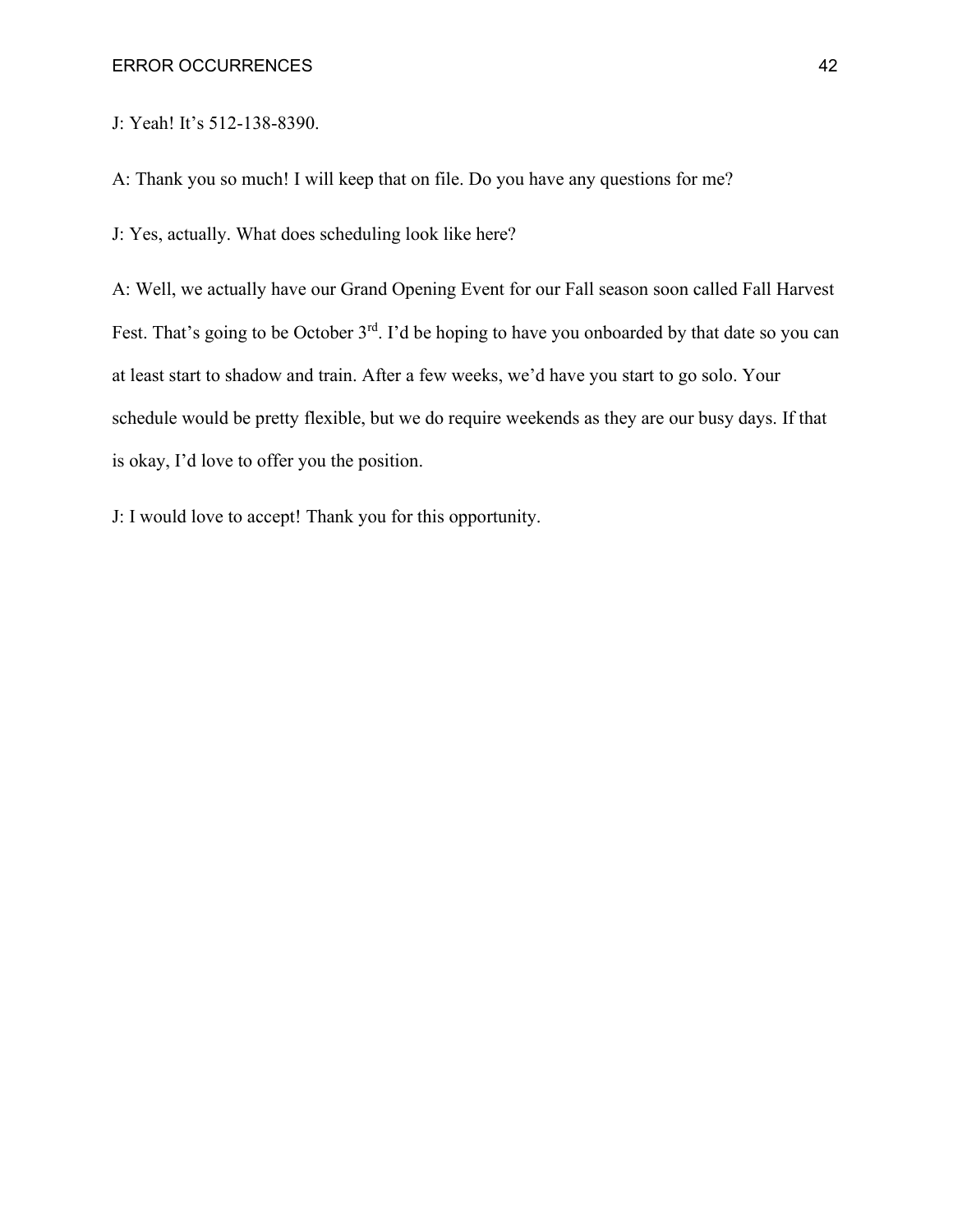#### **APPENDIX B: MARKED SCRIPT RUBRIC**

Rubric

<span id="page-43-0"></span>J: Hello!

A: Hello! Thank you for coming in to interview at **Johnson Farms**! What's your name?

#### J: **Johnny Hill**

A: Nice to meet you, **Johnny**! Please, have a seat! We'll get started now.

J: Thank you.

A: **Johnny**, what position were you interested in interviewing for?

J: I am interviewing for the **available/open** position as the manager of the children's play area.

A: That's wonderful and would really fill a gap around here! Right now we're running the children's play area without a manager and it can get pretty chaotic. With Halloween right around the corner we are getting ready for families to start making their way to the farm. They'll be bringing their children to find pumpkins, go through the corn maze, and feed the animals**.**  We'll be very busy!

J: That will be perfect! I like to keep busy and stay active. I hate sitting around being bored, so being busy? \***ROLL SLEEVES**\* I'm ready to get started with some work.

A: Great! Could you share your work experience with me? Have you worked in similar settings**?**

J: Thank you for asking! As far as my work history, I have some experience working in high school and at **Gallaudet University (fs)** that will benefit me here. In high school, I worked at a local restaurant called **Amelia's** as a **dishwasher**. That job was very fast paced and busy like it is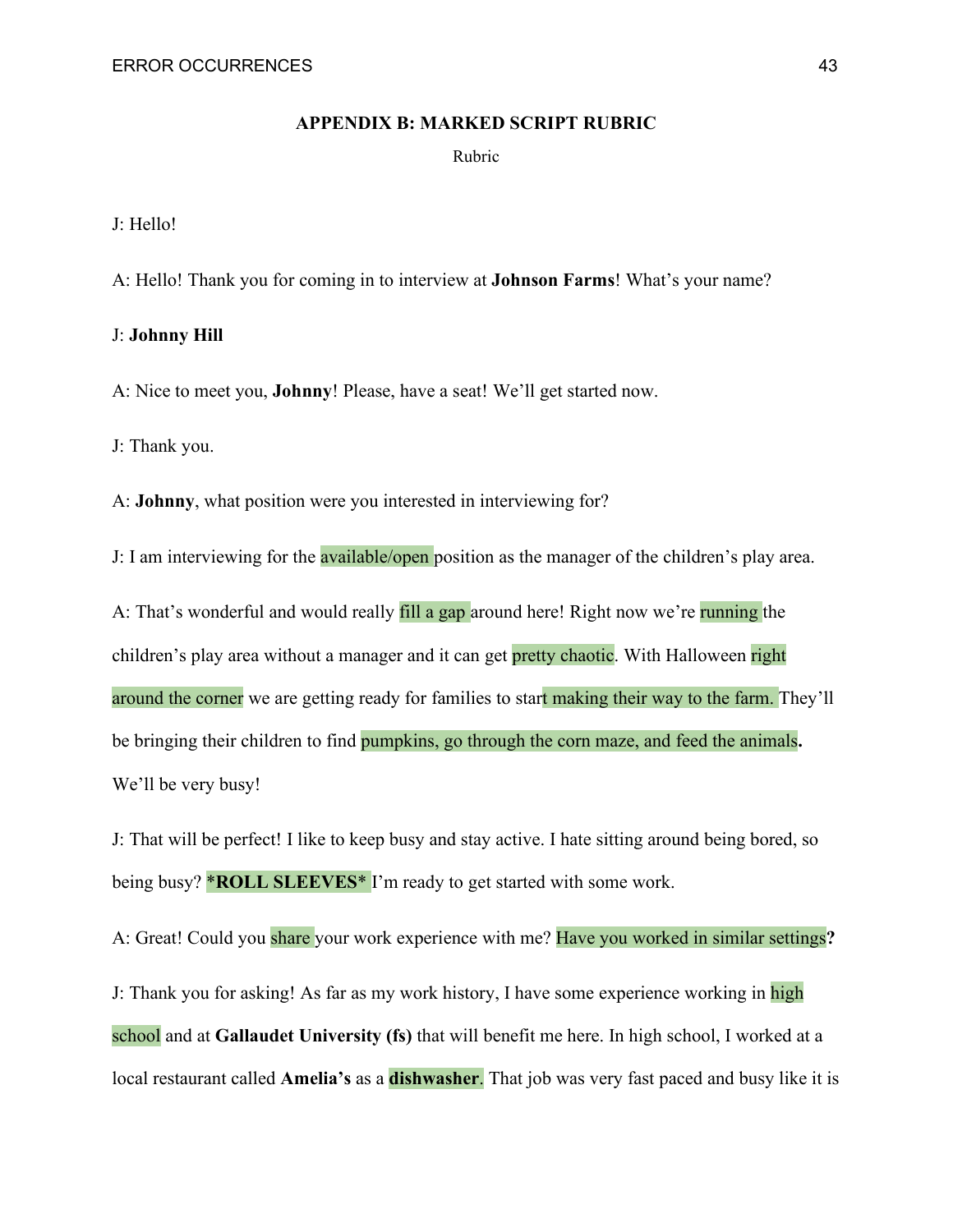here. I was the only dishwasher and we would often have around  $\frac{150}{150}$  customers in one night! After I graduated, I went to **Gallaudet University** and got my degree in **Business Administration.** While I was getting my degree, I worked at a local book store as a manager. I managed there for the entire four years I was earning my degree. Now that I've **earned** my degree, I'm ready to join management and be a part of the team at the farm!

A: That's wonderful! It's neat that you used to work at a book store! Do you have a favorite?

J: My favorite is **Harry Potter by J.K. Rowling**

A: That's one of my favorites. I'll have to reread it soon. For the next question, I was hoping you could tell me about your greatest weakness**.**

J: My greatest weakness is that I sometimes become too focused on one **task** and I can overlook other tasks that need to be completed, too.

A: Thank you for acknowledging that. How do you think you can overcome it?

J: How can I overcome it? I have recognized the importance of establishing a schedule. I limit myself to **30** minutes on one task; after those 30 minutes, I move on to another task. All of my tasks follow and I am able to keep my schedule balanced.

A: Well! It seems like you have some success strategies already! An easier question for you: what is your greatest strength?

J: My greatest strength… Well, for example, on the farm with the animals and patrons (signed CL: come), I can be very creative to ensure everything runs smoothly and easily. I have a very visual conceptualization of events and use that to make sure everything works out.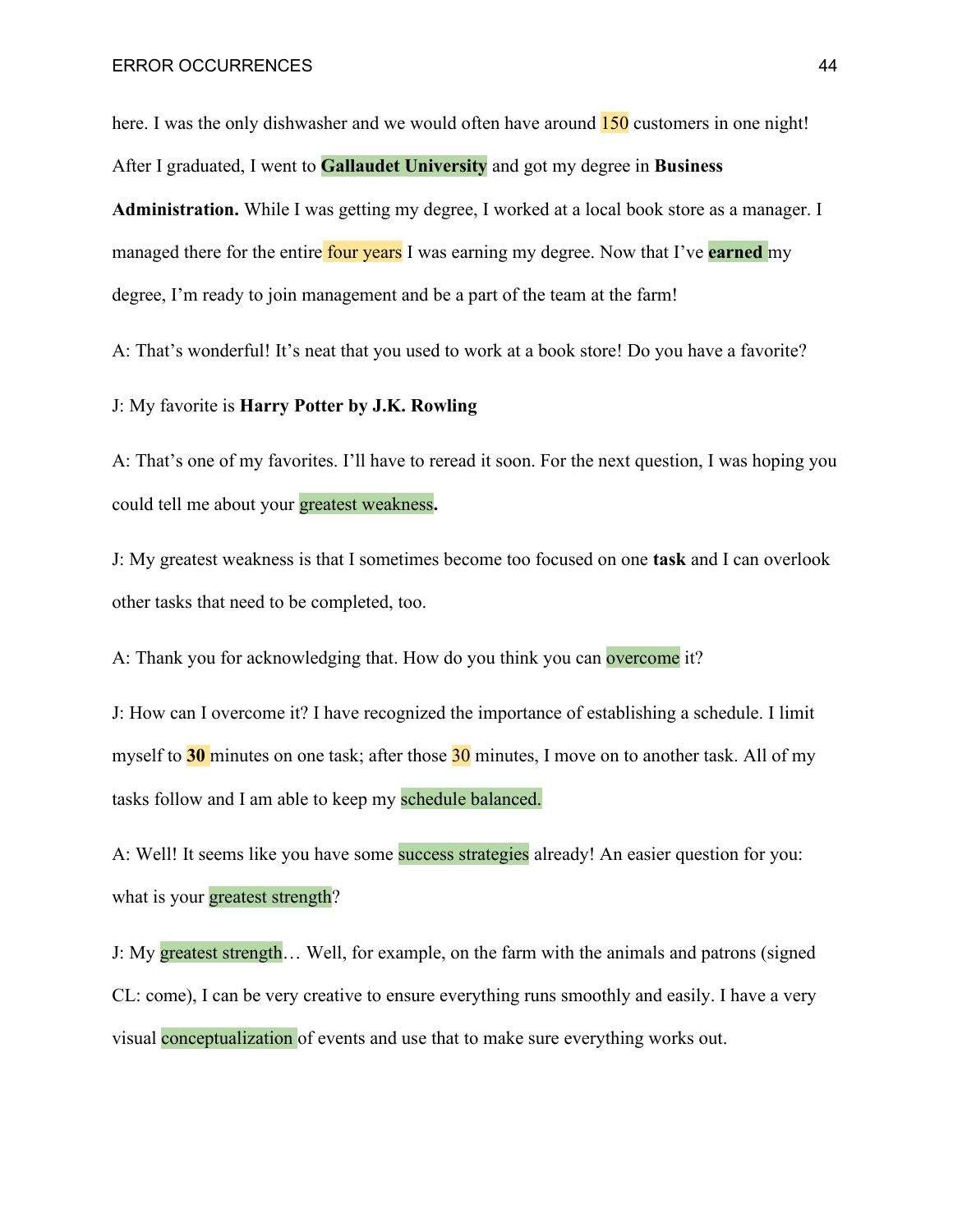A: Wonderful! I wanna warn you, we can get really busy. Last year around this time we had **137, 419** visitors to our farm.

J: 137, 419 people?! Wow!

A: Oh absolutely! We're a very popular place. Halloween**,** of course, is our busiest time of year. Are you sure you can handle a fast-paced environment?

J: Absolutely! I thrive in a fast-paced environment like this! I'm looking forward to the challenges it could bring.

A: Good! You know, I hate to bring this up, but I wanted to talk about you being Deaf and a manager. I know we have an interpreter now, but how will we be able to make this work going forward? How will you interact with the families that come through?

J: Yes, I am Deaf, but I adapt very easily. I love when people come to me and we can **gesture** and work things out (interact) or even write back and forth. Sometimes, I will read lips a bit, but usually I'll write or gesture.

A: Ooh! What a relief! It would be tough to get an interpreter every day for you. Did you know they're expensive?! This interpreter is from **Amarillo** and charges \$78/hour**!** 

J: Wow! That is expensive! I know the common cost in **Kress** is around \$40/hour.

A: \$40/hour? That's a lot more affordable**.** I didn't know there were any interpreters in this area even.

J: Yes! There is a great agency I like to use called **Terp Tex**. The owner, **Sheila Cox**, is wonderful and very helpful. I can give you their information.

A: Do you have their number?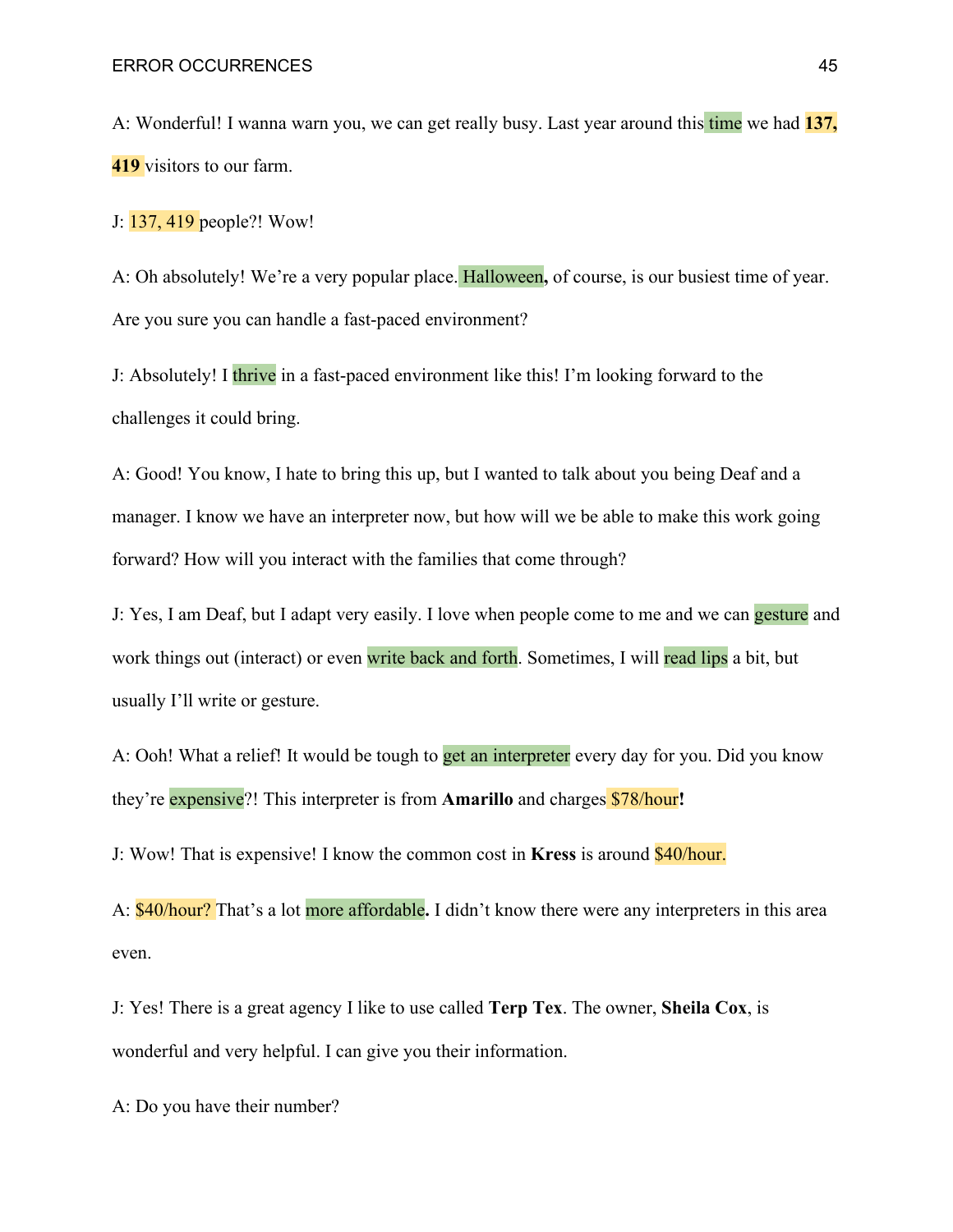J: Yeah! It's 512-138-8390.

A: Thank you so much! I will keep that on file. Do you have any questions for me?

J: Yes, actually. What does scheduling look like here?

A: Well, we actually have our Grand Opening Event for our Fall season soon called **Fall Harvest Fest.** That's going to be **October 3rd.** I'd be hoping to have you **onboarded** by that date so you can at least start to shadow and train. After a few weeks, we'd have you start to go solo. Your schedule would be pretty flexible, but we do require weekends as they are our busy days. If that is okay, I'd love to offer you the position.

J: I would love to accept! Thank you for this opportunity.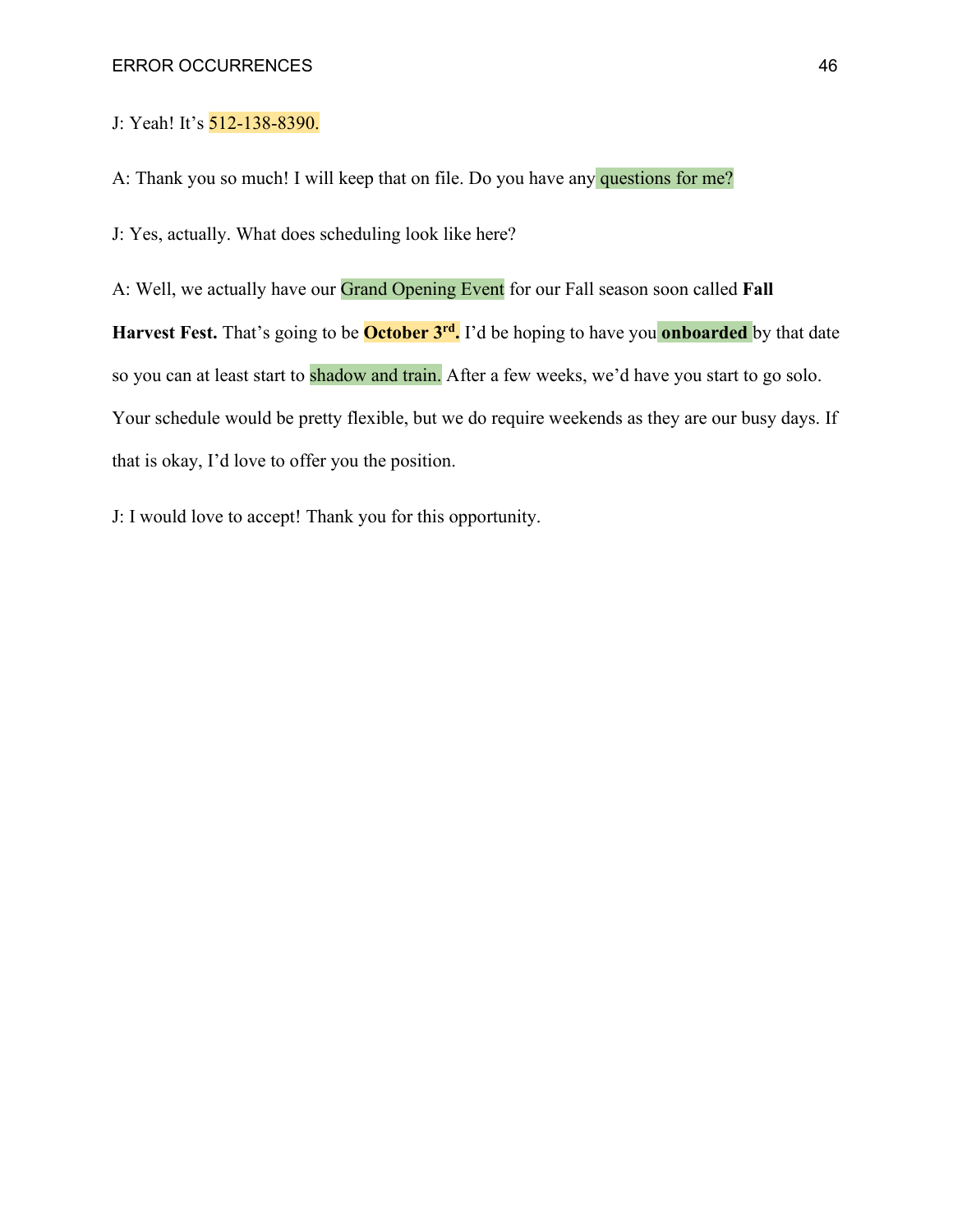<span id="page-47-0"></span>

|                        |               |              | Certi   Certi   Certi |                         |              |               | <b>Uncer</b> | <b>Uncer</b>            |                      | <b>Uncer</b> |             |
|------------------------|---------------|--------------|-----------------------|-------------------------|--------------|---------------|--------------|-------------------------|----------------------|--------------|-------------|
|                        | <b>Certif</b> | fied         | fied                  |                         | fied Certif  | Uncert tified |              |                         | tified Uncert tified |              | <b>Tot</b>  |
| <b>Possible Errors</b> | ied 1         | $\mathbf{2}$ | 3                     | $\overline{\mathbf{4}}$ | ied 5        | ified 1       | $\mathbf{3}$ | $\overline{\mathbf{4}}$ | ified 5              | 6            | al          |
|                        |               |              |                       |                         |              |               |              |                         |                      |              |             |
| English -> ASL         |               |              |                       |                         |              |               |              |                         |                      |              |             |
| <b>Fingerspelling</b>  |               |              |                       |                         |              |               |              |                         |                      |              |             |
| Johnson                |               |              |                       |                         |              |               |              |                         |                      |              | $\pmb{0}$   |
| <b>Farms</b>           |               |              |                       |                         |              |               |              |                         |                      |              | $\pmb{0}$   |
| Name (2)               |               |              |                       |                         |              |               |              |                         |                      |              | $\pmb{0}$   |
| name (3)               |               |              |                       |                         |              |               |              |                         |                      |              | $\pmb{0}$   |
| <b>Amarillo</b>        |               |              |                       |                         |              |               |              |                         |                      |              | $\pmb{0}$   |
| Fall                   |               |              |                       |                         |              |               |              |                         |                      |              | $\pmb{0}$   |
| <b>Harvest</b>         |               |              |                       |                         |              |               |              |                         |                      |              | $\pmb{0}$   |
| Fest                   |               |              |                       |                         |              |               |              |                         |                      |              | $\pmb{0}$   |
| Oct/October            |               |              |                       |                         |              |               |              |                         |                      |              | 0           |
| Total out of 9         | $\mathbf 0$   | $\pmb{0}$    | $\pmb{0}$             | $\mathbf 0$             | $\mathbf{0}$ | $\pmb{0}$     | $\pmb{0}$    | $\mathbf{0}$            | $\mathbf 0$          | $\bf{0}$     |             |
| Lexicon                |               |              |                       |                         |              |               |              |                         |                      |              | $\mathbf 0$ |
| fill a gap             |               |              |                       |                         |              |               |              |                         |                      |              | $\mathbf 0$ |

## **APPENDIX C: RUBRIC SPREADSHEET**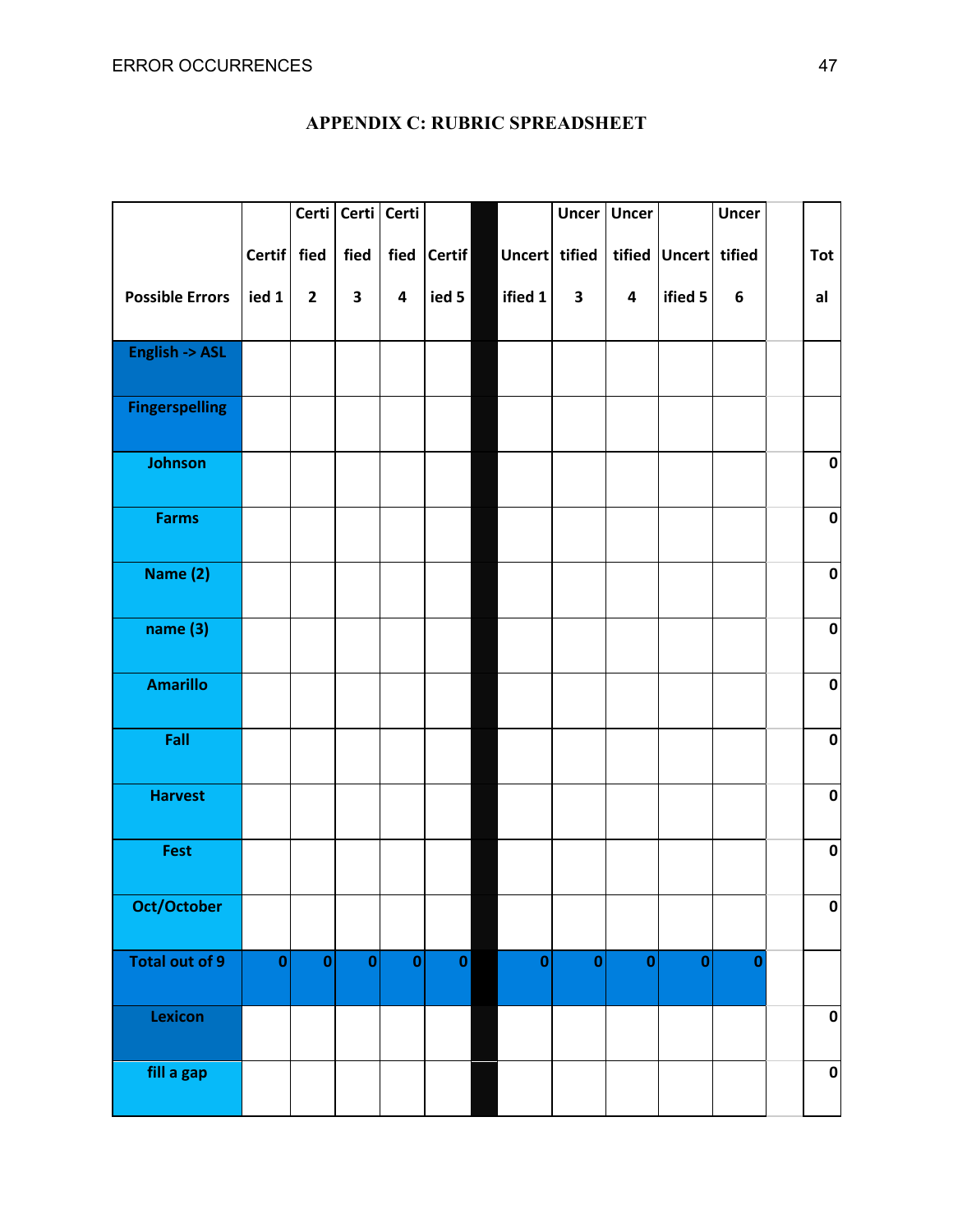| running           |  |  |  |  |  |  | $\pmb{0}$ |
|-------------------|--|--|--|--|--|--|-----------|
| pretty chaotic    |  |  |  |  |  |  | $\pmb{0}$ |
| right around the  |  |  |  |  |  |  |           |
| corner            |  |  |  |  |  |  | $\pmb{0}$ |
| making their      |  |  |  |  |  |  |           |
| way               |  |  |  |  |  |  | $\pmb{0}$ |
| find pumpkins     |  |  |  |  |  |  | $\pmb{0}$ |
| corn maze         |  |  |  |  |  |  | $\pmb{0}$ |
| feed animals      |  |  |  |  |  |  | $\pmb{0}$ |
| share             |  |  |  |  |  |  | $\pmb{0}$ |
| worked in         |  |  |  |  |  |  |           |
| similar           |  |  |  |  |  |  | $\pmb{0}$ |
| greatest          |  |  |  |  |  |  |           |
| weakness          |  |  |  |  |  |  | $\pmb{0}$ |
| overcome          |  |  |  |  |  |  | $\pmb{0}$ |
| success           |  |  |  |  |  |  |           |
| strategies        |  |  |  |  |  |  | $\pmb{0}$ |
| greatest strength |  |  |  |  |  |  | $\pmb{0}$ |
| time (period)     |  |  |  |  |  |  | $\pmb{0}$ |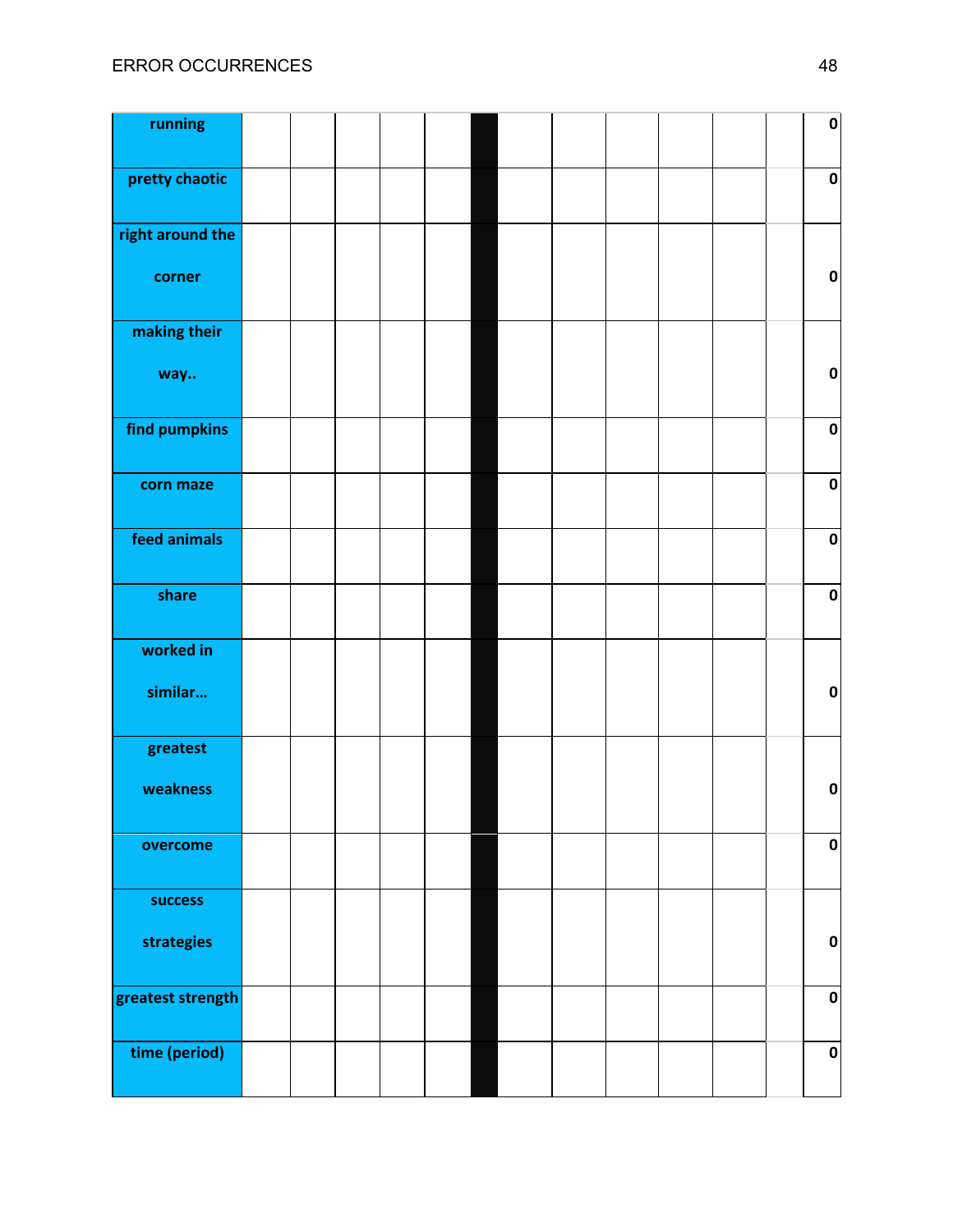| <b>Halloween</b>       |           |              |           |           |              |           |           |              |           |          | $\pmb{0}$    |
|------------------------|-----------|--------------|-----------|-----------|--------------|-----------|-----------|--------------|-----------|----------|--------------|
| get an                 |           |              |           |           |              |           |           |              |           |          |              |
| interpreter            |           |              |           |           |              |           |           |              |           |          | $\pmb{0}$    |
| expensive              |           |              |           |           |              |           |           |              |           |          | $\pmb{0}$    |
| an hour                |           |              |           |           |              |           |           |              |           |          | $\pmb{0}$    |
| an hour                |           |              |           |           |              |           |           |              |           |          | $\pmb{0}$    |
| more affordable        |           |              |           |           |              |           |           |              |           |          | $\pmb{0}$    |
| questions for          |           |              |           |           |              |           |           |              |           |          |              |
| me?                    |           |              |           |           |              |           |           |              |           |          | $\pmb{0}$    |
| Grand                  |           |              |           |           |              |           |           |              |           |          | $\pmb{0}$    |
| <b>Opening</b>         |           |              |           |           |              |           |           |              |           |          | $\pmb{0}$    |
| <b>Event</b>           |           |              |           |           |              |           |           |              |           |          | $\pmb{0}$    |
| onboarded              |           |              |           |           |              |           |           |              |           |          | $\pmb{0}$    |
| shadow                 |           |              |           |           |              |           |           |              |           |          | $\mathbf{0}$ |
| train                  |           |              |           |           |              |           |           |              |           |          | $\pmb{0}$    |
| <b>Total out of 28</b> | $\pmb{0}$ | $\mathbf{0}$ | $\pmb{0}$ | $\pmb{0}$ | $\mathbf{0}$ | $\pmb{0}$ | $\pmb{0}$ | $\mathbf{0}$ | $\pmb{0}$ | $\bf{0}$ |              |
| <b>Numbers</b>         |           |              |           |           |              |           |           |              |           |          | $\pmb{0}$    |
| $\mathbf 1$            |           |              |           |           |              |           |           |              |           |          | $\pmb{0}$    |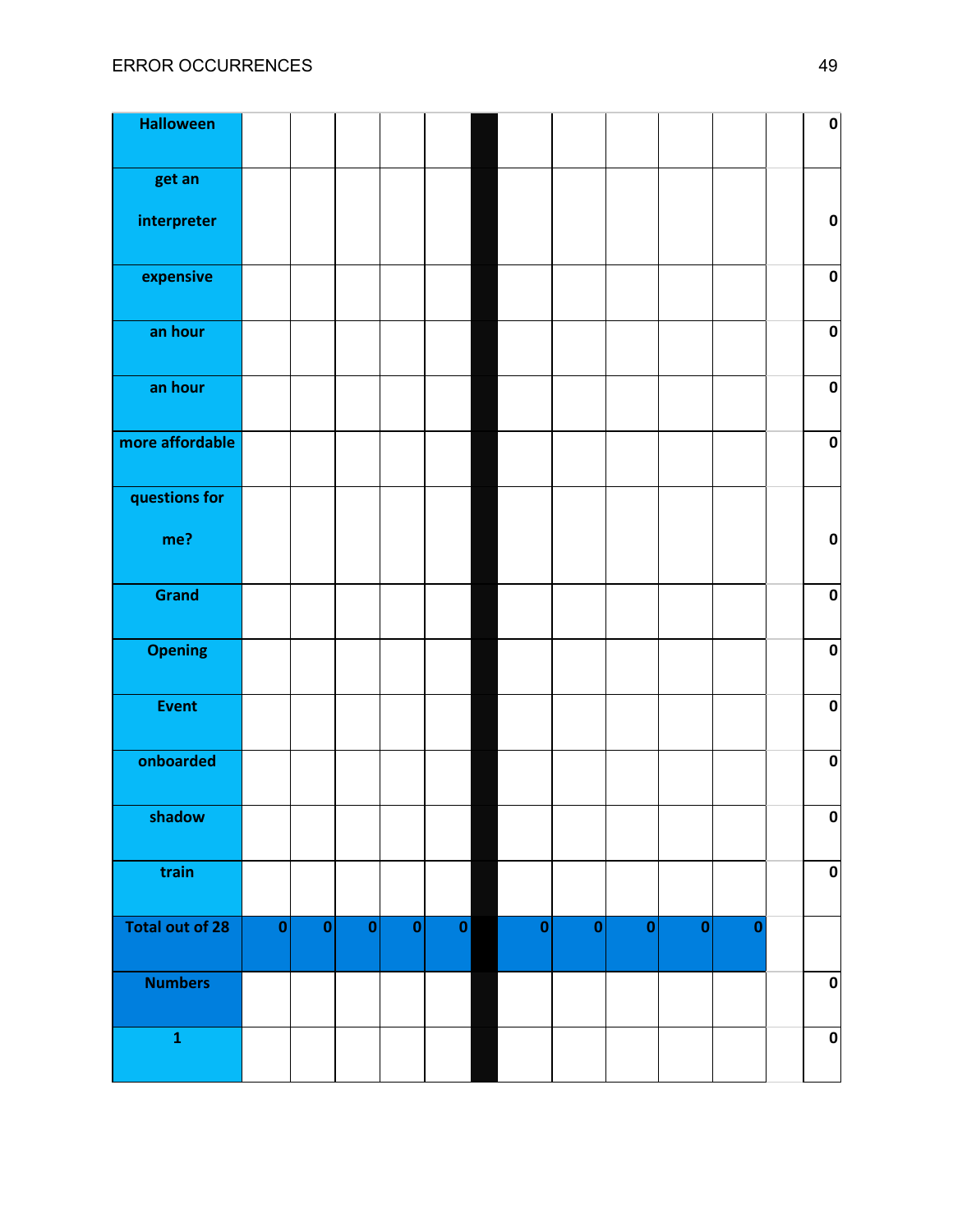| 3                           |             |              |           |           |              |           |           |              |             |          | $\pmb{0}$ |
|-----------------------------|-------------|--------------|-----------|-----------|--------------|-----------|-----------|--------------|-------------|----------|-----------|
| $\overline{7}$              |             |              |           |           |              |           |           |              |             |          | $\pmb{0}$ |
| $\overline{\mathbf{4}}$     |             |              |           |           |              |           |           |              |             |          | $\pmb{0}$ |
| $\mathbf 1$                 |             |              |           |           |              |           |           |              |             |          | $\pmb{0}$ |
| $\boldsymbol{9}$            |             |              |           |           |              |           |           |              |             |          | $\pmb{0}$ |
| \$78                        |             |              |           |           |              |           |           |              |             |          | $\pmb{0}$ |
| \$40                        |             |              |           |           |              |           |           |              |             |          | $\pmb{0}$ |
| 3rd                         |             |              |           |           |              |           |           |              |             |          | $\pmb{0}$ |
| Total out of 9              | $\mathbf 0$ | $\mathbf{0}$ | $\pmb{0}$ | $\pmb{0}$ | $\mathbf{0}$ | $\pmb{0}$ | $\bf{0}$  | $\mathbf{0}$ | $\pmb{0}$   | $\bf{0}$ |           |
| <b>Errors English -&gt;</b> |             |              |           |           |              |           |           |              |             |          |           |
| ASL (46 possbile)           | $\pmb{0}$   | 0            | $\pmb{0}$ | $\pmb{0}$ | 0            | $\pmb{0}$ | $\pmb{0}$ | $\mathbf{0}$ | $\mathbf 0$ | $\bf{0}$ |           |
|                             |             |              | $\pmb{0}$ |           |              |           |           | $\pmb{0}$    |             |          |           |
| <b>English -&gt; ASL</b>    |             |              |           |           |              |           |           |              |             |          | $\pmb{0}$ |
| <b>ASL Lexicon</b>          |             |              |           |           |              |           |           |              |             |          | $\pmb{0}$ |
| name(1)                     |             |              |           |           |              |           |           |              |             |          | $\pmb{0}$ |
| name                        |             |              |           |           |              |           |           |              |             |          | $\pmb{0}$ |
| Gallaudet                   |             |              |           |           |              |           |           |              |             |          | $\pmb{0}$ |
| <b>University</b>           |             |              |           |           |              |           |           |              |             |          | $\pmb{0}$ |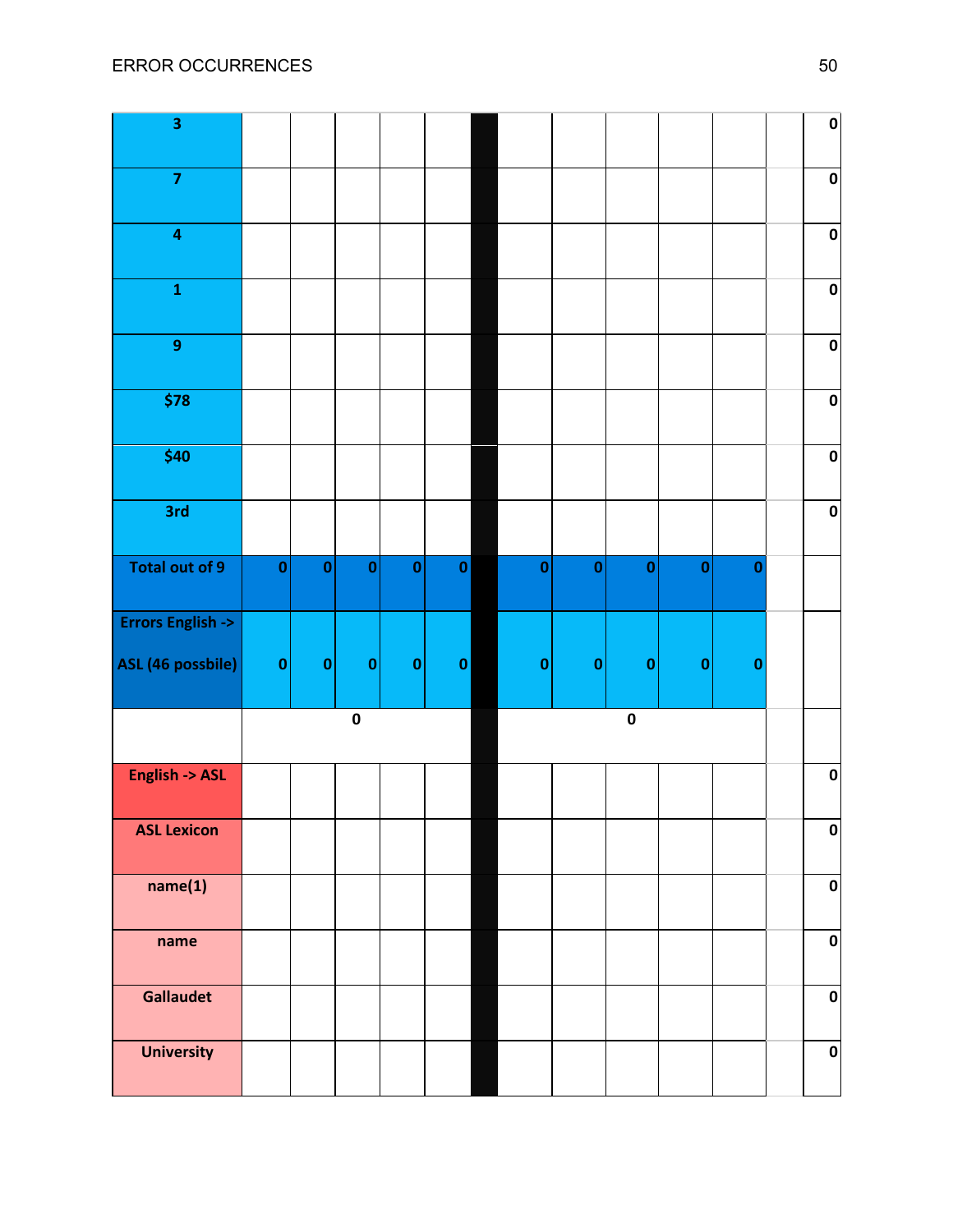| Amelia's                |  |  |  |  |  |  | $\mathbf{0}$ |
|-------------------------|--|--|--|--|--|--|--------------|
| <b>150</b>              |  |  |  |  |  |  | $\mathbf{0}$ |
| <b>Harry Potter</b>     |  |  |  |  |  |  | $\mathbf{0}$ |
| JK                      |  |  |  |  |  |  | $\mathbf{0}$ |
| <b>Rowling</b>          |  |  |  |  |  |  | $\mathbf{0}$ |
| task                    |  |  |  |  |  |  | $\mathbf{0}$ |
| 30                      |  |  |  |  |  |  | $\mathbf{0}$ |
| 30                      |  |  |  |  |  |  | $\mathbf{0}$ |
| $\overline{\mathbf{1}}$ |  |  |  |  |  |  | $\mathbf{0}$ |
| $\overline{\mathbf{3}}$ |  |  |  |  |  |  | $\pmb{0}$    |
| $\overline{\mathbf{z}}$ |  |  |  |  |  |  | $\pmb{0}$    |
| $\overline{\mathbf{4}}$ |  |  |  |  |  |  | $\pmb{0}$    |
| $\mathbf{1}$            |  |  |  |  |  |  | $\mathbf 0$  |
| $\overline{9}$          |  |  |  |  |  |  | $\mathbf{0}$ |
| <b>Kress</b>            |  |  |  |  |  |  | $\mathbf{0}$ |
| \$40                    |  |  |  |  |  |  | $\mathbf{0}$ |
| <b>Terp</b>             |  |  |  |  |  |  | $\mathbf{0}$ |
| Tex                     |  |  |  |  |  |  | $\mathbf{0}$ |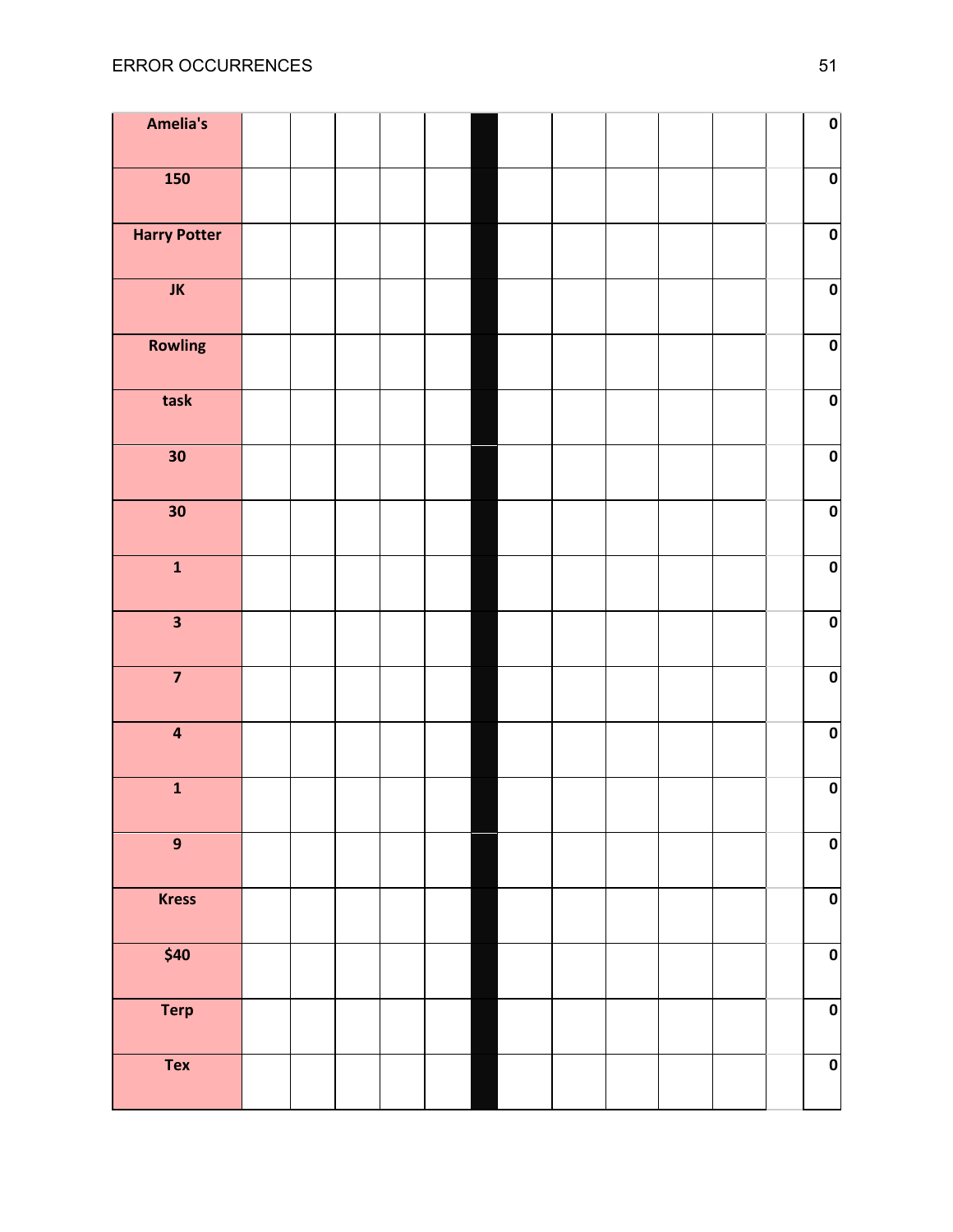| Sheila                  |   |   |              |           |             |             |              |   |   |           | $\pmb{0}$ |
|-------------------------|---|---|--------------|-----------|-------------|-------------|--------------|---|---|-----------|-----------|
| Cox                     |   |   |              |           |             |             |              |   |   |           | $\pmb{0}$ |
| $\overline{\mathbf{5}}$ |   |   |              |           |             |             |              |   |   |           | $\pmb{0}$ |
| $\mathbf{1}$            |   |   |              |           |             |             |              |   |   |           | $\pmb{0}$ |
| $\overline{2}$          |   |   |              |           |             |             |              |   |   |           | $\pmb{0}$ |
| $\mathbf{1}$            |   |   |              |           |             |             |              |   |   |           | $\pmb{0}$ |
| $\overline{\mathbf{3}}$ |   |   |              |           |             |             |              |   |   |           | $\pmb{0}$ |
| $\bf{8}$                |   |   |              |           |             |             |              |   |   |           | $\pmb{0}$ |
| $\pmb{8}$               |   |   |              |           |             |             |              |   |   |           | $\pmb{0}$ |
| $\overline{\mathbf{3}}$ |   |   |              |           |             |             |              |   |   |           | $\pmb{0}$ |
| $\boldsymbol{9}$        |   |   |              |           |             |             |              |   |   |           | $\pmb{0}$ |
| $\pmb{0}$               |   |   |              |           |             |             |              |   |   |           | $\pmb{0}$ |
| <b>Total Possible</b>   |   |   |              |           |             |             |              |   |   |           |           |
| out of 34               | 0 | 0 | $\mathbf{0}$ | $\pmb{0}$ | $\mathbf 0$ | $\mathbf 0$ | $\mathbf{0}$ | 0 | 0 | $\pmb{0}$ |           |
| <b>ASL Discourse</b>    |   |   |              |           |             |             |              |   |   |           | $\pmb{0}$ |
| 4 years                 |   |   |              |           |             |             |              |   |   |           | $\pmb{0}$ |
| earned degree           |   |   |              |           |             |             |              |   |   |           | $\pmb{0}$ |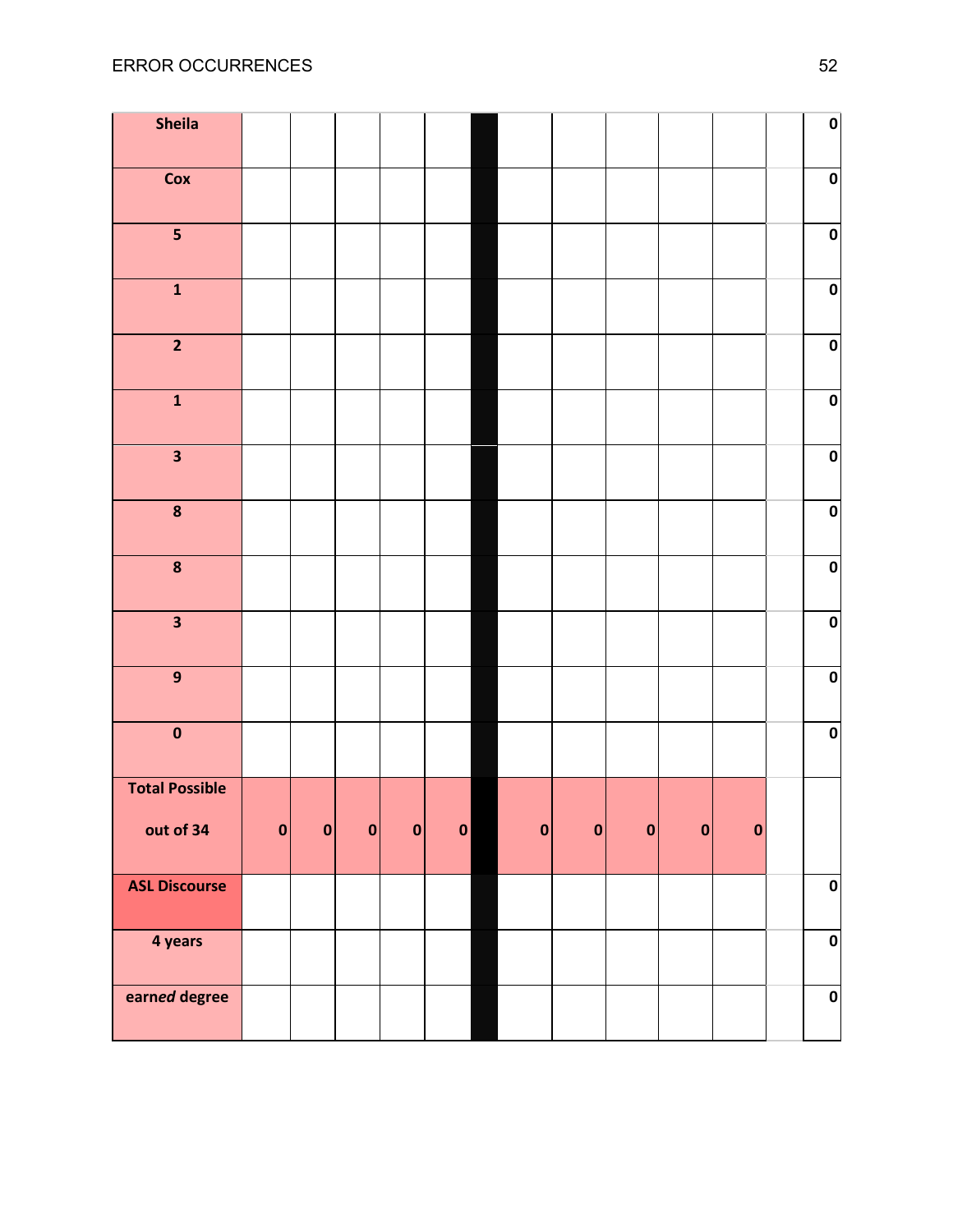| greatest strength                   |             |           |           |           |                  |           |           |             |           |          |              |
|-------------------------------------|-------------|-----------|-----------|-----------|------------------|-----------|-----------|-------------|-----------|----------|--------------|
| (rh)                                |             |           |           |           |                  |           |           |             |           |          | $\pmb{0}$    |
| (\$40) per hour                     |             |           |           |           |                  |           |           |             |           |          | $\pmb{0}$    |
| <b>Total possible</b>               |             |           |           |           |                  |           |           |             |           |          |              |
| out of 4                            | $\mathbf 0$ | $\pmb{0}$ | $\pmb{0}$ | $\pmb{0}$ | $\boldsymbol{0}$ | $\pmb{0}$ | $\pmb{0}$ | $\mathbf 0$ | $\pmb{0}$ | $\bf{0}$ |              |
| <b>English Lexicon</b>              |             |           |           |           |                  |           |           |             |           |          | $\pmb{0}$    |
| available/open                      |             |           |           |           |                  |           |           |             |           |          | $\pmb{0}$    |
| (roll sleeves) go<br>getter, etc.   |             |           |           |           |                  |           |           |             |           |          | $\pmb{0}$    |
| high school                         |             |           |           |           |                  |           |           |             |           |          | $\pmb{0}$    |
| dishwasher                          |             |           |           |           |                  |           |           |             |           |          | $\pmb{0}$    |
| <b>Gallaudet</b>                    |             |           |           |           |                  |           |           |             |           |          |              |
| <b>University</b>                   |             |           |           |           |                  |           |           |             |           |          | $\pmb{0}$    |
| <b>Business</b><br>Admin[istration] |             |           |           |           |                  |           |           |             |           |          | $\mathbf{0}$ |
| schedule<br>balanced                |             |           |           |           |                  |           |           |             |           |          | $\pmb{0}$    |
| greatest strength<br>(vocab)        |             |           |           |           |                  |           |           |             |           |          | $\pmb{0}$    |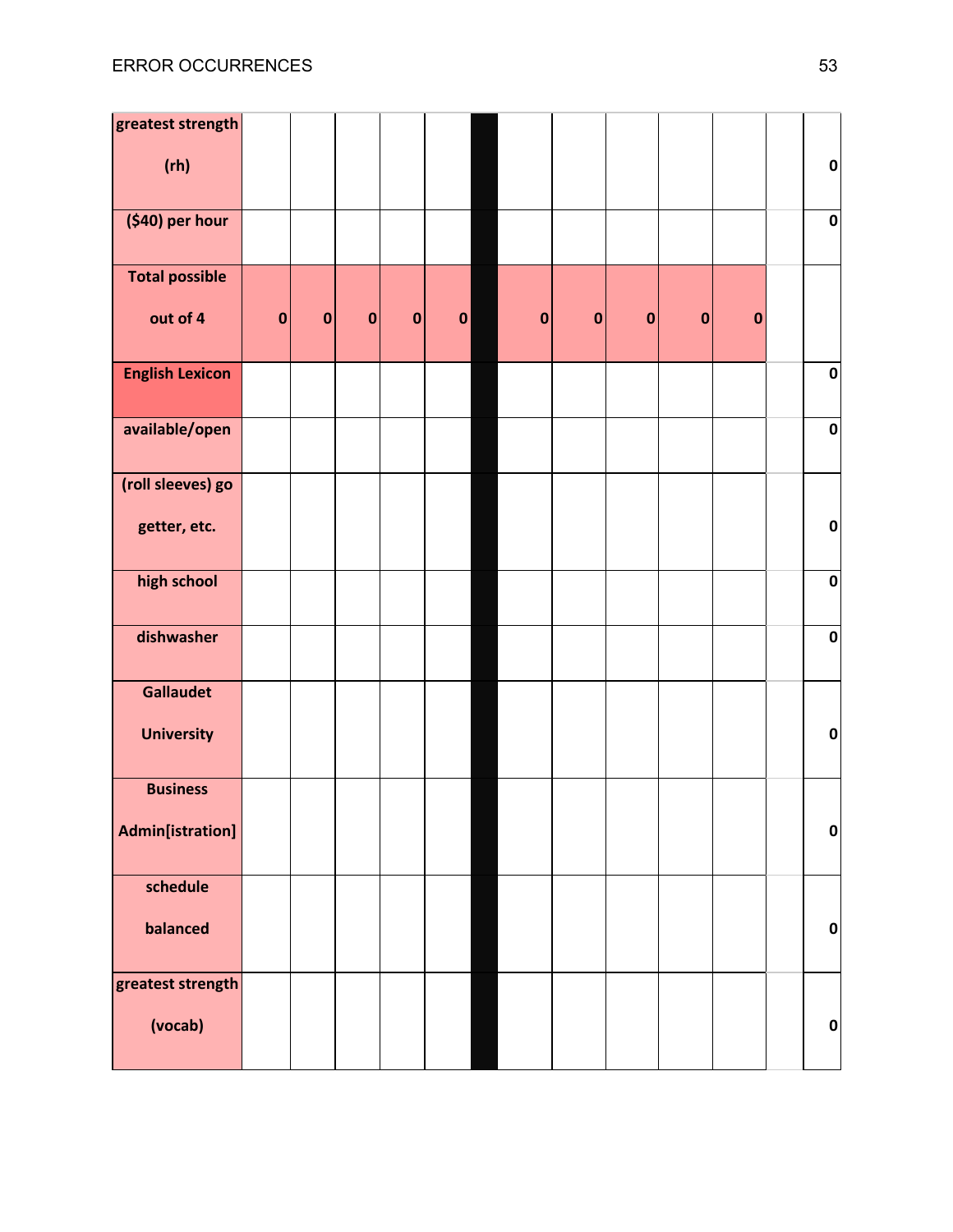| conceptualizatio          |                         |                         |                         |                         |                         |                         |                         |              |                         |                         |             |
|---------------------------|-------------------------|-------------------------|-------------------------|-------------------------|-------------------------|-------------------------|-------------------------|--------------|-------------------------|-------------------------|-------------|
| n/visualization           |                         |                         |                         |                         |                         |                         |                         |              |                         |                         | $\pmb{0}$   |
| thrive                    |                         |                         |                         |                         |                         |                         |                         |              |                         |                         | $\mathbf 0$ |
| gesture                   |                         |                         |                         |                         |                         |                         |                         |              |                         |                         | $\pmb{0}$   |
| write back and            |                         |                         |                         |                         |                         |                         |                         |              |                         |                         |             |
| forth                     |                         |                         |                         |                         |                         |                         |                         |              |                         |                         | $\mathbf 0$ |
| read lips                 |                         |                         |                         |                         |                         |                         |                         |              |                         |                         | $\mathbf 0$ |
| <b>Total Possible</b>     |                         |                         |                         |                         |                         |                         |                         |              |                         |                         |             |
| out of 13                 | $\mathbf 0$             | $\mathbf{0}$            | $\mathbf 0$             | $\mathbf 0$             | $\mathbf{0}$            | $\pmb{0}$               | $\pmb{0}$               | $\mathbf 0$  | $\mathbf 0$             | $\mathbf 0$             |             |
| <b>Total Errors ASL -</b> |                         |                         |                         |                         |                         |                         |                         |              |                         |                         |             |
| > English (52)            | $\pmb{0}$               | $\mathbf 0$             | $\mathbf 0$             | $\mathbf 0$             | $\mathbf 0$             | $\mathbf 0$             | $\mathbf 0$             | $\pmb{0}$    | $\mathbf 0$             | $\mathbf 0$             |             |
|                           |                         |                         | $\pmb{0}$               |                         |                         |                         |                         | $\pmb{0}$    |                         |                         |             |
| <b>TOTAL ERRORS</b>       |                         |                         |                         |                         |                         |                         |                         |              |                         |                         |             |
| (x/97)                    | $\overline{\mathbf{0}}$ | $\overline{\mathbf{0}}$ | $\overline{\mathbf{0}}$ | $\overline{\mathbf{0}}$ | $\overline{\mathbf{0}}$ | $\overline{\mathbf{0}}$ | $\overline{\mathbf{0}}$ | $\mathbf{0}$ | $\overline{\mathbf{0}}$ | $\overline{\mathbf{0}}$ |             |
|                           |                         |                         | $\pmb{0}$               |                         |                         |                         |                         | $\pmb{0}$    |                         |                         |             |
|                           |                         |                         |                         |                         |                         |                         |                         |              |                         |                         |             |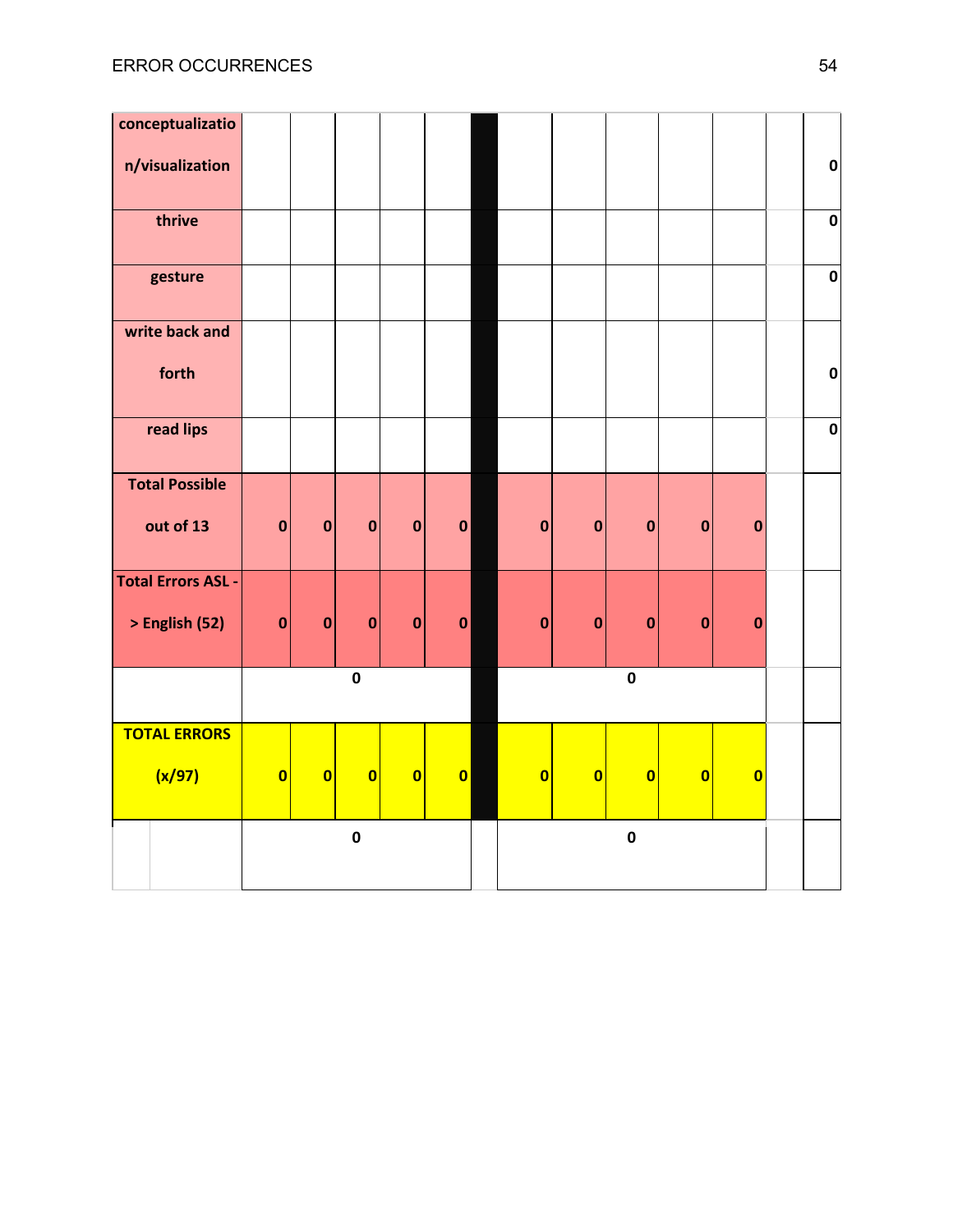#### **APPENDIX D: INFORMED CONSENT FORM**

## <span id="page-55-0"></span>**ST CATHERINE UNIVERSITY Informed Consent for a Research Study Study Title: Error Occurrences and Types Between Certified and Non-Certified Interpreters**

You are invited to participate in a research study. This study is called Error Occurrences and Types Between Certified and Non-Certified Interpreters. The study is being done by Ariel Baeseman, a Masters' candidate at St. Catherine University in St. Paul, MN. The faculty advisor for this study is Justin Small, Ed.D., Department Chair/MAISCE Director, ASL & Interpreting Department at St. Catherine University. Below, you will find answers to the most commonly asked questions about participating in a research study. Please read this entire document and ask questions you have before you agree to be in the study.

#### **Why are the researchers doing this study?**

The purpose of this study is to identify differences in interpreting quality – as identified by error rates – in beginning professional American Sign Language (ASL) interpreters. This study will gather hearing interpreters with similar professional time in the field and attempt to distinguish a difference in interpreter errors between certified and non-certified interpreters. This study is important because it may help to identify strengths or weaknesses in certification as a basis for interpreter qualifications which may strengthen the ability to provide qualified ASL interpreters for Deaf individuals. Approximately 10 - 20 people are expected to participate in this research. Participants will be assessed objectively against a script-based rubric developed by the researcher to identify key information and vocabulary present in the source material that should be present in the interpretation for a clear and accurate message. Key information included on the rubric will be scored as "present" or "not present" which will minimize the degree of bias in rating interpretations. The researcher is qualified to rate assessments as a BEI Advanced certified ASL interpreter.

#### **Why have I been asked to be in this study?**

You have been selected to participate in this research study because you are an Early Professional Interpreter (EPI) with less than five years of professional interpreting experience. You may have been selected to participate because you hold BEI certification and will be part of the certified interpreter group, or you may be currently uncertified and will be part of the uncertified interpreter group to provide an interpreting sample.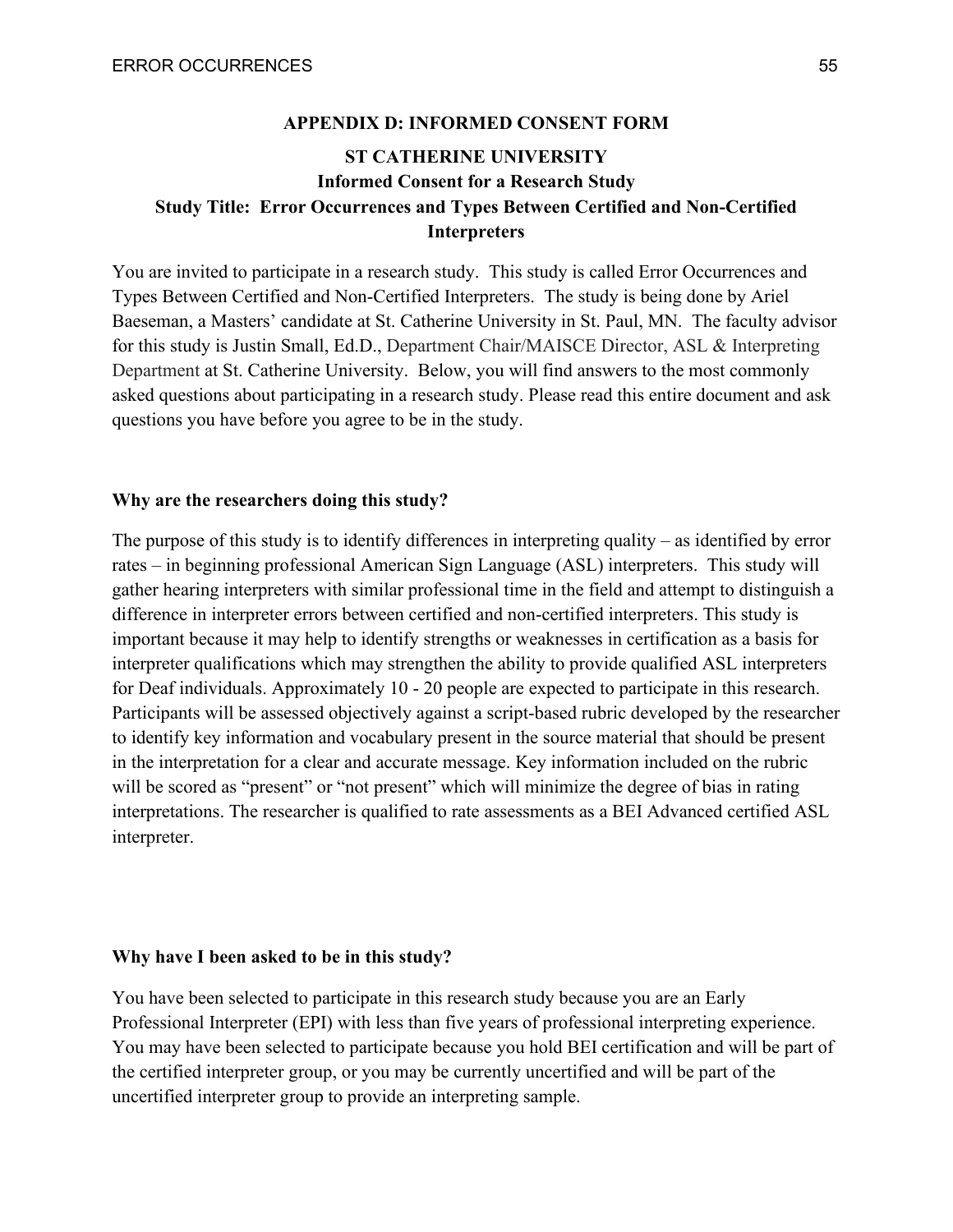### **If I decide to participate, what will I be asked to do?**

If you meet the criteria and agree to be in this study, you will be asked to do these things:

- Provide your email address to the researcher to receive and sign this consent form (this address will be used to provide your compensation, as well).
- Schedule a 45 minute Zoom meeting via email with the researcher to provide demographic information and your interpreting sample.
- Participate in the Zoom meeting including disclosing your certification status, demographic information (such as age, race, and gender identity), years in the field of interpreting, relation to the Deaf community (CODA, SODA, no association, etc.), and the amount of attempts made at any performance certification assessment for ASL interpreting. This meeting will be a maximum of 45 minutes.

In total, this study will take approximately 45 mintues over one session.

### **What if I decide I don't want to be in this study?**

Participation in this study is completely voluntary. If you decide you do not want to participate in this study, please feel free to say so, and do not sign this form. If you decide to participate in this study, but later change your mind and want to withdraw, simply notify me and you will be removed immediately. You may withdraw until data is already de-identified, after which time withdrawal will no longer be possible. Your decision of whether or not to participate will have no negative or positive impact on your relationship with St. Catherine University, nor with any of the students or faculty involved in the research.

### **What are the risks (dangers or harms) to me if I am in this study?**

Participants may experience performance anxiety while recording their interpreting sample. In an effort to minimize the risk of performance anxiety, the researcher will remind participants of their right to remove themselves from the study at any time. While the interpreter is providing their sample, the researcher will have their camera off to provide a more comforting atmosphere for interpretation.

Participants may experience anxiety in fear of being found incompetent in their work or underperforming; the researcher understands that this is one sample of participants' work in one fixed situation and not a determination of their worth or work. If a participant has many errors it will be documented the same as a participant with few errors and will be stored securely to be used for research purposes only.

There is a risk that the researcher may express bias while assessing participants; for this reason, participants will be assessed objectively against a script-based rubric developed by the researcher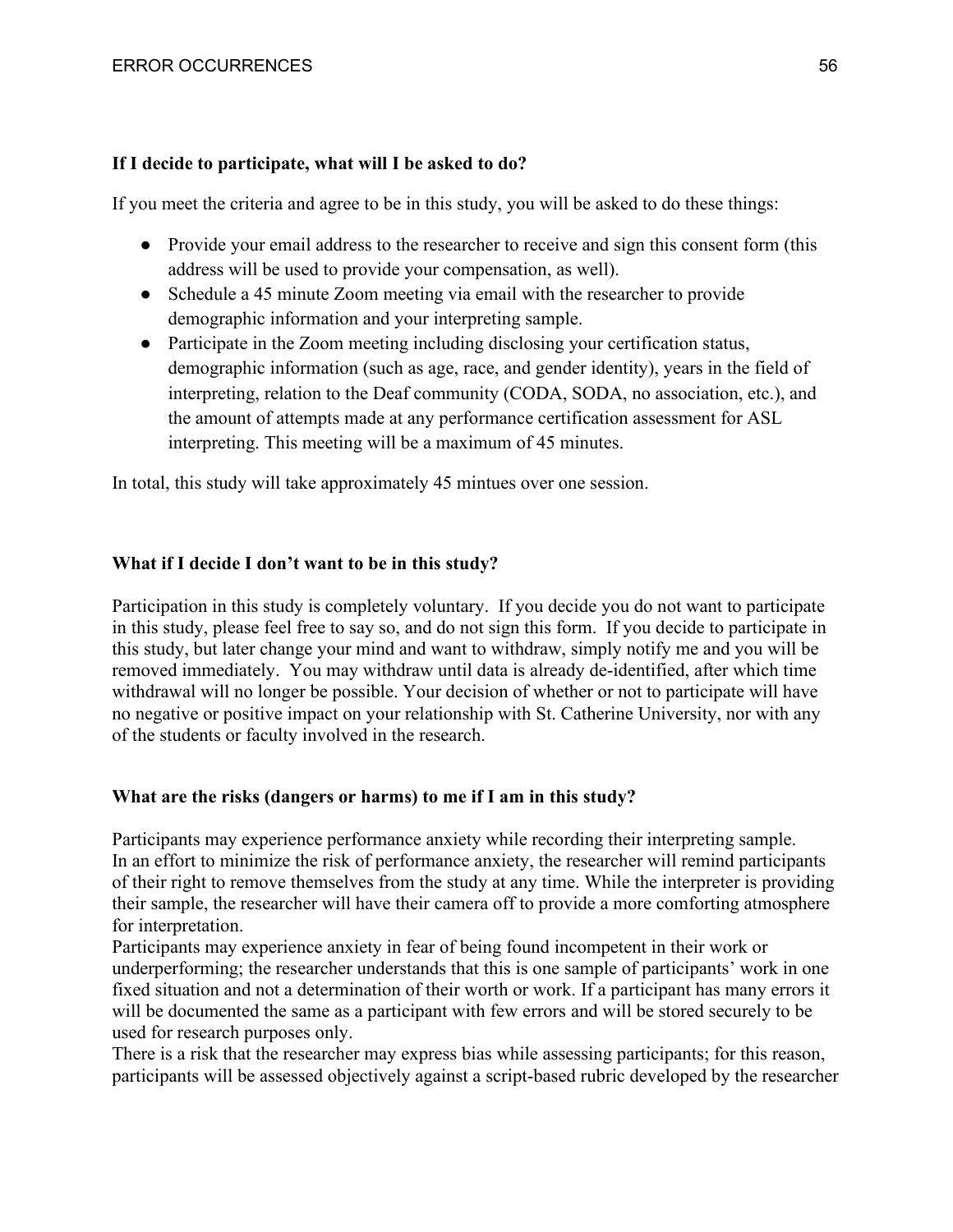to identify key information and vocabulary present in the source material that should be present in the interpretation for a clear and accurate message.

## **What are the benefits (good things) that may happen if I am in this study?**

Interpreters that participate in this study will have an opportunity outside of work to consider their own interpreting performance. The information from this study will have the ability to shape the future of interpreter screening systems. By learning from this study, the interpreting field may be able to identify strengths and weaknesses in using certification as a screening tool for early professional interpreters. This study may identify that other factors (such as years of experience and relation to the Deaf community) could be considered in conjunction or in replace of certification. The results of this study will be able to provide insight into how interpreters can be more effectively and consistently screened to ensure more equitable interpreting services for the Deaf community. Participants may elect to be sent the completed thesis to the provided email to view the findings of the overall study.

### **Will I receive any compensation for participating in this study?**

Participants that complete their Zoom meeting with the researcher will receive a \$10 digital gift card to Amazon.com which will be sent to the same email address provided for the signing of the consent form. If participants schedule a Zoom meeting but fail to attend the meeting, they will not be compensated unless they reschedule and attend the new date.

## **What will you do with the information you get from me and how will you protect my privacy?**

The information that you provide in this study will be kept confidential for the researcher and faculty advisor's use only. Names will be obscured, covered, or cropped out of recordings of interpreting work. All data collected from the sample will include only rubric-based errors, demographic information obtained prior to interpreting the sample, and professional information asked as indicated above. Minimal personal data will be collected and documented in the research. This personal data is limited to: years of experience, certification(s) held; identity within the Deaf community; and attempts made toward certification. The researcher will keep the research results on a password-protected computer and only the researcher and their advisor will have access to the records while they work on this project. The researcher will finish analyzing the data by May 10, 2022, and will then destroy all original reports and identifying information that can be linked back to you. The recordings of interpreting samples and demographic questions will only be available to the researcher and faculty advisor. Any information that you provide will be kept confidential, which means that you will not be identified or identifiable in any written reports or publications. If it becomes useful to disclose any of your information, the